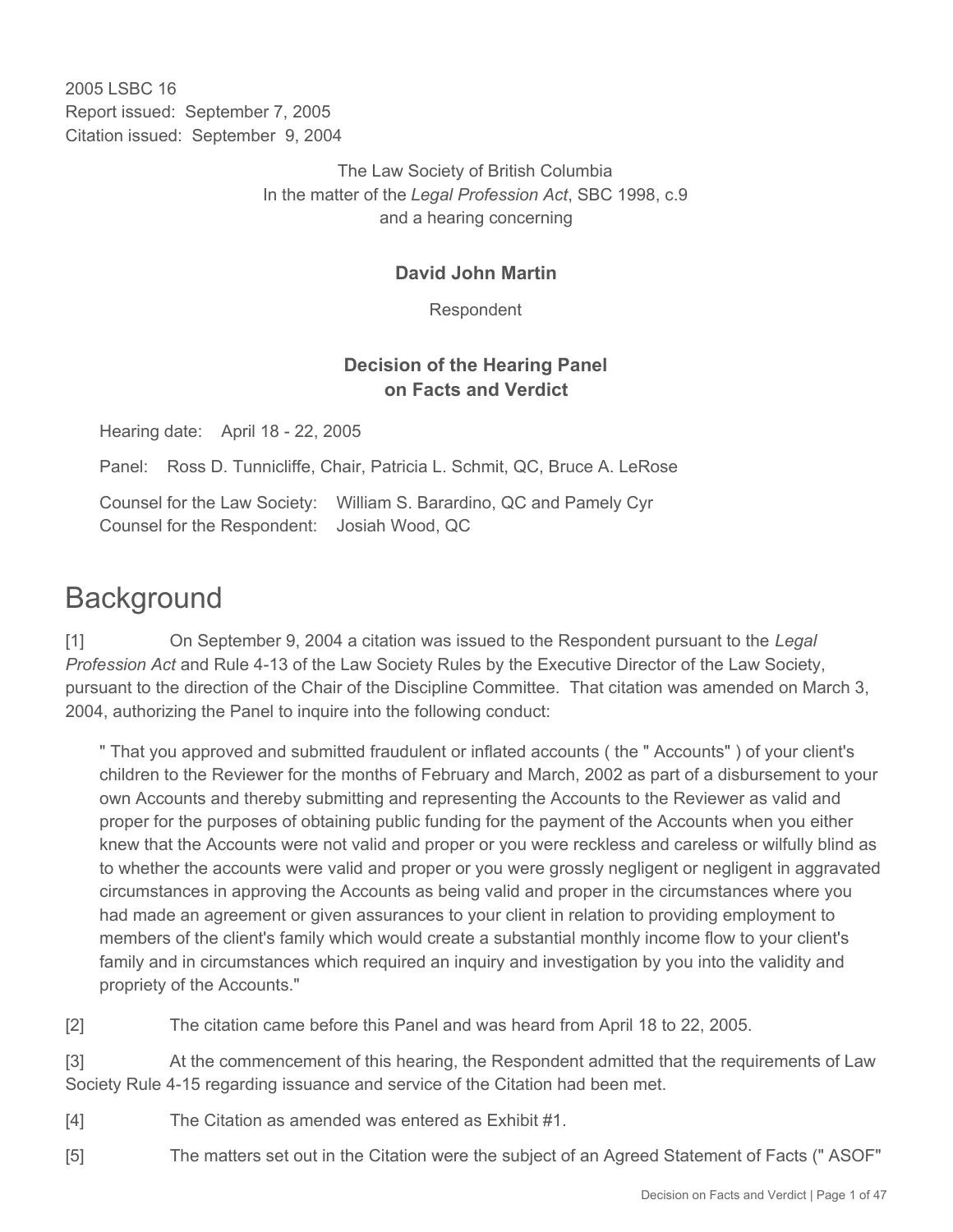) submitted by both counsel, and where appropriate in these reasons, we will describe the circumstances that were the subject of that Agreement. The ASOF was filed as Exhibit #2. It is attached to these reasons as Schedule A.

[6] Counsel for the Law Society filed a Book of Documents which was marked as Exhibit #3. Materials from that Exhibit will be referred to throughout this decision by reference to the Exhibit number and the tab number where the particular document occurs.

[7] At the outset of the Hearing, Counsel for the Law Society acknowledged that there was no evidence that the Respondent knew, before their submission, that his client Reyat's children's accounts were fraudulent. Rather, the Law Society submitted that the crux of the Citation centred on whether the Respondent was reckless and careless or wilfully blind as to whether the accounts were valid and proper, or that he was grossly negligent or negligent in aggravated circumstances in approving the accounts as being valid and proper in the circumstances made out.

## **Facts**

[8] Counsel for both the Law Society and the Respondent filed extensive documents. Those which the Panel found useful will be referred to in these Reasons.

[9] The Panel has deduced the following relevant facts from the ASOF and the viva voce evidence of the witnesses called by the Law Society and by the Respondent and from the evidence given by the Respondent.

[10] The Respondent was called to the Bar of Ontario in 1979 and practised in Ontario for a time. He was called to the Bar of British Columbia on September 26, 1986 and has practised continuously in BC since that time. He is an experienced and eminent criminal law lawyer.

[11] On June 23, 1985 two bombs exploded. The first bomb killed 2 baggage handlers at the Narita, Japan, airport (" the Narita case" ).

[12] The second bomb exploded aboard Air India Flight 182 and all aboard, being 329 human beings, were lost. This came to be known as the " Air India bombing case" .

[13] In relation to the Narita case, Inderjit Singh Reyat (" Reyat" ) was charged in Canada with various criminal offences. He was convicted of manslaughter on May 10, 1991 and at the time of these events, was in custody in relation to that conviction.

[14] On June 4, 2001, Reyat was charged with various criminal offences in relation to the Air India bombing case. He needed legal counsel. He initially retained a lawyer, Kuldip Chaggar (" Chaggar" ). Chaggar approached the Respondent about acting for Reyat.

[15] The court proceedings resulting from the Air India case were unprecedented in Canadian legal history for many things, including length of investigation, complexity, and the amount of public legal resources consumed.

[16] The Air India case was also unprecedented in other ways. The cost of defending the accused was astronomical. Reyat, who was in custody on the Narita case conviction, could certainly not bear that cost without substantial assistance from the Province of British Columbia. In a novel move, the BC Provincial Government agreed to provide funding for Reyat's defence. There was no precedent for such funding in the Province.

[17] To implement the defence of Reyat, the government entered into an arrangement with counsel to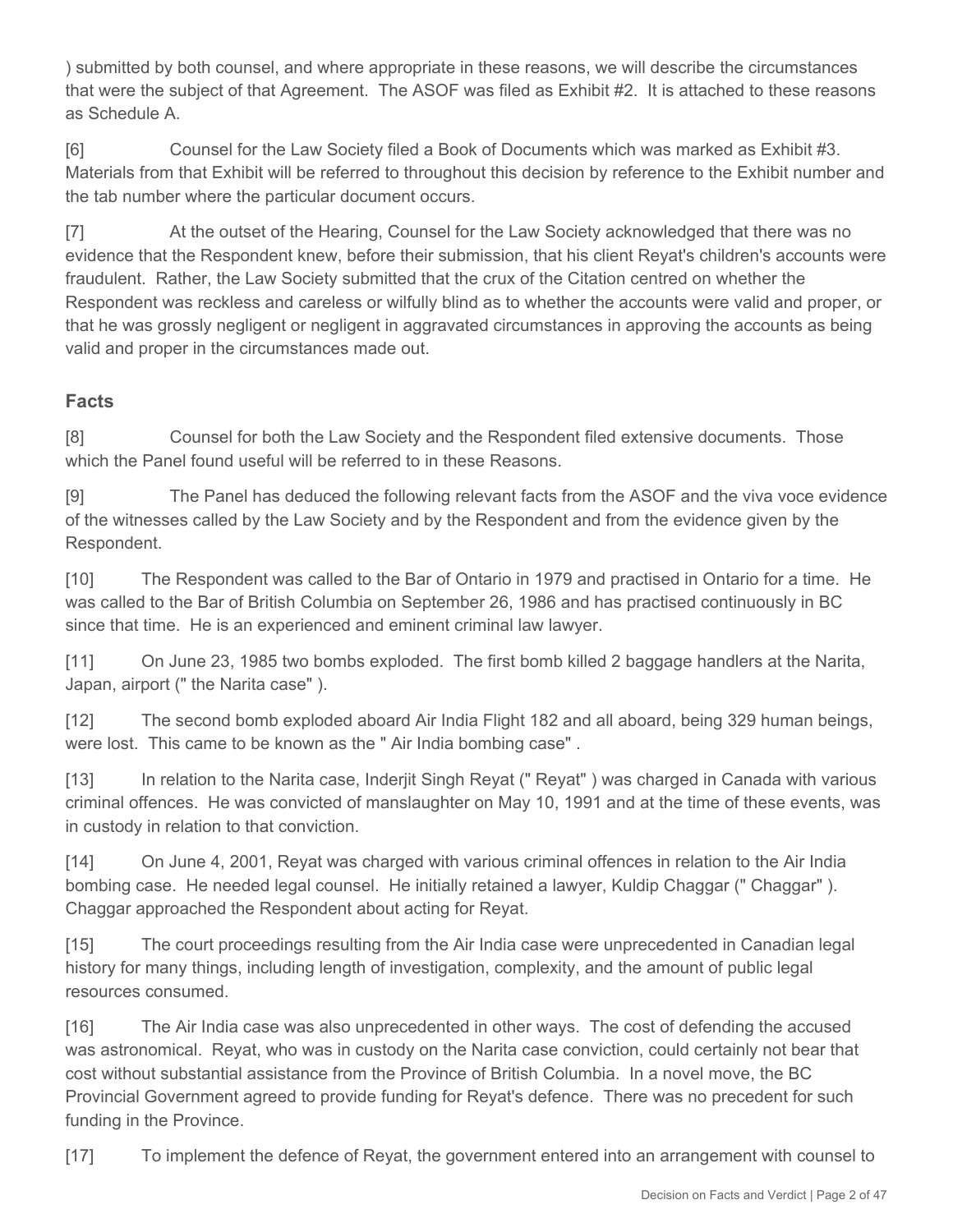pay them to provide full answer and defence on behalf of the accused. This arrangement was implemented through various agreements and contracts which will be discussed later in these reasons.

[18] Before deciding to take on the case, the Respondent discussed with various friends and colleagues, who testified on his behalf, whether he should take on such a mammoth case. It was clear to all concerned, and it certainly was clear to the Panel that to assume the defence in such a case would involve a huge commitment of time and resources by the lawyer. Craig Sturrock, a friend and legal colleague testified that he counselled the Respondent not to take the case on. He described it as a quagmire.

[19] Some time in the summer of 2001 the Respondent decided to take on Reyat's case. He testified that he felt that somebody had to do it and that he had a duty to take the case. (Transcript, Martin, Evidence in Chief, pg 10, line 17 - 18).

[20] He and another senior criminal law lawyer, David Butcher, gathered a team of 10 senior lawyers and numerous junior lawyers, to form a group, known as " the Reyat Defence Team" . The team included Peter Wilson from Vancouver, (" Wilson" ) Todd Ducharme from Ontario, (" Ducharme) and numerous other eminent criminal law defence lawyers. The general plan was that the work would be divided up among the Reyat Defence Team with the Respondent heading up and concentrating on the pre-trial motions, and Butcher heading up and concentrating on trial preparation. The Respondent was responsible for managing the administrative issues, not an easy task. These issues involved setting up an office, hiring and supervising support staff, who could manage the huge amount of disclosure and carry out the lawyers' instructions, managing investigations to develop evidence for the defence and substantiate or discredit Crown allegations, and managing Reyat, who was, the Panel finds, a challenging client. The Respondent's duties also involved preparing and reviewing with the Reviewer, detailed accounts to be submitted to the government, to justify the billings.

[21] The Panel finds that Respondent did not reduce his work load in order to devote himself to the Reyat case. Rather, his evidence and his time sheets filed as Exhibit 5 show that he continued to maintain a crippling work load. He took on cases for clients whose needs took him out of the country on several occasions at critical times when, this Panel finds, prudence dictated that he should stay and deal with developing issues in the Reyat case, including administrative issues.

[22] Turning back to the funding of the Reyat Defence, as befits this extraordinary case, funding for the defence of the accused in the Air India case, including that of Reyat, was organized in a novel manner. A funding agreement (" Funding Agreement" ) was entered into between the Government of British Columbia and the various defence teams for the various accused persons. In Reyat's case, the Respondent and David Butcher formed a company to conduct the defence. That company was called DISR Management Corporation, an acronym for " the Defence of Inderjit Singh Reyat. (" DISR" ) which became a party to the funding agreement with the government. Butcher and the Respondent were the shareholders and Directors of DISR, as well as authorized signatories on the accounts. Butcher never exercised his signing authority.

[23] The Respondent was lead counsel and administrator of DISR throughout the material time.

[24] The Funding Agreement was designed to provide a mechanism in order to maintain confidentiality, in effect, a firewall between Reyat and the government funder, while ensuring that the money paid for the defence was spent in a responsible and accountable way.

[25] The mechanism mandated by the Funding Agreement was to hire an independent reviewer who would review all billings and disbursements submitted by DISR and ensure that they were reasonable and necessary and in accordance with the Defence Counsel Agreement.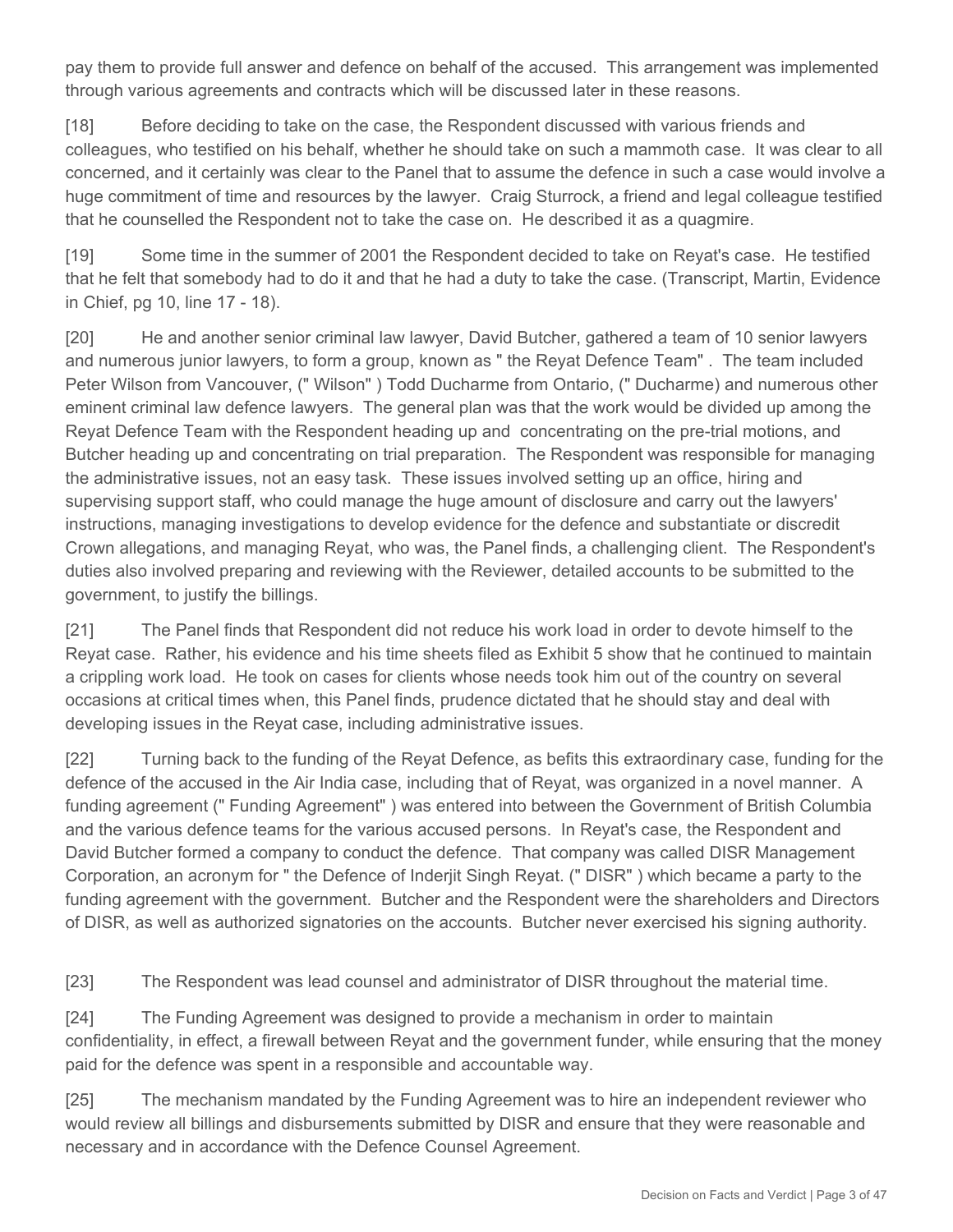[26] In the Funding Agreement, the Government agreed to fund a specified team of lawyers at specified rates per hour for the lawyers, and several senior and junior researchers. Detailed time records were to be kept. In addition, the Government agreed to pay for the purchase or lease of computer hardware, software, and office furniture. It agreed to pay for investigators, interpreters and translators who were to be approved by the Reviewer. As it turned out, the Reyat children were paid in a manner similar to that of the lawyers, i.e. on an hourly rate. The Government agreed to pay the usual disbursements, such as photocopying, car rental, hotels, travel etc.

[27] It is notable that office staff such as secretaries and legal assistants are not mentioned in the funding agreement and were therefore, treated as office overhead subsumed within the rate of the lawyer.

[28] The only persons paid on an hourly rate other than the lawyers, were the Reyat children.

[29] In order to maintain confidentiality and distance between the Government and the Accused, a mechanism was established whereby a reviewer reviewed the accounts of DISR before payment was approved and forwarded to the Government for payment. This mechanism was set up through a Review Agreement in order to " ensure that amounts paid to [DISR] on behalf of the Defence Lawyers and Assistants are a reasonable and accountable use of public funds ...." . (Exhibit 3, Tab 2, pg 13)

[30] The process envisioned that DISR would prepare its accounts for fees and disbursements each month, and submit them to the Reviewer in a binder. The Reviewer would consider the accounts and if acceptable, he would certify the account for payment, sign a Review Certificate, redact the accounts to a version that would ensure confidentiality and privilege were maintained for the client Reyat, and submit the redacted account to the government for payment.

[31] This process was followed throughout the material time.

[32] Throughout the material time, it was the Respondent who instructed staff, either his own or that of DISR, to prepare the monthly account, and gather and prepare the supporting documents in the accounts binders.

[33] The Respondent was the only lawyer who reviewed all the lawyers' accounts, the children's accounts and presumably the disbursements, and it was the Respondent, sometimes accompanied by Butcher, who attended before the Reviewer to review them. The Reviewer hired by the Government was Rick Sugden (" Sugden" ).

[34] In the management of the Reyat case, a significant issue for the defence was maintaining confidentiality. The Respondent as well as one of his witnesses, Richard Peck (" Peck" ) who was lead counsel on the legal team representing another accused in the Air India case, Ajab Singh Bagri, (" Bagri" ) described that a real concern for counsel defending the various accused persons, was the loyalty and discretion of those hired to work on the files. There was concern that persons adverse in interest to the accused might infiltrate the defence team. To attempt to resolve this problem, both Peck in relation to Bagri and the Respondent in relation to Reyat chose to hire family members.

[35] The Panel heard evidence that the Government, or at least the Reviewer, Mr. Sugden, was aware of the problem counsel had identified regarding confidentiality and did not take issue with the solution of employing family members.

[36] Mr. Peck testified that the family member he hired had computer skills and was largely responsible for setting up the document management and tracking system for the Bagri defence.

[37] Following Peck's example, on September 7, 2001, DISR hired Reyat's son, Didar Reyat (" Didar" ) then 26 years of age, who had some computer skills, on an oral contract as an uncertified translator,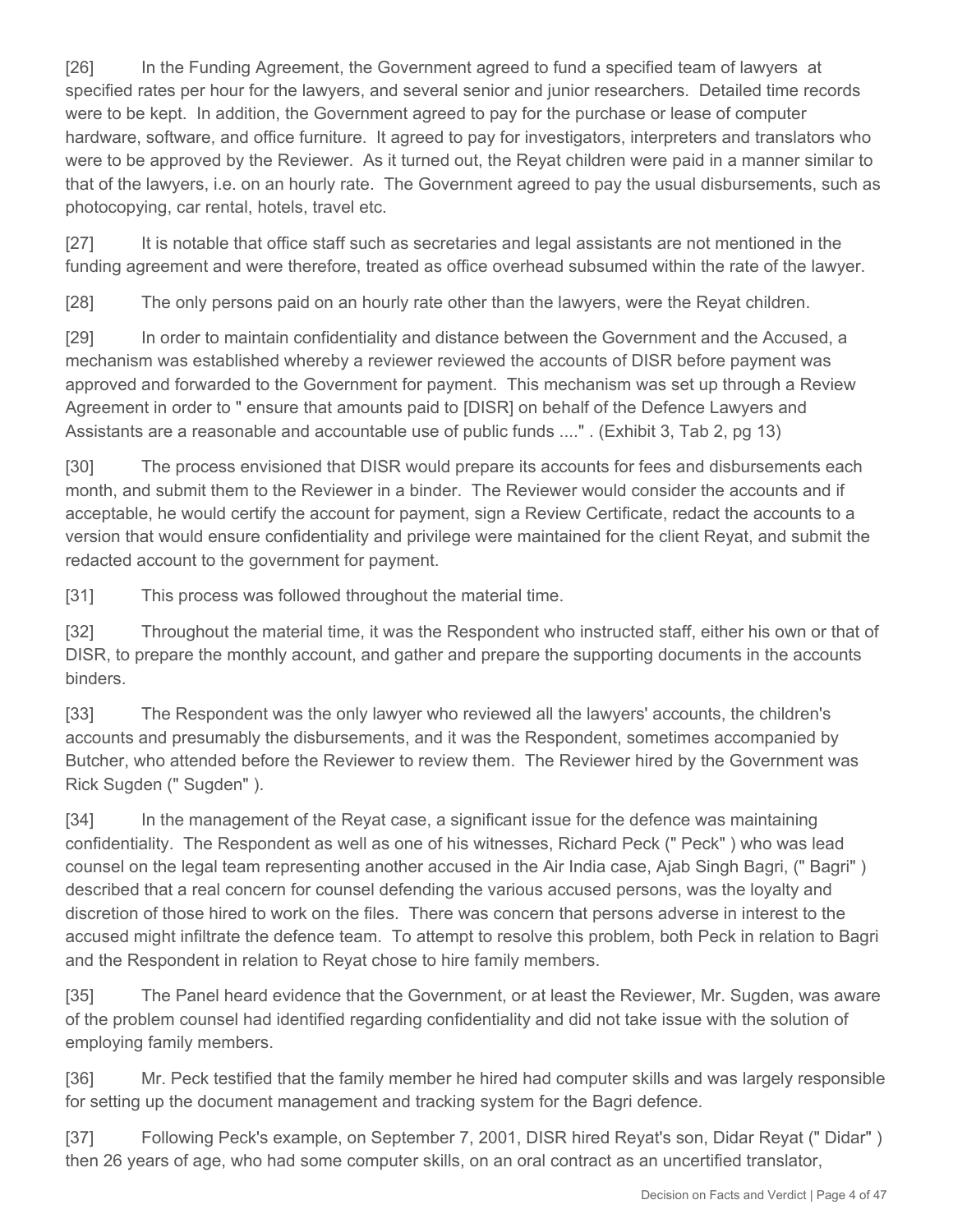interpreter and document manager. On November 7, 2001 DISR hired Reyat's daughter, Prit Reyat (" Prit" ) then an 18 year old high school student, on an oral contract to assist Didar with document management. They were hired as translators and interpreters, and office assistants. The jobs of translator and interpreter were authorized to be paid for hours worked as disbursements under the Funding Agreement. The last duty, that of document manager, was not authorized to be paid in this way.

[38] Much of the work done by Didar and Prit involved date stamping and numbering the copious documents produced by the Crown. This was described in the ASOF as " menial work" and therefore, impliedly justifying a lower hourly rate of pay.

[39] Didar's account for September, 2001 work recorded his hourly rate at \$20.00.

[40] While the Panel was not told this specifically, it concludes that this account was not submitted to the Reviewer. Rather a substitute " corrected" account was apparently submitted.

[41] A problem with Didar's accounts arose early on. In or about October, 2001, Didar submitted his October account recording an hourly rate of \$35.00. The Respondent brought this to Reyat's attention, advised him that \$35/hr. was excessive and that Didar's continued employment was premised on his work being justifiable. (ASOF para. 43). The Respondent testified that he informed Reyat and Didar in no uncertain terms that the account was not appropriate. (Transcript, Martin, Evidence in Chief, pg 2, line 25 to pg 3, line 1-4)

[42] Didar's name does not appear on the October, 2001 account, or any subsequent accounts. (Exhibit 3 at Tab 6). Rather the payee is listed as " DSR Translating and Data Management" or at other times " DSR Translating and Document Management" and the address is that of Chaggar's law office. The only evidence that this hourly account is being tendered by Didar is his initials.

[43] In October, 2001, Butcher and the Respondent negotiated a rate increase with the Government for Didar to \$25/hr.

[44] The rate of \$25/hr was consistent with that paid to family members hired by the Peck legal team.

[45] Prit's accounts for hours worked from November 2001 through January, 2002 were billed at \$20/hr. Her account for her February 2002 hours bill her time at \$25/hr. Her name does not appear on any of her accounts. Rather, only her initials appear, and the payee is said to be " PR Translating and Data Management" and sometimes " PR Translating" .

[46] The Respondent testified his recollection was that Prit's rate was to be \$25/hr from the outset of her employment. He had no recollection of, and therefore no explanation for, an increase in Prit's salary from \$20/hr to \$25/hr in her account for February 2002 hours.

[47] Didar later told Gilbert MacKinnon, (on April 19, 2002) who was the lawyer hired by DISR in mid February, 2002 to work out of and watch over the DISR office, that he didn't recall how it came about that the rate was increased.

[48] During the fall and early winter of 2001, the clerical work load involved in the defence of Reyat was prodigious. The Reyat defence was starting approximately 11 months behind the other two accused in the Air India case, but was being forced to catch up. This was because Reyat was joined as an Accused, in the same indictment as Bagri and Malik. This resulted in the Reyat defence team being inundated with crown disclosure that the other defence teams had already digested, while being forced to deal with the pace of the court appearances, and applications along with the other Accused. In addition, the Reyat defence had numerous additional issues to deal with, unique to Reyat's facts and history in the entire Air India/Narita litigation.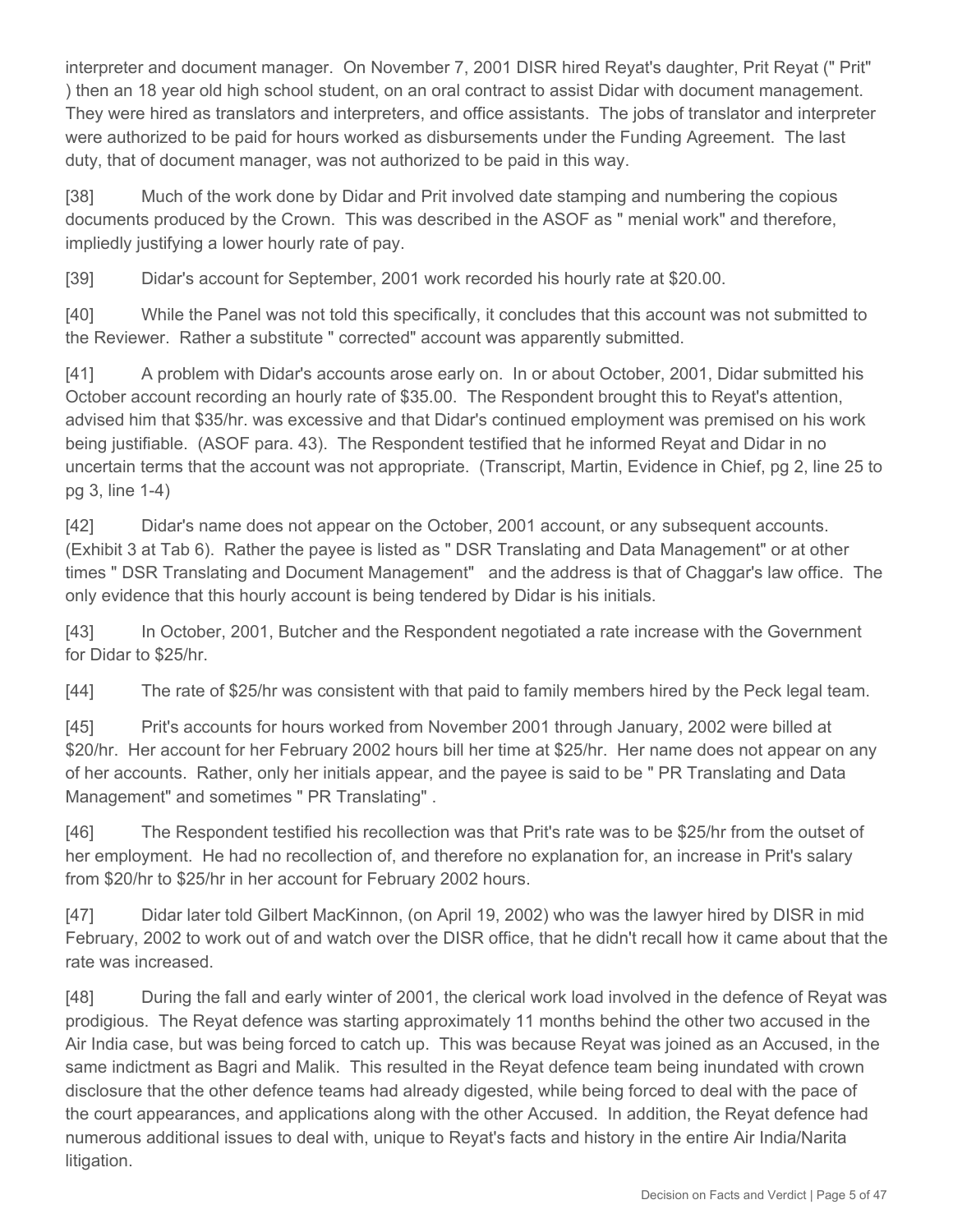[49] From the beginning, the Reyat team, particularly the Respondent, was working on an application to sever Reyat from the Indictment with Bagri and Malik. As it turned out, this was unsuccessful.

[50] The pace of work on management of the crown disclosure materials covered a 16 year period, and required competent and dedicated support staff.

[51] By November, the Respondent identified the need to hire more staff for the DISR office to deal with the documentary evidence. On November 14, 2001, he wrote to the government requesting approval to fund a professional document manager. Part of the job description was to supervise and assist the work that Didar and Prit were doing. This request was denied. The consequence of the denial was that during November, and December, 2001, Prit and Didar were working on their own, at the DISR office. Other requests of the government, made during December and January were also denied. This left the lawyers to hire staff at their own cost that would become part of the DISR overhead, cutting into the profit margin. (Transcript, Martin, Evidence in Chief, pg 8, line 5 - 19) This refusal by the government exacerbated a brewing crisis in DISR office administration. The office was understaffed, and proper supervision was not in place.

[52] The Panel concludes from the evidence that the DISR staff consisted of one legal assistant/secretary, terminated in November, 2001, and then Jennifer Seifert (" Seifert" ) in January, 2002 and a second secretary hired later, and Didar commencing September, 2001 and Prit commencing November, 2001.

[53] In the fall of 2001, DISR leased approximately 3,500 square feet of space across the hall from the office where the Respondent carried on his regular place of practice.

[54] The Respondent's own office staff consisted of his long time legal assistant and an accountant.

[55] The Panel concludes that the DISR office was understaffed with support staff. One secretary hired in the fall of 2001 was terminated in November 2001, and another, Seifert, who was hired to replace her, did not start employment until January, 2002.

[56] On December 3, 2001, Chaggar, the lawyer who had first approached the Respondent about taking on the case, presented his account for November 2001 for 256.8 hours. This account exceeded by 56.8 hours the 200 hours permitted to be charged in any given month by any given lawyer. The Respondent refused to take the account to the Reviewer for approval and asked another senior member of the defence team, Peter Wilson (" Wilson" ) to look into the matter. The results of the investigation were inconclusive. The Reviewer eventually approved Chaggar's November account at a " base billable allowance" of 200 hours.

[57] Chaggar was discharged from the Reyat Defence Team in December or January.

[58] On December 13, 2001 the Respondent testified that he went to the Remand Centre where Reyat was being held, and had a conversation with him. The conversation was concerning Reyat's desire to have DISR hire his wife. The reason Reyat gave for this was that his family needed \$15,000.00 per month in family income. The Respondent told Reyat that Mrs. Reyat, who was subject to a compensation order for welfare fraud, could not be employed unless many conditions were met. In any case the Respondent told Reyat, income from Didar and Prit's employment should be sufficient for the family's needs, as it was possible that they could earn up to \$10,000.00 per month if they each performed 200 hours of work of value in a month, at the rate of \$25/hr. The Respondent told Reyat that it would be excessive and unreasonable for DISR to employ Mrs. Reyat when Didar and Prit were already working there.

[59] The Panel notes that to earn \$10,000.00/month each child would have to work more than nine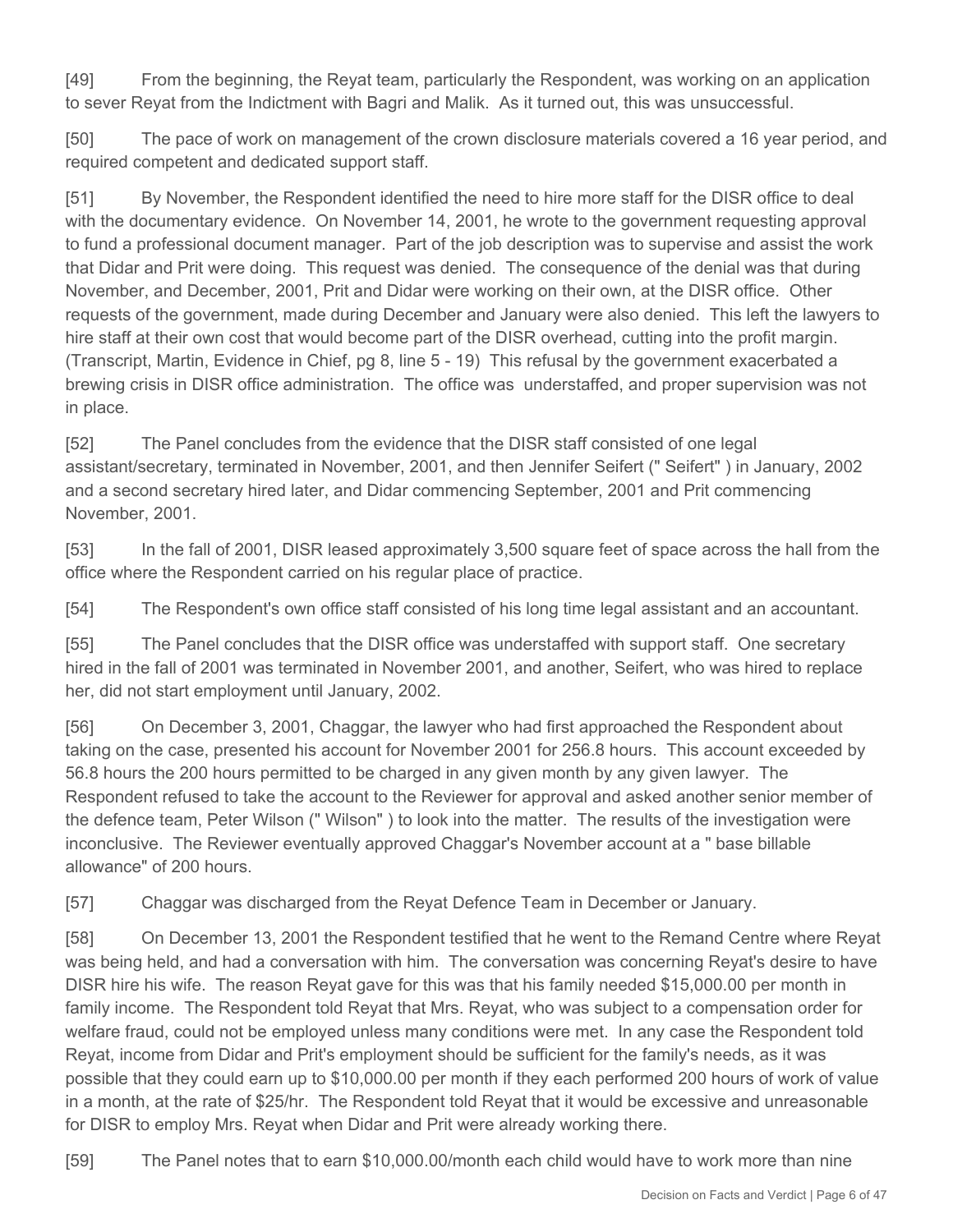hours/day, five days/week.

[60] In December, 2001 the Respondent asked Butcher (who worked out of his own office at the firm of Singleton Urquhart ) to assume responsibility for Didar's and Prit's billings. Butcher declined. (ASOF para. 47)(Transcript, Martin, Evidence in Chief, pg 10, line 2-8) The Panel concludes that by this point, the Respondent knew he needed help with administration. None was arranged until McKinnon joined the team and started working at DISR in March, 2002.

[61] By January 2002, Butcher noticed that while the Reyat children had been very busy with document sorting during the fall of 2001, the amount of work declined. According to Butcher in the ASOF (para. 48) when he pointed this out to the Respondent, the Respondent emphasized the financial difficulties of the Reyat family.

[62] The Respondent testified that he has no recollection of this January, 2002 conversation with Butcher.

[63] In the meantime, the application the Respondent had prepared to sever Reyat from the Indictment with Bagri and Malik was heard, and denied by Mr. Justice Josephson. The pressure to prepare the defence in tandem with the other accused remained.

## **January 8, 2002 Meeting**

[64] As a result of the failure of the severance application, the Defence team met on January 8, 2002. Another senior member, Todd Ducharme (" Ducharme" ) attended by telephone. Wilson was present. He testified before the Panel about that meeting.

[65] It was a long and acrimonious meeting.

[66] Among the topics, the Respondent brought up his conversation with Reyat concerning Reyat's desire for DISR to employ Mrs. Reyat. Wilson already knew about this. Wilson testified that the Respondent had previously told him about the conversation, before the meeting, and that the Respondent had said to him that " certainly wasn't going to happen, at least not for the time being." (Transcript, Wilson, Evidence in Chief, pg 8, line 11 - 12) Wilson told the Panel that the Respondent also told the members of the team at the meeting that in addition to seeking employment for Mrs. Reyat, Reyat wanted DISR to employ " Larry" a former cell mate of Reyat's, and a friend of Didar's, Anoop Garcha (" Garcha" ).

[67] In the course of the discussion, Wilson testified that the Respondent raised the subject of Didar and Prit's billings, and advised that Didar had submitted his account for October 2001 hours at a rate of \$35/hr. The Respondent said he had questioned Didar, who told him Reyat had instructed him to increase his hourly rate. The Respondent told the team that he had told Didar this was inappropriate and to resubmit his account at the correct rate, i.e. \$25/hr which was what was done.

[68] Wilson and Ducharme expressed objection to the idea of hiring Mrs. Reyat, and the Respondent told the group that he had decided against it.

[69] The ASOF sets out at paragraph 54, 55, 56, 57 and 58 further particulars about the meeting:

*" 54. Ducharme recalls that Martin said he had promised Reyat that he would get the Reyat family \$10,000.00 per month.*

*55. Wilson recalls that Martin said that he had spoken to Reyat about the family's financial needs and had been told by Reyat that the family needed \$10,000/month to survive. His notes made at*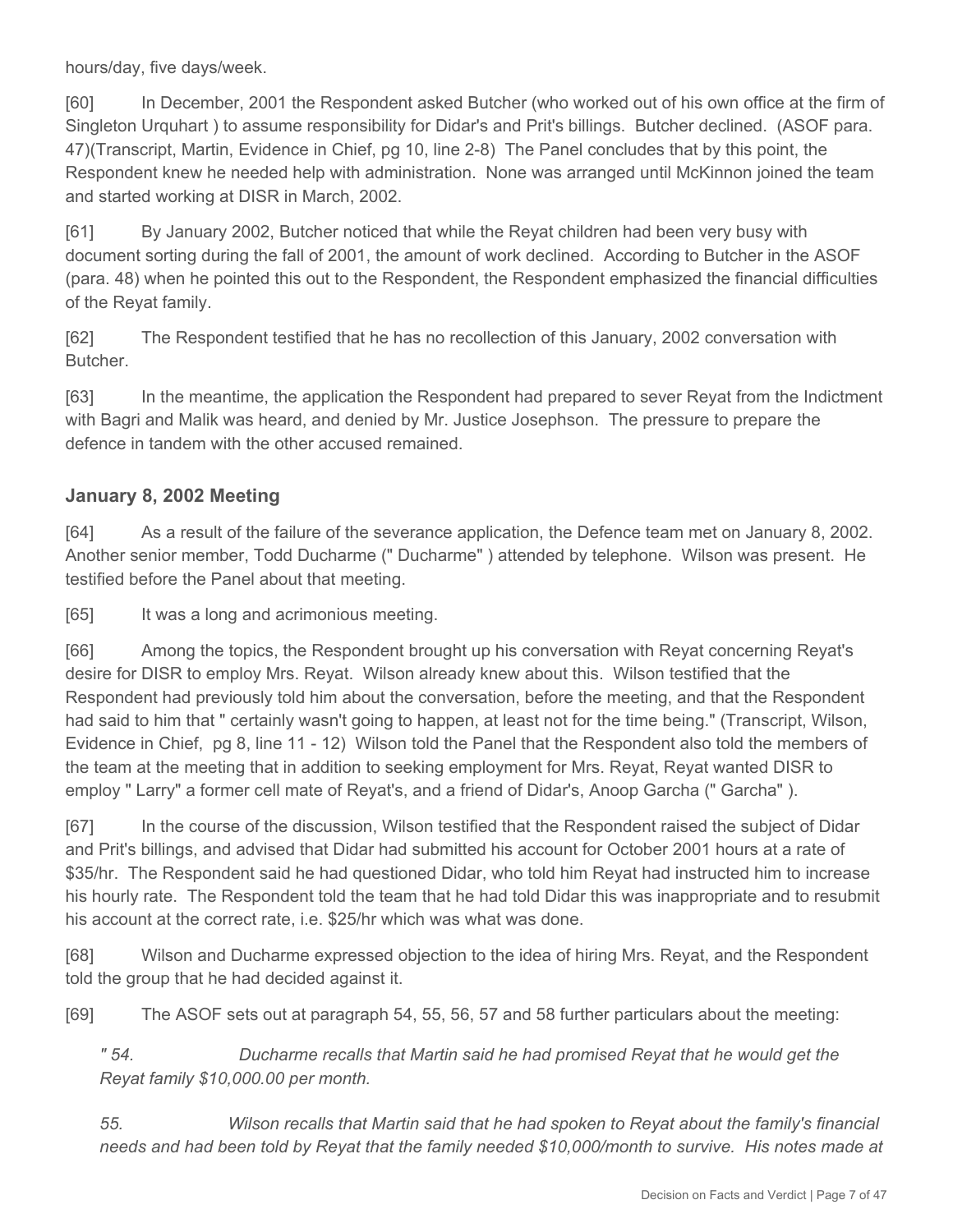*the time state that Martin had " apparently promised" or suggested that he told Reyat that he would see to it that the family got \$10,000.00/month.*

*56. Martin's recollection of the January 8, 2002 Meeting is that he told the other counsel present that when he discussed with Reyat the proposal from Reyat that his wife be employed, he (Martin) had asked Reyat what his family's needs were. It is in this context that Martin says that he explained to the others that he had been told by Reyat that his family needed \$10,000 per month to survive. According to Martin, he told the others that he indicated to Reyat that the employment of Didar and Prit should be sufficient to satisfy the needs of the family (i.e. if each of Didar and Prit legitimately worked and billed 200 hours per month at \$25.00 per hour they could collectively earn up to \$10,000 per month).*

*57. In response to Martin's comments, as perceived by Ducharme and Wilson set out above in paragraphs 54 and 55 respectively, they each made the following comments:*

*(a) Ducharme immediately reacted by saying very adamantly " that sounds like a shakedown" . According to Ducharme, Martin then began to defend the arrangement outlining the hardships that the Reyat family had endured since Reyat's first conviction. Ducharme then said that Reyat was in no different position than any other client charged with murder and words to the effect of " Getting charged with murder doesn't mean that you are entitled to a guaranteed annual income." Ducharme also stated emphatically that " You don't pay your client for the privilege of representing him" .*

*(b) Wilson said it was beginning to look as though Reyat saw the government funding of his case as a way to spread largesse around, not only to his family, but to others he favoured such as Larry and Anoop Garcha. In Wilson's view it had the appearance of Reyat showering emoluments on the people he favoured.*

*58. At the end of the January 8, 2002 Meeting, Martin turned to Butcher, who had said nothing, and asked, " how did we go so wrong?" This comment from Martin is the only thing that Butcher recalls about the January 8, 2002 Meeting. Butcher says that there were any number of management meetings with various issues discussed and he has no specific recollection of the January 8, 2002 Meeting other than recalling being asked this question. Butcher, who described the tone of Martin's comment as highly sarcastic, perceived this statement as criticism of Wilson and Ducharme not understanding the structure that had been set up with respect to the employment of Didar and Prit. According to Martin, he made this comment in response to the apparent criticism of employing any member of the Reyat family. To Martin, this comment was self-questioning as to whether the decision that he and Butcher had made to hire Didar and Prit was made without sufficient consultation with other counsel, such that the decision was now being revisited and creating discord."* 

[70] Wilson was cross examined by the Respondent's counsel at the hearing regarding whether, on the basis of the notes he made at the time of the January 8, 2002 meeting, the reference to those notes in paragraph 55 was accurate and whether paragraph 55 of the ASOF reflected the notes he made at the time. Wilson confirmed that the paragraph did reflect his notes and his understanding of what had happened.

[71] The Panel notes that Wilson testified that he habitually makes notes during meetings, and then dictates the notes into a log later on when he gets back to the office. The Panel accepts Wilson's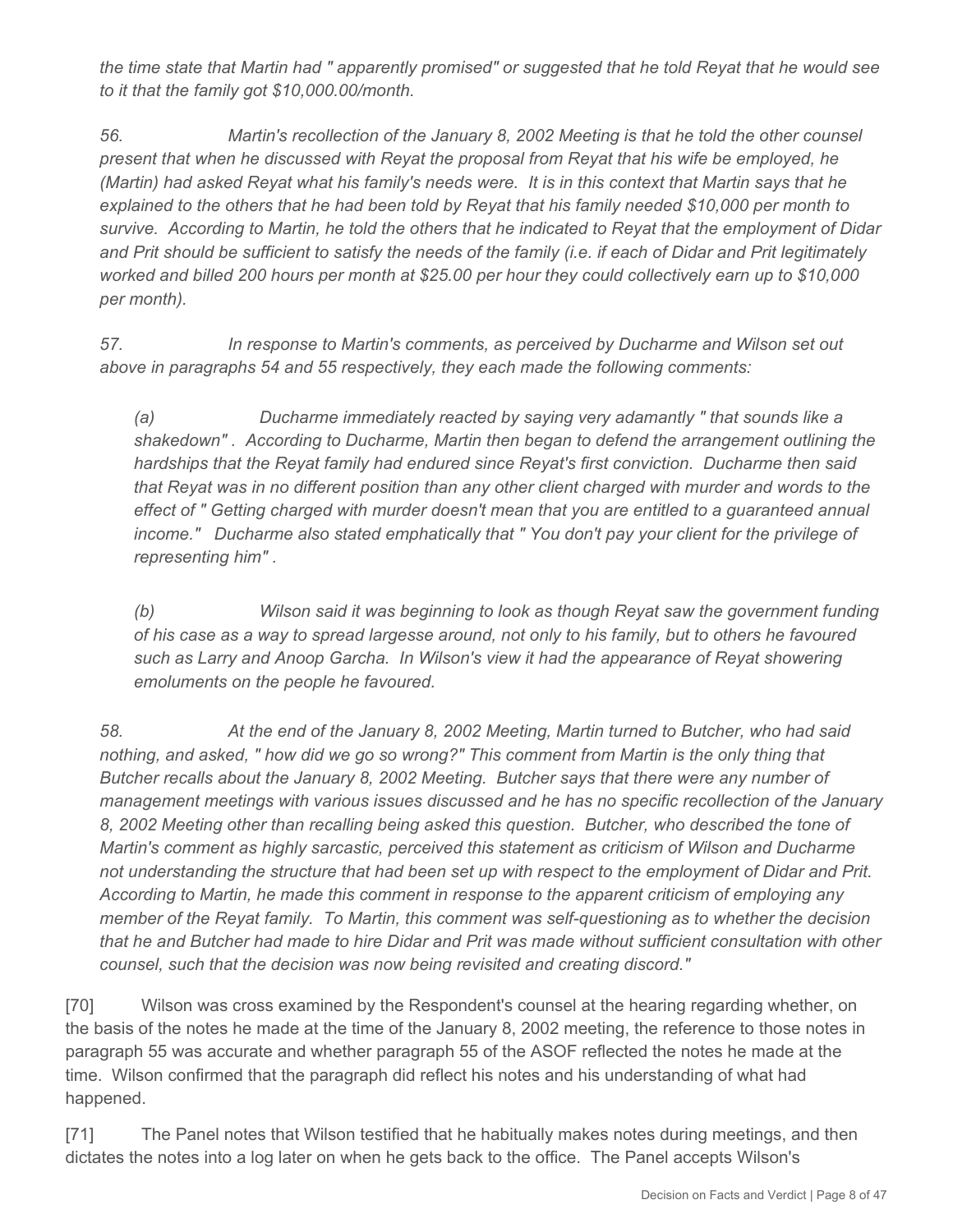recollection of the events, as the most accurate evidence.

[72] Wilson testified as follows:

*" At one point there was what I would describe as a bit of an outburst by Todd Ducharme who wasn't present in person for the meeting, Mr. Ducharme was attending the meeting by telephone, people in the room at the time were myself and David Martin and David Butcher and Ducharme's comment was words to the effect that that's a shakedown and he talked about the fact that you don't pay people for the privilege of defending them, comments of that kind. And I stated that I was concerned that Mr. Reyat saw the funding agreement with the government as a means for him to spread largesse around amongst people he favoured."* (Transcript, Wilson, pg10, line 6-19)

[73] The Panel asked Wilson to describe his observations of the reactions of the other people present to the Respondent's comment about the Reyat family needing \$10,000 per month. Wilson testified as follows:

*" Ducharme's reaction was apparent because he sounded quite firm and... I'm trying to find the right word for it. He was extremely emphatic and I think I described his reaction as a bit of an outburst. And he said that he had said what he had to say and then I said what I had to say and from... I can remember that I was actually quite grateful for Ducharme's outburst because I was feeling a bit uncomfortable about things and it's one of those situations where you... it is an uncomfortable situation and the fact that Ducharme said what he said kind of broke the ice and made it easier for me to say what I had to say. I don't remember David Butcher saying a word. David was sitting... I was like at this side of the table and David Martin was across from me and Butcher was down at the end and I don't remember Butcher saying a word. I remember that towards the end of that when Ducharme and I stated our objections David Martin looked at Butcher and said where did we go wrong but I don't remember Butcher saying anything to him.* (Transcript, Wilson, Panel Questioning, pg 3, line 5 to pg 4, line1)

[74] Later Wilson was asked to describe the Respondent's reaction to his own and Ducharme's reaction. Wilson testified:

*" Well, I said a couple of things that didn't... for instance, when he told us that he had advised Mr. Reyat that he would speak to us about interviewing Larry and he wanted to know what we thought, I asked him if he was going to interview Curley and Moe too, and that was all I said. And David Martin didn't say anything to that. And then I think the next thing to come up was Ducharme's outburst and Ducharme said what he had to say about that, which I've related, and I told him that I was not comfortable with the situation because it looked like Mr. Reyat saw the funding agreement with the government as a means for him to spread emoluments around to the people he favoured, which didn't make me very happy, I was not keen on the idea of hiring something like Garcha because I didn't think he was qualified" .* (Transcript, Wilson, Panel Questioning, pg 4, line 19 to pg 5 line 10)

[75] When asked to describe his reaction to Wilson's and Ducharme's outburst, the Respondent testified:

*" Well so much emphasis is placed on this event. I thought that they were criticizing the decision to hire the children at all and you know, as is set out. I turned to Mr. Butcher and you know, " how did we go so wrong?" and sort of as is set out, that was sort of self critical. Because you know there was obviously a problem - but frankly I didn't dwell on this afterwards because we then had a decision and every one agreed that it was appropriate that the children be hired."* (Transcript Martin, Evidence in Chief, pg 14, Line 23 - 25 and pg 15, line 1 -7)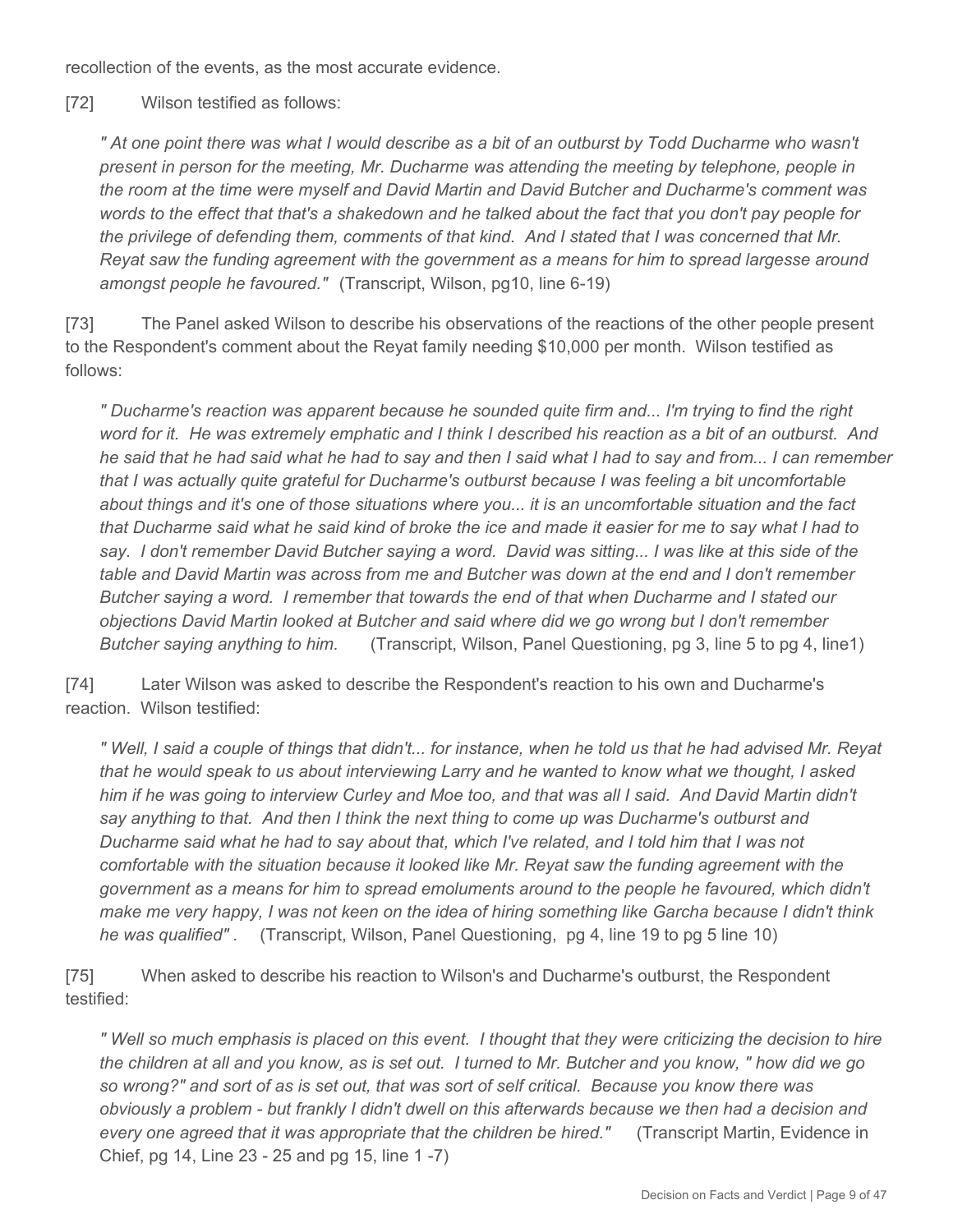[76] Despite the above, Wilson testified there was no talk of firing the children. The sense of the group was that they were doing valuable, if menial, work and that they could be trusted.

[77] Besides, Wilson testified, hiring of the children had been approved by the Reviewer, was known to the Reviewer, and was communicated to him by the Respondent as being transparent, that the accounts DISR was rendering were completely transparent and that " everybody knew that they were family members, that they were working for DISR and it was approved by Mr. Sugden who was truly the public watchdog in the process" . (Transcript, Wilson, Panel questioning, pg 9) This evidence is interesting as nowhere on the children's accounts are they identified as being the authors of those accounts.

[78] Wilson testified that he thought the Respondent understood after the January 8, 2002 meeting that he and Ducharme found the idea that there might have been a promise to Reyat to fund his family finances, as being completely unacceptable. He felt that this had been brought to the Respondent's attention, and as far as Wilson was concerned, the matter did not come up again until April.

[79] The Respondent's evidence regarding the January 8, 2002 meeting is that he did not think the matter was " significant". (Transcript, Martin, In Chief, pg 16, line 4 - 9)

[80] Jennifer Seifert, the legal assistant hired to replace the employee terminated in November, 2001, began work at DISR at the beginning of January, 2002. She was hired full time as the office manager and for document management. She reported to the Respondent, and after his hire, to Gil McKinnon. She was also hired to prepare the accounts to go to the Reviewer under the Respondent's supervision in a process where the Respondent would tell her which documents he wanted attached to the application for approval for the Reviewer, and where he dictated all of the submissions.

[81] Seifert observed that after the beginning of February, 2002, Didar and Prit's attendance at the DISR office became sporadic, and they were not reliable.

[82] She discussed this with the Respondent in mid February, 2002. She testified that she specifically went to the Respondent's office across the hall from the DISR office to discuss her concerns. She testified as follows:

*" I asked Mr. Martin whether or not...I asked sort of like a general understanding of what their responsibility was as far as how many hours a week they were supposed to be into the office or who was supposed to be supervising them and that it was my understanding that it was sort of a 4-hour work week that I didn't feel very confident that that was actually the case."* (Transcript, Seifert, Evidence in Chief, pg 10, line 23-25 to pg 11, line l-5)

[83] Seifert testified that the Respondent's response to her enquiry was that he would look into it.

[84] On March 5th, 2002, a senior criminal defence lawyer, Gil McKinnon, moved into the DISR offices to " keep an eye on things" and advise the Respondent on matters such as work assignments and administration. (ASOF para. 88) Seifert brought McKinnon up to speed on the office situation. She told McKinnon that " Didar and Prit did not work when they were in the office, particularly Didar, and that no one felt comfortable supervising them." Seifert also questioned the accuracy of the children's accounts with respect to the hours they claimed to be working (ASOF para. 89) According to McKinnon, Seifert described how all hourly billers billed on an honour system. She expressed her concern about the hours the children claimed and told him that she didn't think that they worked very much when they were in the office, particularly Didar, and that no one seemed comfortable supervising them. McKinnon asked Seifert to bring him the children's accounts. This didn't happen and at that time McKinnon didn't follow up on the request.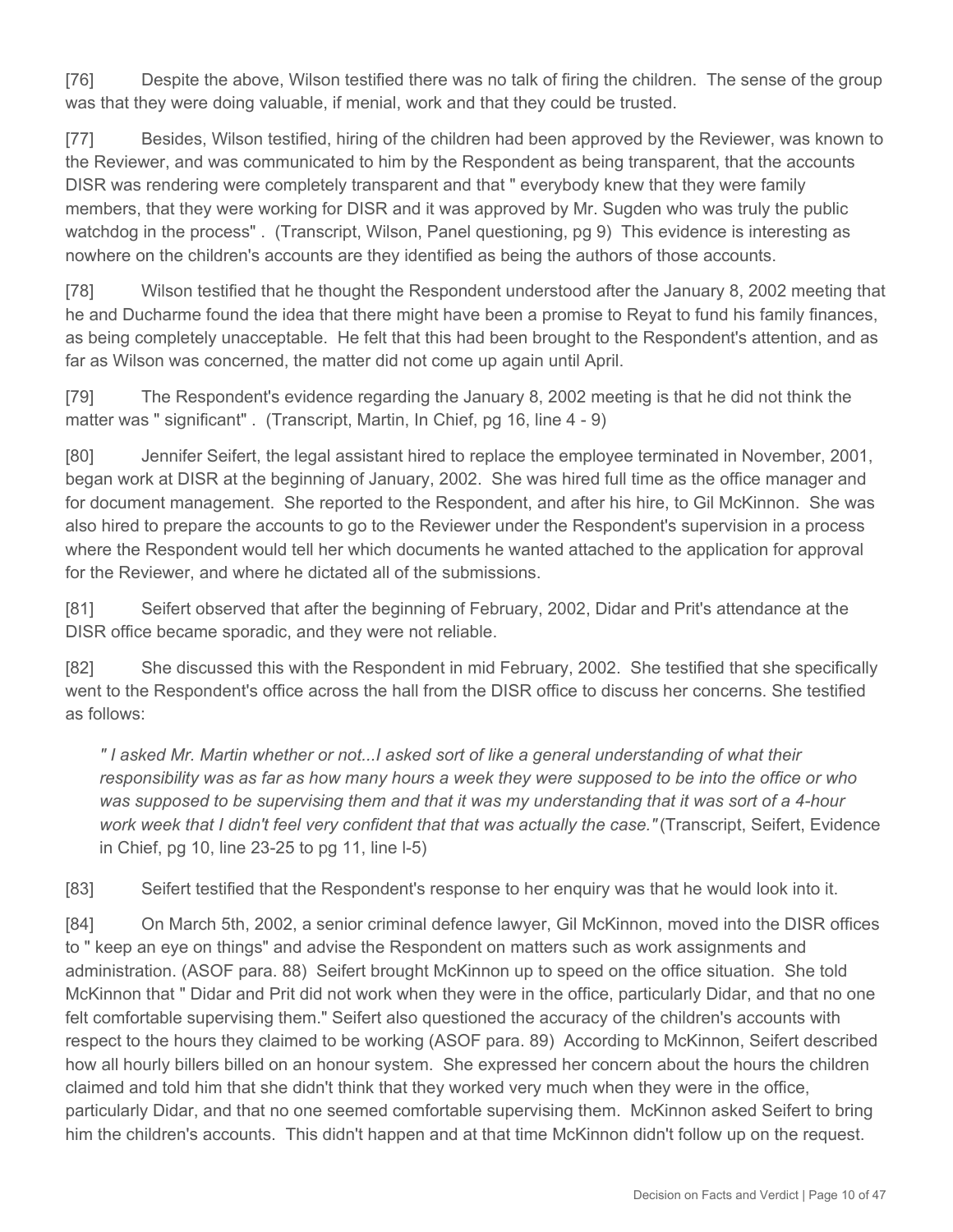[85] McKinnon worked closely with Seifert in the DISR offices and had ample opportunity to observe Didar's and Prit's work habits and attendance. Paragraph 90 of the ASOF describes the distressing lack of productive work done by Didar.

[86] McKinnon voiced his concerns about the children to the Respondent twice before the April 16, 2002 meeting. He complained about their work performance or lack thereof. (ASOF para. 90(e)) The Respondent replied " I know" . (ASOF para. 90(d))

[87] Seifert had further conversations with the Respondent about the children's attendance and accounts, subsequent to the February, 2002 conversation.

[88] The Panel finds that when it became apparent to Seifert that her concerns expressed in February, 2002 were not being addressed by the Respondent, she again went to the Respondent's office, this time in mid March, to discuss Didar and Prit. She said:

*" I again went to Mr. Martin and sort of voiced my concern that they were becoming not-they were becoming not very reliable as far as being in the office when they were supposed to have been there or... I questioned the amount of hours on the...that I had seen on the accounts that were being submitted as being actual time in the office."* (Seifert Transcript, Evidence in Chief pg 10, line 23 to pg 11, line 16)

She was asked what, if anything, the Respondent said to her at that time. She testified:

*" That although...that he prepared a list of action items and that although he didn't necessarily give everybody on the team an understanding of what his master plan was that he would...he was aware of the situation and..."* (Transcript, Seifert , Evidence in Chief, pg 13, line 3-7)

[89] Seifert felt that Martin had given her the brush-off.

[90] The account for February hours submitted by Didar and Prit and included in the DISR Account submitted to the Reviewer for approval, indicates that Didar billed 224 hours at \$25/hr and Prit billed 183 hours at \$25/hr.. The total billed by Prit and Didar amounted to \$10,887.25. The hours billed by Didar were the highest of the entire defence team. The hours billed by Prit were the third highest of the entire defence team. (ASOF para.71, 72)

[91] DISR received the children's accounts for their February hours in the late afternoon on March 18, 2002 and the DISR account was submitted to the Reviewer on March 19, 2002.

[92] At the meeting with the Reviewer, Sugden asked the Respondent and Butcher to review the February, 2002 account, and informed them that there would be a daily cap of 8 hours on the lawyers' hours.

[93] As noted earlier Prit and Didar were the only persons, other than the lawyers, who submitted accounts based on hours worked. Their accounts were presented in a fashion similar to lawyers' accounts where tasks were identified next to the amount of time each day expended for each task. (ASOF para. 69) However, the accounts submitted by the children for their hours from November 1, 2001 onward do not identify them except by initials and the payee is said to be either " DSR Translating and Document Management" or " DSR Translating and Data Management" or " PR Translating and Data Management" or " PR Translating" .

[94] During midterm break in March, 2002, the Respondent had planned on taking a holiday with his family. However a medical emergency involving his son resulting in a week long stay at the hospital forced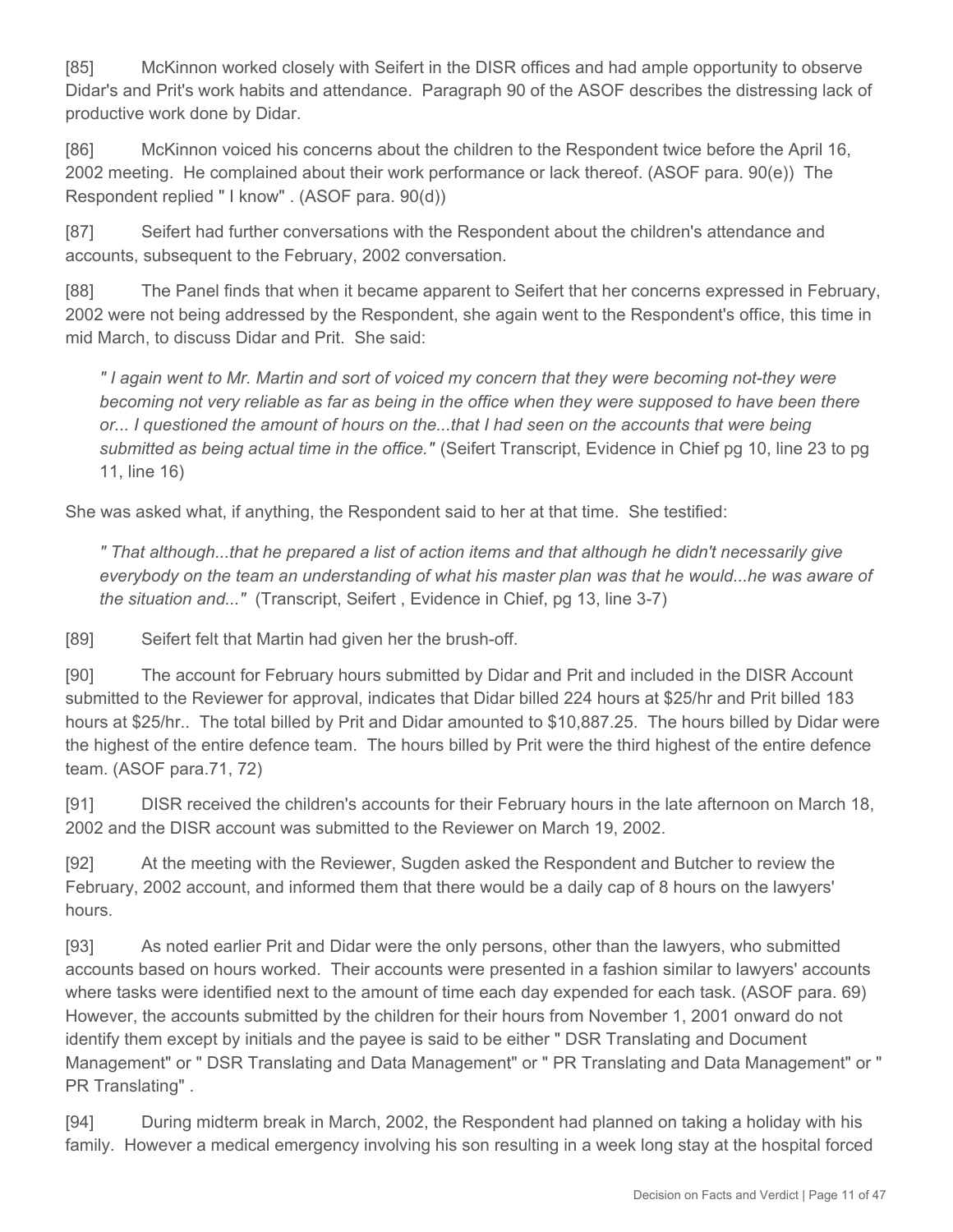the cancellation of those plans. The Respondent spent the last week of March with his son and attending to other family responsibilities.

[95] At the beginning of April, 2002, the Respondent resumed his enormous work load.

[96] At the beginning of April, 2002, it came time to prepare the March, 2002 accounts. Seifert testified that she was tasked to gather up the materials to be submitted. In the course of doing that, she had a conversation with the Respondent's secretary, Mariah Creed regarding Didar's account. As a result of that conversation, Didar submitted a new account for fewer hours than the first account. She testified that she could not now recall whether she discussed this fact with either McKinnon or the Respondent.

[97] The children's revised account for March, 2002 hours totalled \$9,650.00, with Didar billing 215 hours at \$25/hr and Prit billing 171 hours at \$25/hr. Didar's hours billed were the second highest of the entire defence team, second only to McKinnon's hours of 222.35. Prit's hours were the sixth highest of the team. (ASOF para. 73, 74)

[98] Undoubtedly, the Respondent was extremely busy during March and April, 2002. He was spending significant amounts of time on other clients' matters as evidenced by his billings to Reyat when compared to the other members of the team, and his own time dockets, Exhibit 5, in addition to his family responsibilities resulting from his son's medical emergency.

[99] The ASOF indicates at paragraph 82:

*" Sometime after April 19, 2002, Martin told Butcher that he had only spent 3.5 minutes reviewing the package of materials he submitted to the Reviewer for payment of the March accounts."* 

[100] The ASOF indicates at paragraph 83:

*" Martin does not have a clear recollection of the time when he reviewed the February and March accounts. However, he is able to say, given the pressures of his work and court commitments, the time he spent reviewing these accounts would be no more than half an hour, probably less. Martin is certain that he did review the February and March accounts and he also says that he applied a presumption of good faith to all hours docketed by the Reyat Defence Team, including those submitted by Didar and Prit....."* 

[101] After Seifert received and reviewed the children's March accounts, she had another conversation with the Respondent on April 8, 2002. Seifert testified:

*" Again I voiced my concern that the accounts seemed sloppy and that I wanted to be sure that someone was aware of that fact."* (Transcript, Seifert, pg 13, line 17-19)

When asked what the Respondent's response was, she said:

*" That he hadn't forgotten my earlier comments and that he would deal with the situation."* (Transcript, Seifert, pg 14, line 18-19)

[102] By this time, McKinnon too had become concerned about the work product of the children, and by necessary implication, the veracity of the children's accounts. According to Seifert, McKinnon asked her on March 25, 2002 to keep track of the children's hours in the office. After that date, Seifert did that, providing that information to McKinnon on April 18, 2002. (Transcript, Seifert, pg 16, line 17)

## **April 16, 2002 Meeting**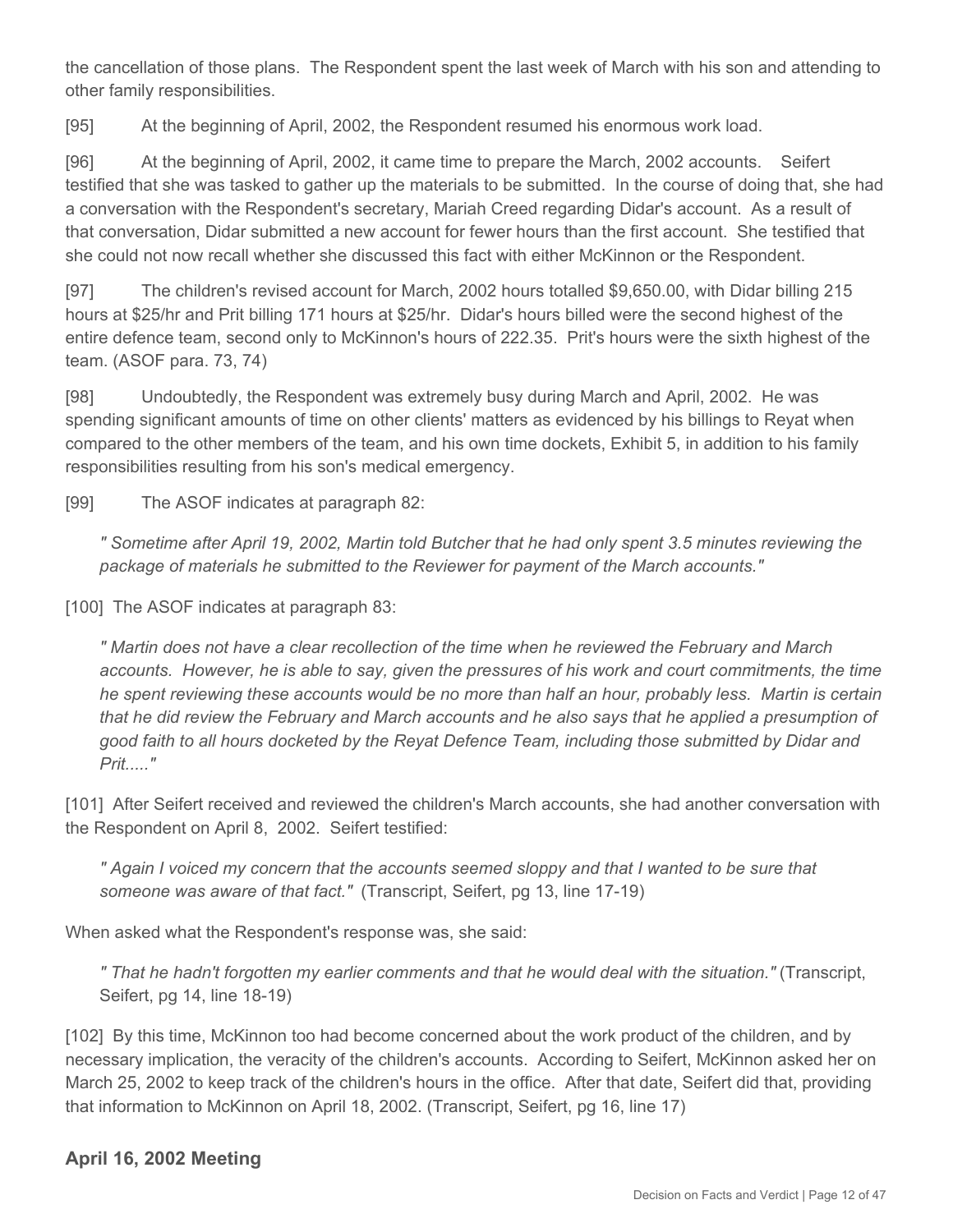[103] On April 16, 2002 the Respondent, Wilson, Ducharme, Butcher, McKinnon and Sears met. The meeting was to discuss many topics. The first half of the meeting related to matters of the Reyat brief, and the second half to administrative matters. (Transcript, McKinnon, Evidence in Chief, pg 6, line 6-8)

[104] In his testimony, Wilson describes the meeting this way:

*" Yes, when that meeting had been going on for a while we ended up discussing the employment of the children and that issue was originally raised at that meeting by Gil McKinnon because at that time Gil had actually been working in the offices of DISR on a fairly regular basis and he developed some concerns that he wanted to discuss with us as a result of his presence in the office and his observations about what was happening in there. So we ended up having a fairly long and at times extremely heated discussion about the children and their employment and it was in the context of that, that the discussion of the \$10,000.0 a month came up and there was some talk about that and I think it was the position taken by myself and Mr. Ducharme that that had been in the context of a promise that that's what the Reyat family would receive on a monthly basis from the work, I think, of the two children.*

*Q - and in the course of that discussion did Mr. Martin reject the notion?*

*A - Yes, I remember that David had a different view of what that discussion had been about but as I sit here today I can't remember what he said about it."* (Transcript, Wilson, Evidence in Chief, pg 19, line 15-25 to pg 20, line 1 - 16)

[105] Ducharme reminded the Respondent about the January 8, 2002 meeting topic.

*" At one point during the April 16, 2002 meeting Ducharme and Wilson told Martin that at the January 8, 2002 meeting he proposed to them that the Reyat Defence Team effectively guarantee (sic.) \$10,000.00/month to cover the Reyat family's financial needs. Martin emphatically rejected the notion that he had ever discussed figures in those terms at the January 8, 2002 meeting."* (para. 100 ASOF)

#### and

*" After a lengthy discussion that was, at times, unpleasant and heated, the attendees were polled on the question of having Didar and Prit continue to work for the Reyat Defence Team. Sears, Butcher and McKinnon favoured firing the Reyat children while Wilson, Ducharme and Martin wanted to keep them on with proper supervision as long as there was work for them to do. The latter group felt it would be unfair to terminate their work abruptly after they had come to rely on this employment over the course of the past 8 months."* (para. 101 ASOF)

[106] After the meeting, Butcher and McKinnon went off for lunch. They discussed some aspects of what had gone on in the meeting. They decided that McKinnon should look at the children's accounts, as the Respondent had invited him to do. McKinnon called Wilson to seek his input, and Wilson agreed with the plan. (Transcript, McKinnon, Evidence in Chief, pg 8, line 7-18)

[107] The next day, April 17, 2002, McKinnon was at the DISR office, working. The Respondent came into the office, and asked to speak with him. McKinnon went into the boardroom where Sears, another team lawyer was present. During the conversation, McKinnon sought and was granted by the Respondent, permission to review the children's accounts.

[108] The next day, April 18, 2002, Seifert brought McKinnon the children's 2001 and 2002 accounts. Seifert also gave McKinnon her calendar outlining the time from the accounts in relation to the dates covering the period of the children's employment (Exhibit 3, Tab 6), a list of her recording of the time Prit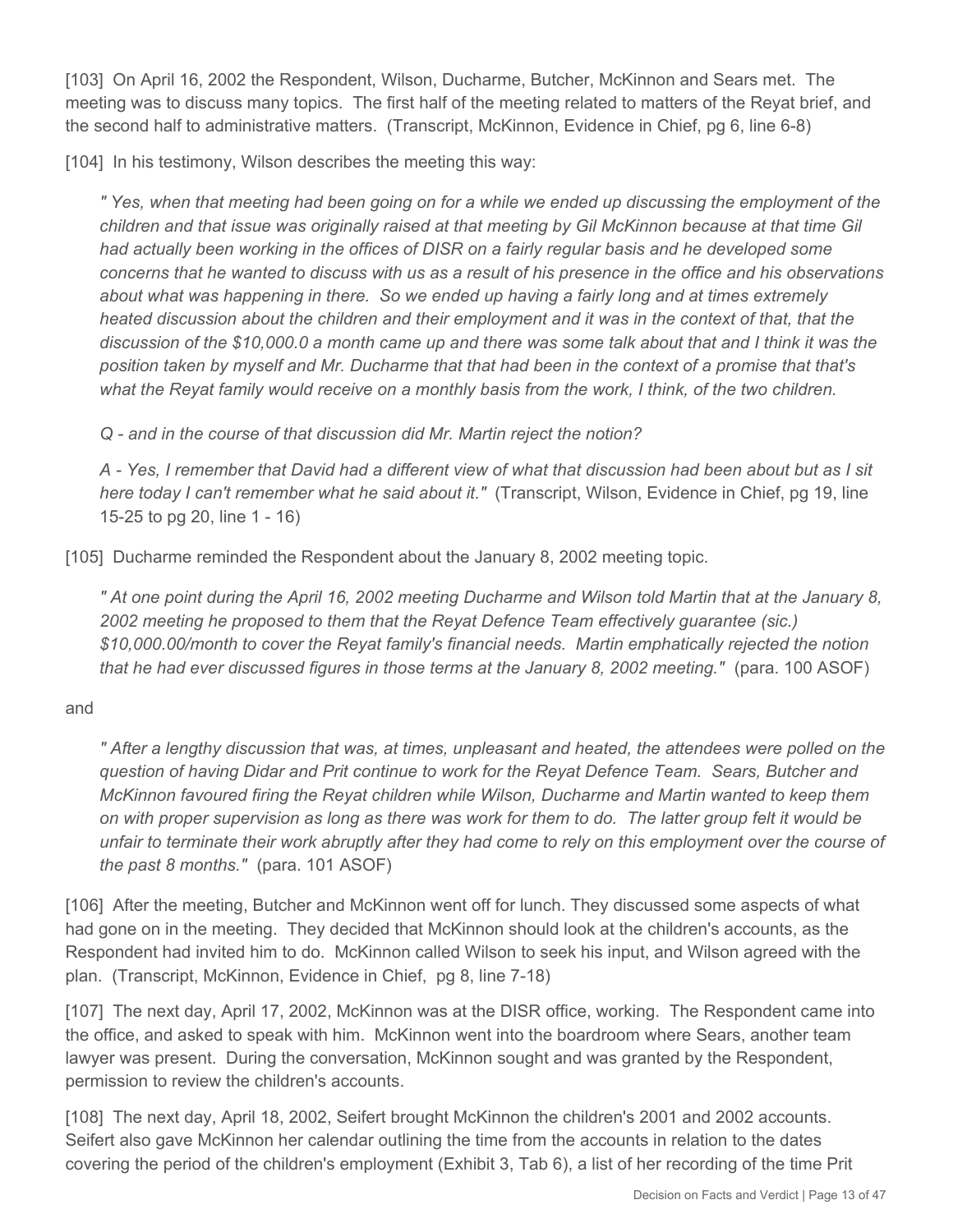and Didar had actually been in the office (Exhibit 3, Tab 12) and a memorandum outlining some of her concerns (Exhibit 3, Tab 13). Using the calendar, McKinnon focussed on the children's accounts for March hours because he was more familiar with that time period. McKinnon testified that within a few minutes he became concerned about three aspects of the accounts.

[109] Those three aspects were:

- (a) the hours claimed seemed too high from McKinnon's observations
- (b) the work claimed to be done did not accord with McKinnon's observations

(c) the accounts did not disclose that they were tendered by Didar and Prit. Rather, the tenderer of the accounts for March and April, 2002 was recorded as being a business identified by the children's initials and thus were not transparent. In other words, the Reviewer on the face of things would not be able to identify these particular accounts as being those of Reyat's children.

(Transcript, McKinnon, Evidence in Chief, pg 12, line 16 - 25 to pg 13, line 1 - 15) (ASOF para.104)

[110] Of particular interest to the Panel is a comparison between Seifert's record of Prit's time in the office (Exhibit 3, Tab 12) and Prit's account (Exhibit 3, Tab 6). On March 26, 2002, Seifert records that Prit didn't come into the office at all on that date, yet Prit records having worked at jobs which obviously had to have been performed at DISR's office, for 9 hours.

[111] McKinnon phoned Wilson. He told Wilson there was a problem with the accounts of Didar and Prit, and requested that a meeting be organized for April 19, 2002.

[112] McKinnon called Wilson again on April 18, 2002. In this call, Wilson testified *" he gave me some details at the time and told me he thought there was fraud, basically."* (Transcript, Wilson, Evidence in Chief, pg 23, line 6-7) McKinnon's evidence mirrors that of Wilson.

[113] Just after 5:00 p.m. McKinnon went across the hall to Sears' office to tell her there was a major problem with the children's accounts. While he was asking her to tell the Respondent that a meeting had been set up for the following morning, the Respondent called Sears. Sears put the call on speaker phone. It is worth while to set out what is recited in the ASOF at para 106:

*" ....On speaker-phone McKinnon said he had discovered a problem in the accounts of Didar and Prit. Martin asked McKinnon if he had reviewed it with Didar and McKinnon said " no" , as he wanted to discuss it with the Steering Committee the following morning before taking the next step. McKinnon told him the meeting would be at Butcher's office. Martin questioned the location and was reminded of the previous day's discussion that sensitive meetings should be held at Butcher's office. Martin then said something like " well what's the next step, call the police?" Martin said he didn't understand the big fuss as the amount of the Reyat accounts were 2-3% of the overall monthly accounts. There was silence and then Sears said " Because its public funds, David" . Martin then asked Sears for a report on other matters in his office and McKinnon left, saying he would be in the office early the following morning if Martin wanted to discuss the accounts before going to the meeting" .*

[114] The Respondent did not call McKinnon before the meeting on April 19, 2002.

[115] That morning, the Respondent, Sears, Wilson, McKinnon, Ducharme and Butcher met at Butcher's office.

[116] McKinnon briefed the group about what he had discovered in relation to the accounts. All had copies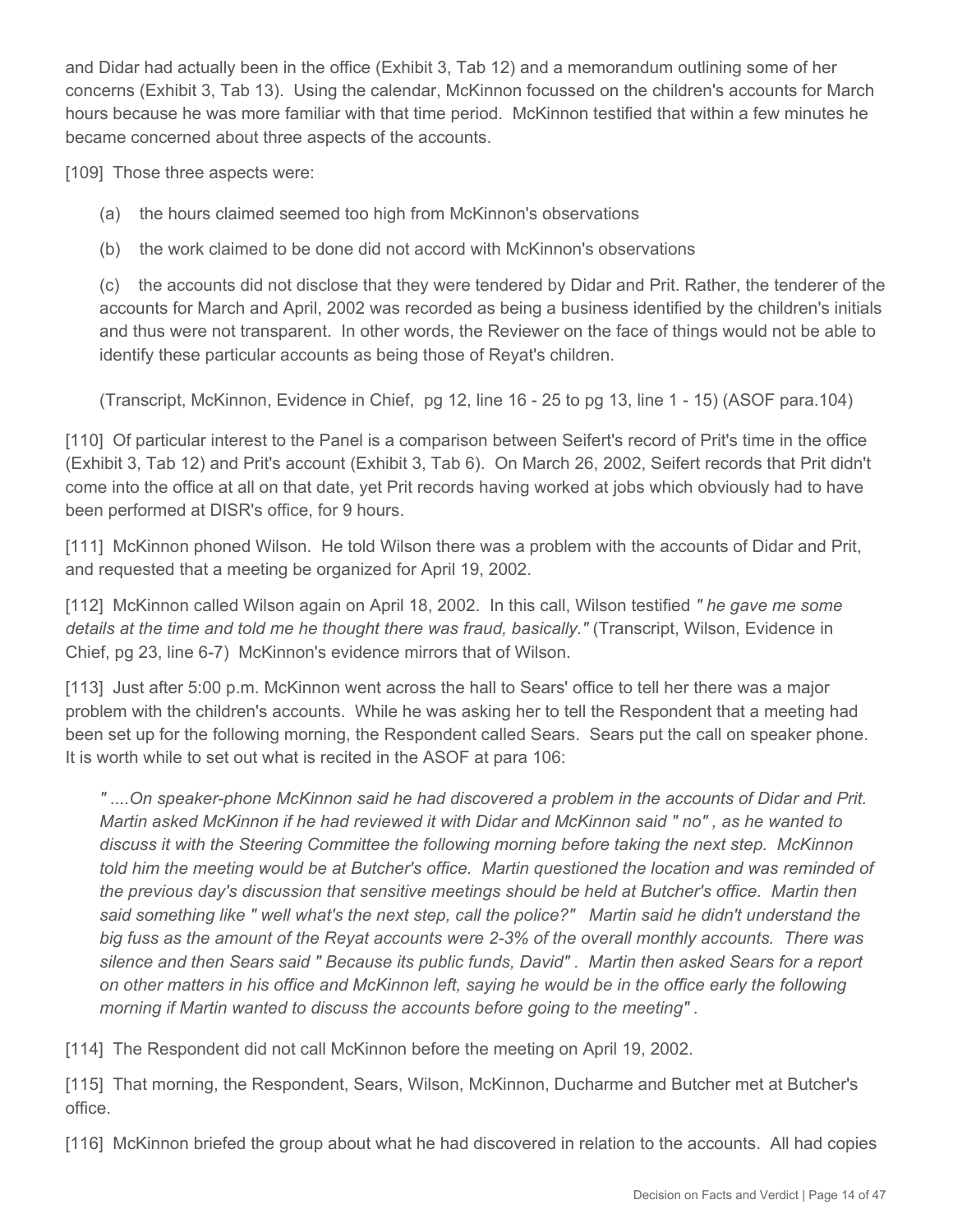of the children's accounts and McKinnon reviewed with them what he had discovered the day before. There was a discussion about what should be done and it was agreed that McKinnon would meet with Didar to confront him about the apparently fraudulent accounts.

[117] McKinnon and the Respondent went back to the DISR office. Oddly, McKinnon and the Respondent felt that the Respondent need not be present so Didar met with McKinnon. McKinnon confronted Didar. McKinnon told Didar he had been in the office in March, 2002 and had observed that Didar's claimed hours didn't appear to be accurate. Didar readily admitted that his and Prit's hours for February and March, 2002 were inflated. After this point, McKinnon took notes. Didar did not.

[118] McKinnon's evidence regarding the conversation with Didar is set out at paragraph 109 of the ASOF. Of note are:

*" Didar said that in November 2001 Reyat had showed the family debts to Martin and said that the Reyat family needed \$10,000.0 per month. Didar indicated that his father understood from that discussion that the family could receive that amount through Didar and Prit's work. Didar said that his father told him he should be billing \$10,000.00 per month."* (ASOF para. 109(b))

*" Didar said that he showed his father the accounts of December 2001 [\$7,920] and January 2002 [\$8,417.50]. Didar said these two accounts were fairly accurate. Didar said that his father pressured him to get the [subsequent] accounts up to \$10,000.00 per month. To do that, Didar said he increased Prit's hourly wage [\$20 to \$25] and inflated both of their hours to reach \$10,000 per month [February 2002: \$10,887.25 and March 2002: \$10,325.50]."* (ASOF para. 109(c))

*" Didar said that he and his sister each had worked about 80-100 hours in March 2002 rather than the hours they claimed [Account Didar: 215 hours and Prit: 171 hours]. He estimated that about 50% of their claimed hours for February and March 2002 were inflated."* (ASOF paragraph 109(d))

*" Didar stated that he never told Martin that he (Didar) was inflating the hours."* (ASOF paragraph 109(e))

[119] Paragraph 110 of the ASOF sets out Didar's version of his conversation with McKinnon.

*a. With respect to paragraph 109(a), McKinnon did not know the full extent of the hours he and Prit were working in the DISR office because McKinnon was not there all of the time, and McKinnon did not know the extent of the hours that he and Prit were working outside of the office. Didar agrees that he told McKinnon that the hours for he and Prit for February and March were inflated but he says that he never gave McKinnon a number as to the extent of the inflated hours.*

*b. With respect to paragraph 109(b), Didar says that paragraph is essentially correct.* 

*c. With respect to paragraph 109(c), Didar says that paragraph is essentially correct. He also says that he cannot recall who gave him permission to increase Prit's hourly rate from \$20 to \$25 in February 2002, or whether he obtained permission to increase Prit's hourly rate. Didar cannot recall speaking to Martin about increasing Prit's hourly rate. Didar says that he and Prit worked longer hours in February 2002 and March 2002 than they did in December 2001 and January 2002 but with respect to the work in February 2002 and March 2002, Didar also inflated the accounts.* 

*d. With respect to paragraph 109(d) and McKinnon's statement that Didar said that he and his sister each had worked 80-100 hours in March 2002 rather than the hours they claimed (account for*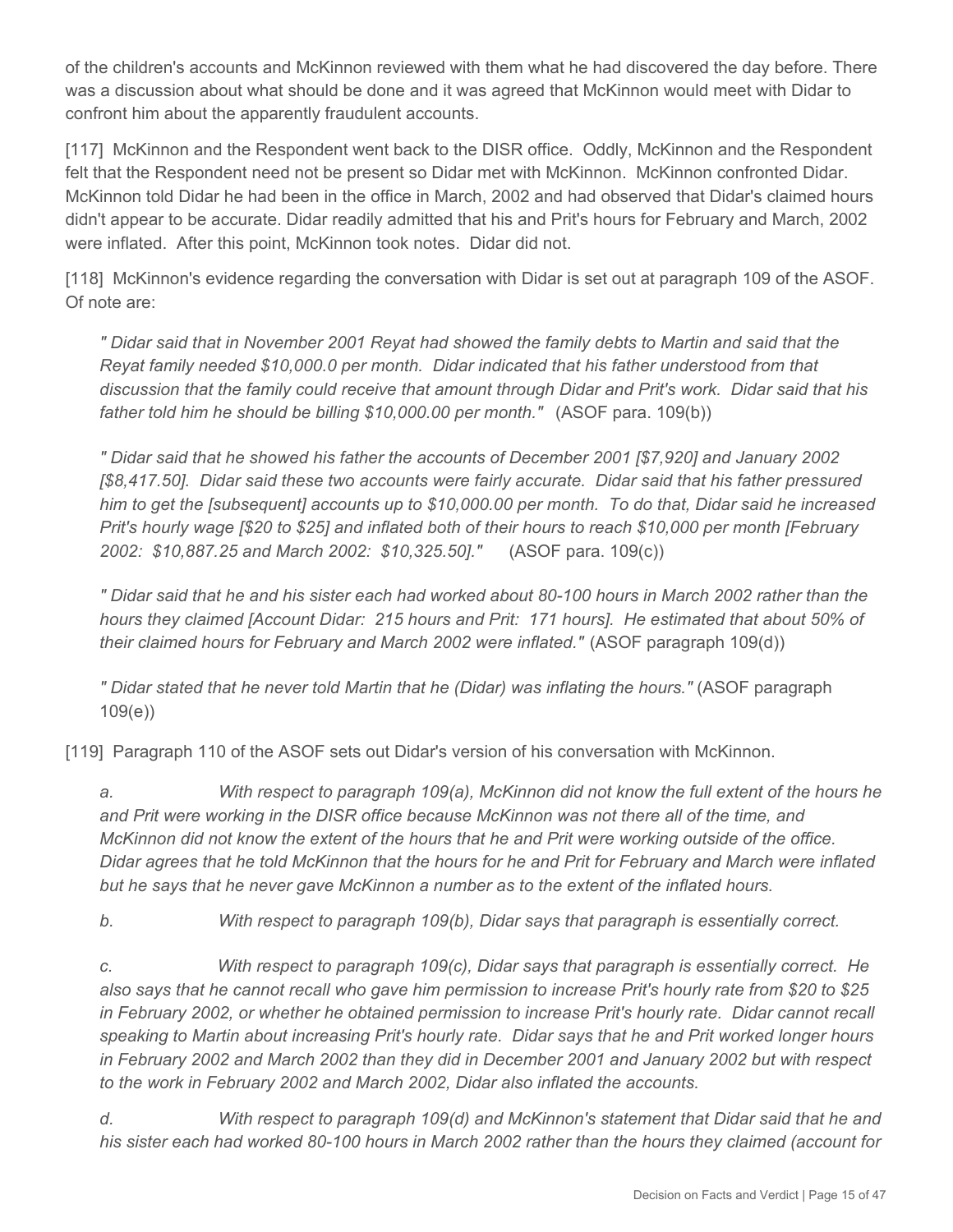*Didar: 215 hours and Prit: 171 hours), Didar cannot recall making that statement to McKinnon but he does not deny that he made that statement to McKinnon. With respect to McKinnon's statement that Didar estimated that about 50% of the hours that were claimed for February and March 2002 were inflated, Didar denies making that statement to McKinnon.*

*e. Didar agrees with McKinnon that Didar said to McKinnon that he (Didar) never told Martin that he (Didar) was inflating the hours."* 

[120] The conclusion this Panel draws from this version is that Didar admitted his and Prit's hours charged were inflated, although he disagrees with McKinnon's particulars, and that while he does not remember telling McKinnon that the accounts for February and March 2002 hours were inflated by 50%, and he denies saying this to McKinnon, he does admit that he may have told McKinnon that he and Prit worked 80-100 hours in March, 2002 rather than the billed 215 hours and 171 hours respectively. This, of course, works out to more than a 50% inflation of the accounts.

[121] After the meeting with Didar, the Respondent, McKinnon, Ducharme, Wilson, and Butcher met at Butcher's office at 1:30 p.m. on April 19, 2002.

[122] McKinnon gave the group a detailed rendition of what had transpired with Didar.

*" ...I went through a detailed debriefing of everything that Didar had said to me, using my notes as a guide, and I was asking Mr. Martin specific open-ended questions and Mr. Martin was responding to those questions. The meeting was very subdued. At the end of the meeting Mr. Martin basically said that he would see us next week, as he was going off for a trip to Switzerland, a business trip I believe."* (Transcript, McKinnon, Evidence in Chief, pg 28, line 22-25, pg 29, line 1-5)

[123] Paragraph113 ASOF recites:

*" At the 1:30 meeting at Singleton Urquhart on April 19, 2002, Martin accepted responsibility for his failure to detect the fraud."* 

[124] The Respondent went off to Europe on a client matter and a holiday, leaving Canada later on April 19, 2002 and returning on April 25, 2002.

[125] On April 22, 2002, Butcher wrote to the government advising it that a " billing irregularity" of not more than \$11,000.00 per month had been identified in the accounts.

[126] The Respondent telephoned Butcher on April 23, 2002. He admitted he had been negligent. (ASOF para. 114)

[127] On April 26, 2002, having just returned from Europe, Martin told McKinnon that he, Martin had been negligent in failing to detect the fraud and said that he may resign on that basis. (ASOF para. 115)

[128] The Respondent apparently changed his mind. Wilson testified that as of April 29, 2002, he understood that the Respondent was not necessarily prepared to resign from the defence team. McKinnon testified that he had a conversation with the Respondent the morning of April 26, 2002, in a similar vein. By April 29, 2002, the Respondent had resolved not to resign the case, at which point McKinnon told him that he disagreed and thought the Respondent should resign as McKinnon had lost complete confidence in his ability to administer the team, and that if he didn't resign, the other senior lawyers would.

[129] On the morning of April 29, 2002, Wilson, Butcher, his junior Gill, Ducharme, and McKinnon resigned from the Reyat case in open court before Mr. Justice Josephson. Two or three days later, three other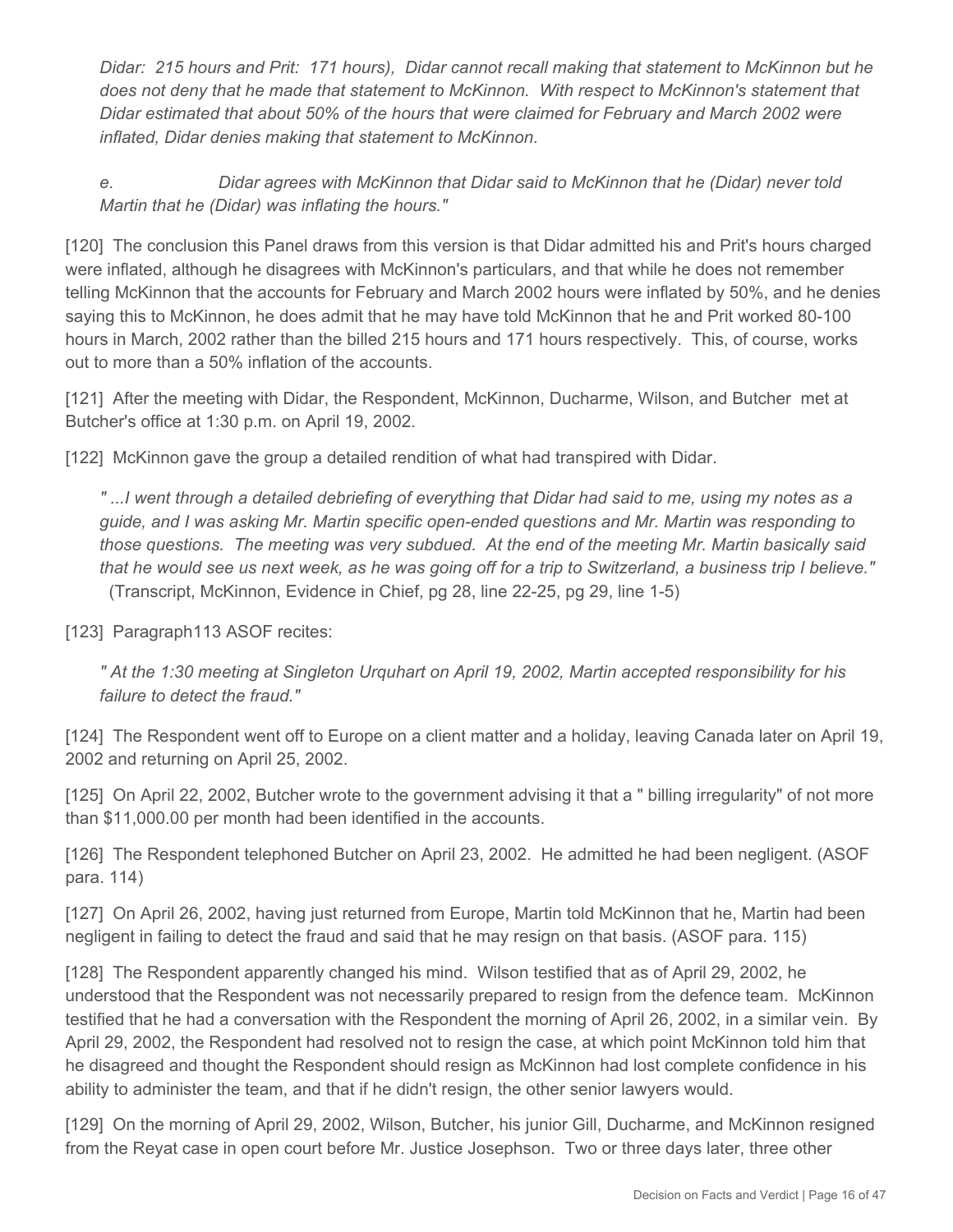members of the team, including Sears, also resigned from the case.

[130] Wilson then met with the Reviewer and provided him with the reasons for his withdrawal from the Reyat case.

[131] The Respondent remained on the Reyat case as a member of a differently constituted defence team.

[132] The Respondent wrote the Attorney General and assumed responsibility for his failure to detect and prevent the submission of the children's improper accounts. (ASOF para.116)

## **Evidentiary Burden and Standard of Proof**

[133] In the course of three and one half days of hearing, evidence was heard from various witnesses on behalf of the Law Society and the Respondent. The Respondent gave evidence on his own behalf.

[134] This Panel instructs itself that the Law Society bears the burden of proving the allegations set out in the Amended Citation throughout this proceeding. The standard to be achieved if the Amended Citation is to be proven is a standard higher than a balance of probabilities but lower than the criminal law standard. See *Ewachniuk v. LSBC* [2003] B.C.J. No.823 (B.C.C.A.).

[135] The decision of Madam Justice McLauchlin in *Jory v. College of Physicians and Surgeons of B .C.* [1985] B.C.J. No. 320. (B.C.S.C.) is instructive:

*" The standard of proof required in cases such as this is high. It is not the criminal standard of proof beyond a reasonable doubt, but is something more than a bare balance of probabilities. The authorities establish that the case against a professional person on a disciplinary hearing must be proved by a fair and reasonable preponderance of credible evidence...The evidence must be sufficiently cogent as to make it safe to uphold the findings with all the consequences for the professional person's career and status in the community."* 

[136] This Panel adopts the above interpretation of the burden of proof upon the Law Society.

[137] The Panel instructs itself as follows:

(a) The onus of proof throughout these proceedings rests on the Law Society to prove the facts necessary to support a finding of professional misconduct.

(b) The standard of proof is higher than the balance of probabilities but less than reasonable doubt. The standard is a civil standard but rises in direct proportion to the gravity of the allegation and the seriousness of the consequences.

#### **Verdict**

[138] Using the classic method of categorization of the alleged offence, the Panel finds that the alleged conduct particularized in the Amended Schedule to the Citation occurred in the context of the Respondent's professional duties, and therefore, would be professional misconduct if those facts are established to support such a finding. Both Counsel for the Law Society and the Respondent agreed that this would be the proper categorization.

[139] Turning to the Amended Schedule to the Citation, the Panel notes that in the proceedings, Counsel for the Law Society conceded, and the Panel so found, that there was no evidence that the Respondent consciously knew that the Reyat children's accounts were not " valid and proper" prior to submitting them to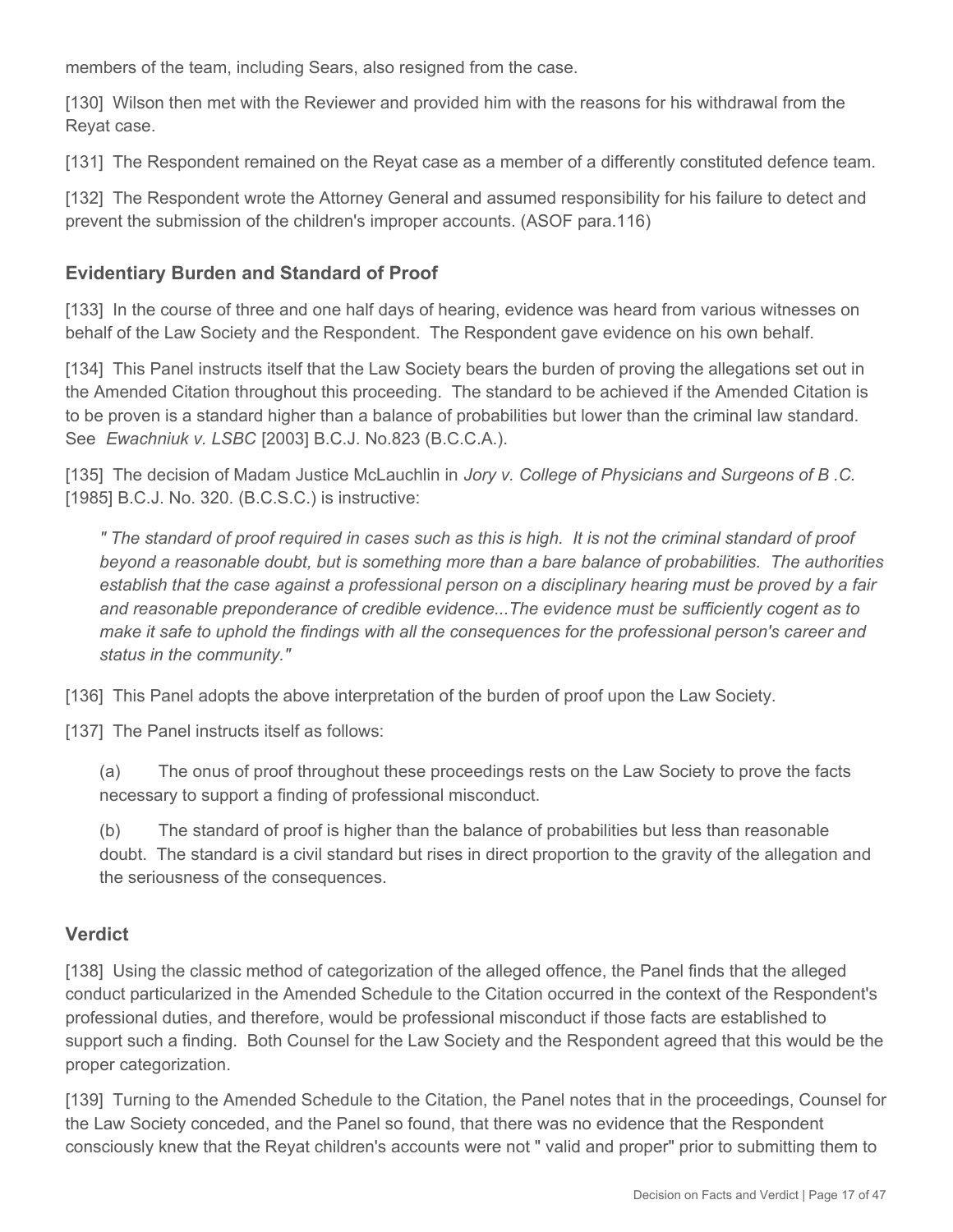the Reviewer.

[140] The real question is whether on the facts before us, it can be found that the Respondent, in reviewing and approving the Reyat children's accounts, acted in a manner that was a marked departure from the standard expected of a competent solicitor acting in the course of his profession, and therefore amounted to professional misconduct.

[141] This Panel notes that it is settled law that it is for the Benchers to determine the behaviour that amounts to professional misconduct.

[142] Benchers sitting as Panels in disciplinary proceedings are charged with determining the standards of behavior that fall within the parameters of professional misconduct.

[143] As noted in the review decision of *Re: Hops*, [2000] LSDD No. 11, the Benchers are the guardians of the proper standards of professional and ethical conduct and the arbitrators of what behaviour constitutes professional misconduct.

[144] In Lawyers and Ethics: Professional Responsibility and Discipline,, Gavin MacKenzie notes at pg. 26-20, that:

*" In jurisdictions in which professional misconduct is not defined in legislation or rules of professional conduct, not every breach of the rules of professional conduct will necessarily amount to professional misconduct. Conversely, not every act of professional misconduct will be specifically prohibited by the rules."* 

and later, at pg. 26-21:

*" Whether conduct deserves discipline is determined case by case by the benchers, that is, by lawyers' elected peers and the public's lay representatives."* 

[145] Professor MacKenzie cites Mr. Justice P. Cory, sitting on the Divisional Court, in *Stevens v. Law Society (Upper Canada)* (1979) 55 O.R. (2nd) 405 at 410, speaking of the Ontario system says:

*" What constitutes professional misconduct by a lawyer can and should be determined by the discipline committee. Its function in determining what may, in each particular circumstance, constitute professional misconduct ought not be unduly restricted. No one but a fellow member of the profession can be more keenly aware of the problems and frustrations that confront a practitioner. The discipline committee is certainly in the best position to determine when a solicitor's conduct has crossed the permissible bounds and deteriorated into professional misconduct. Probably no one could approach a complaint against a lawyer with more understanding than a group composed primarily of members of his profession."* 

[146] The Supreme Court of Canada had the opportunity to opine on this issue in *Pearlman v. Law Society (Manitoba)* [1991] 2 S.C.R., 869 when it approved of a decision of the Manitoba Court of Appeal in *Law Society (Manitoba) v. Savino* (1983) 1 D.L.R. (4th) 285 (Man. C.A.):

*" No one is better qualified to say what constitutes professional misconduct than a group of practicing barristers who are themselves subject to the rules established by their governing body."* 

[147] Thus it is for this Panel to analyze the facts before it and determine whether they amount to professional misconduct.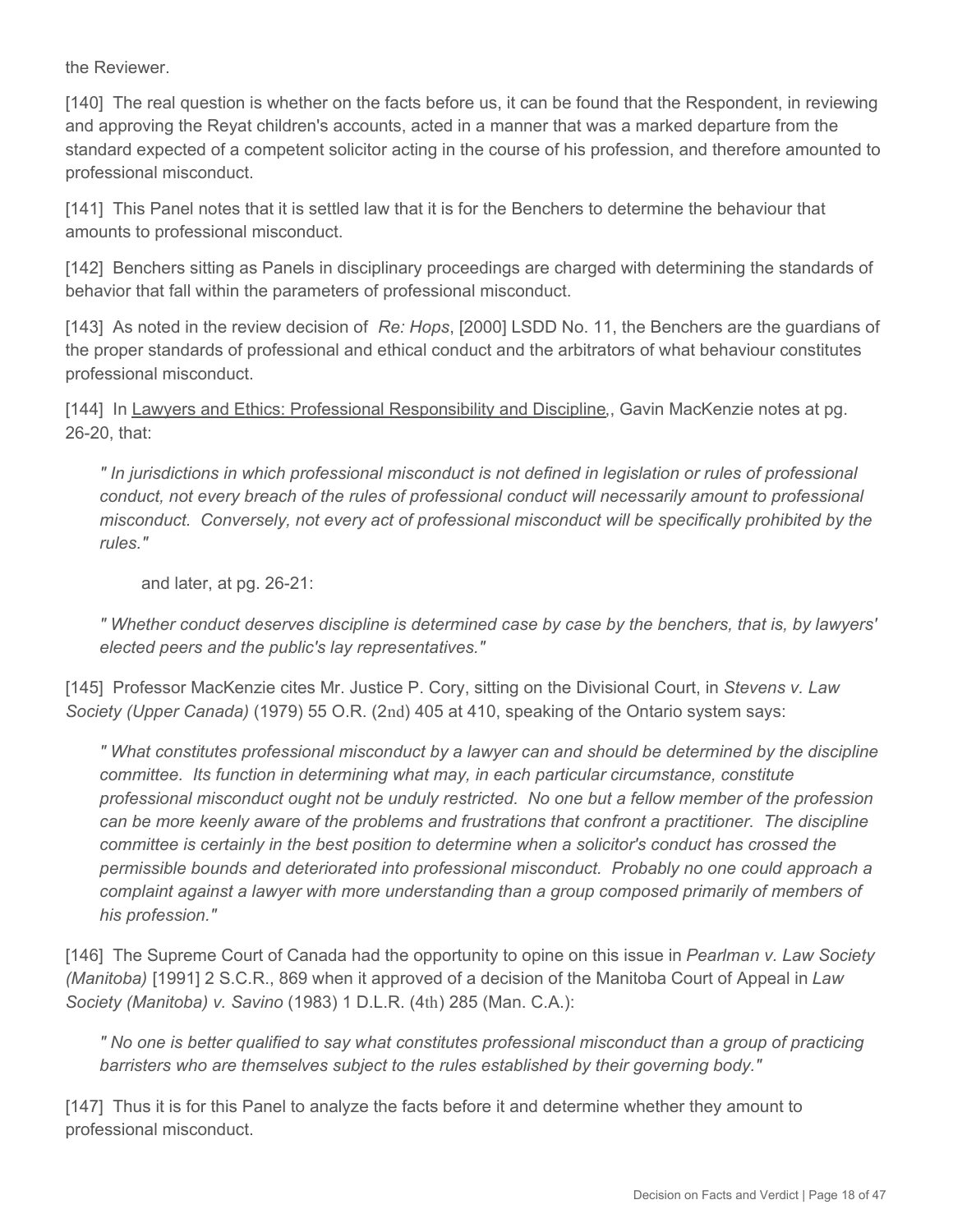[148] The definition of " professional misconduct" is organic, changing with the times and the profession. In British Columbia, at least since *Hops*, " professional misconduct" does not have to be conduct that can be described as dishonourable or disgraceful conduct. As noted by Professor MacKenzie in Lawyers & Ethics (Toronto; Carswell; 2001) at p267:

*" Traditionally, professional misconduct has been defined as " conduct which would reasonably regarded as disgraceful or dishonourable by solicitors of good repute and competency." Moral turpitude was an essential component. Mere negligence was not sufficient.*

*Today, in jurisdictions in which the Law Society's governing statute either defines professional misconduct or authorizes the profession to pass specific rules of professional misconduct and the profession does so. This definition must be qualified in two respects. First, it is now clear that practitioners can be found guilty of professional misconduct for violating regulatory requirements and rules of professional misconduct impose specific duties, whether or not such violations could be said to be disgraceful or dishonourable. Lawyers are frequently reprimanded, for example, for failing to respond promptly to communications from the Law Society or for failing to file required forms and annual reports of public accounts.*

*Second, it is now clear that a series of acts of gross negligence may, taken together, constitute professional misconduct. Since law societies have adopted codes of professional conduct, lawyers have been frequently disciplined for failing to serve clients in a conscientious, diligent, and efficient manner.*

[149] Professor MacKenzie speaks of a series of acts of gross negligence being necessary in order to support a finding of " professional misconduct" . The Panel will have more to say about this later in these reasons.

[150] " Professional Misconduct" is not defined in the *Legal Profession Act*. The leading case concerning the test to be met to support such a finding is found in *Re: Hops*, a decision of the Benchers on review, where it was held:

*" From the legislated development, the definitions set out above from Oxford and the decisions of the Benchers, it can only be concluded that the Benchers have recently determined it to be appropriate to broaden the scope of professional misconduct in order to more closely regulate the activities of its members. These developments also allow less draconian punishments from those which were available when the standard of disgraceful or dishonourable conduct was required for a finding of professional misconduct. If the standard for professional misconduct still requires " disgraceful" or " dishonourable" conduct, the Benchers have lowered the level of impropriety to attract the descriptions."*

And later:

*" It is clear that conduct matching these descriptive adjectives is no longer required for a finding of misconduct" .*

[151] It is clear that lawyers can be found guilty of professional misconduct even if behavior cannot be said to be " disgraceful or dishonorable" .

[152] This Panel finds that it is not helpful to get bogged down in whether the conduct complained of was " dishonourable" or " disgraceful" . The Panel agrees with Counsel for the Respondent who pointed out that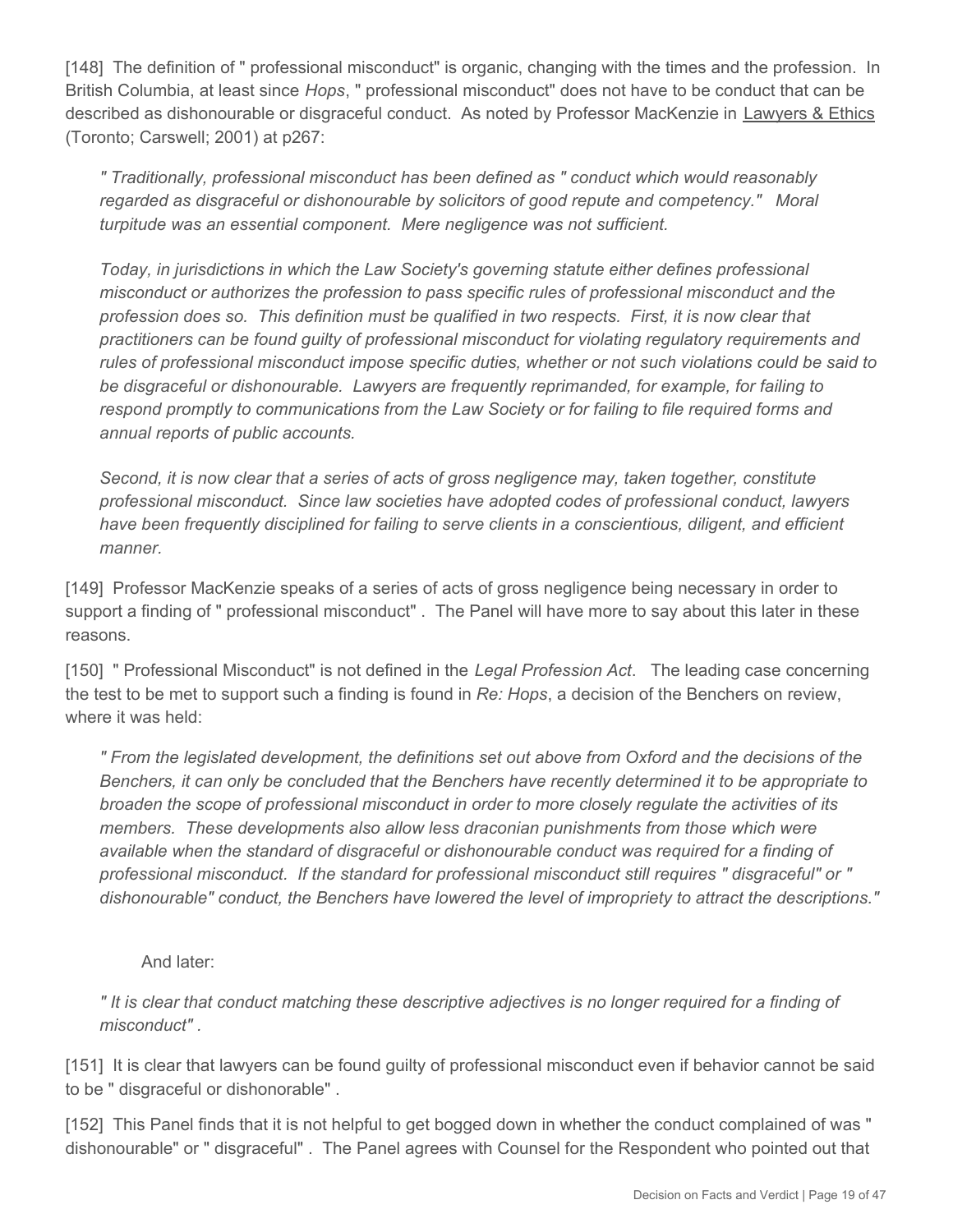the **Black's Law Dictionary** definition of " dishonourable", which includes " bad management, mismanagement, malfeasance or culpability, neglect of an official in regard to his affairs, improper conduct, wrong behaviour" could apply to a wide variety of behaviours.

[153] The words " dishonourable" and " disgraceful" imply moral turpitude of an intentional nature even though the definition cited above could conceivably cover many forms of conduct which are simply negligent.

[154] This Panel finds that to use these words is to miss the point. This Panel agrees that the gravamen of the citation alleged is not properly cast in terms of " honour" . The real question to be determined is essentially whether the Respondent's behaviour displays culpability which is grounded in a fundamental degree of fault, that is whether it displays gross culpable neglect of his duties as a lawyer.

[155] The Panel finds that the cases discussing gross negligence are helpful, but not determinative.

[156] The authorities indicate that gross negligence can be professional misconduct. It seems however, that the decision makers in those cases focussed on whether the behaviour was characterized as a single act, in which case, they held a single act, even of gross negligence, could not support a finding of " professional misconduct" or whether the behaviour was characterized as numerous acts of gross negligence, which could support such a finding.

[157] Black's Law Dictionary defines gross negligence as:

*"* **Gross negligence.** *The intentional failure to perform a manifest duty in reckless disregard of the consequences as affecting the life or property of another.* 

*It is materially more want of care than constitutes simple inadvertence. It is an act or omission respecting legal duty of an aggravated character as distinguished from a mere failure to exercise ordinary care. It amounts to indifference to present legal duty and to utter forgetfulness of legal obligations so far as other persons may be affected. It is a heedless and palpable violation of legal duty respecting the rights of others. The element of culpability which characterizes all negligence is in gross negligence magnified to a high degree as compared with that present in ordinary negligence. Gross negligence is a manifestly smaller amount of watchfulness and circumspection than the circumstances require of a person of ordinary prudence. It falls short of being such reckless disregard or probable consequences as is equivalent to a wilful and intentional wrong. Ordinary and gross negligence differ in kind from wilful and intentional conduct which is or ought to be known to have a tendency to injure.*

*Gross negligence consists of conscious and voluntary act or omission which is likely to result in grave injury when in face of clear and present danger of which alleged tortfeasor is aware. Glaab v. Caudill, Fla. App., 236 So.2d 180, 182, 183, 185. That entire want of care which would raise belief that act or omission complained of was result of conscious indifference to rights and welfare of persons affected by it. Claunch v. Bennett, Tex.Civ.App., 395 S.W.2d 719, 724. Indifference to present legal duty and utter forgetfulness of legal obligations, so far as other persons may be affected, and a manifestly smaller amount of watchfulness and circumspection than the circumstances require of a person of ordinary prudence."* 

[158] The cases cited in the context of motor vehicle accidents, occurred at a time in the development of tort law in Canada when in order to recover damages, gross negligence had to be proven. These cases are not of assistance. They are too far removed from the context of regulation of this profession to be of assistance. Furthermore, they focus on the policy goal of awarding damages to innocent victims of negligence. The focus is on the victim. This is far removed from the regulation of the legal profession where the focus is on the conduct of a lawyer in disciplinary proceedings.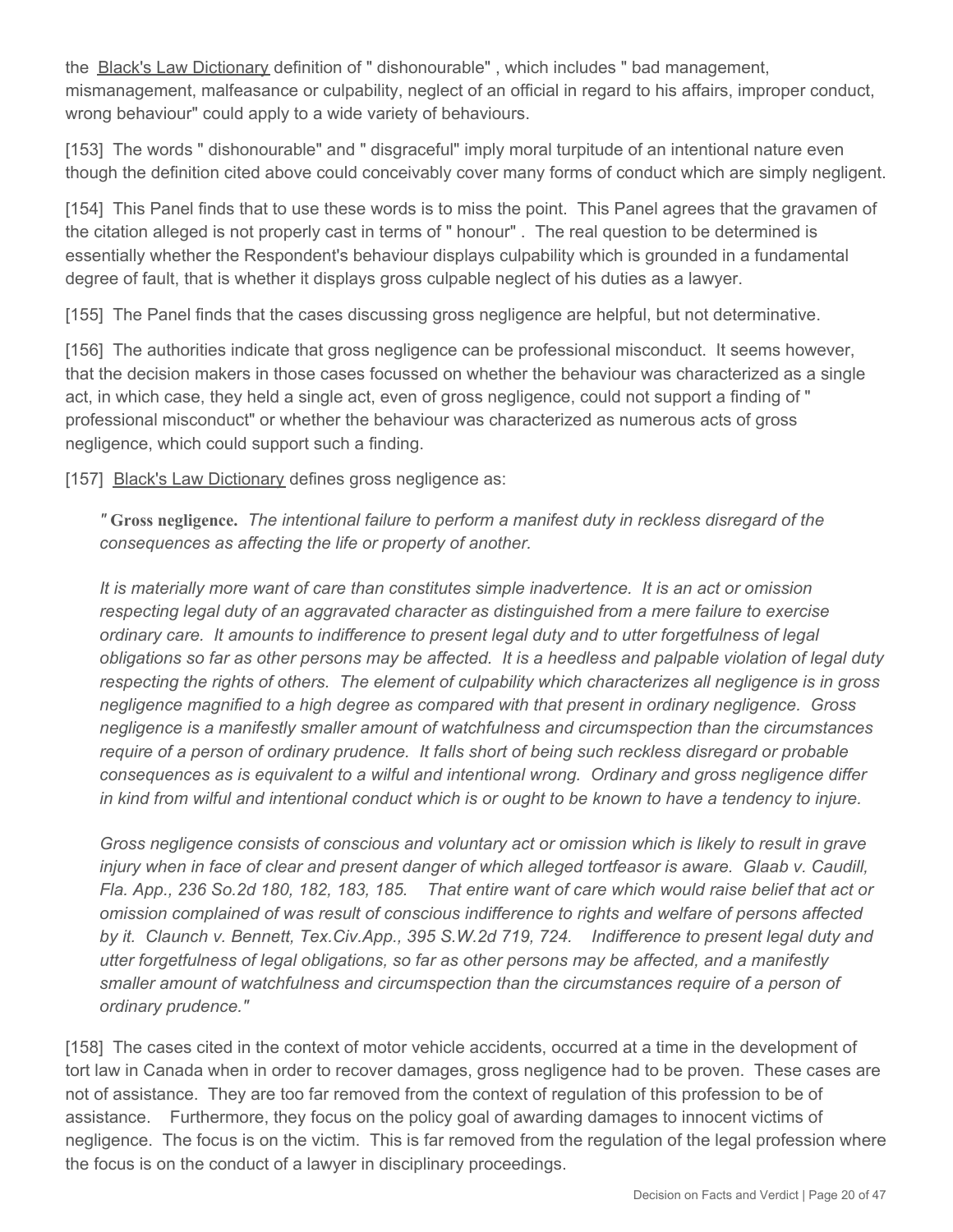[159] Turning to the quandary of when gross negligence can support disciplinary findings, the Panel notes that several of the authorities dealing with discipline of lawyers which were cited by Counsel also indicate that conduct which is described as gross negligence amounting to professional misconduct cannot be based on a single act.

[160] The Panel considered the cases dealing with negligence of lawyers in disciplinary settings, for example, *Re Solicitor, ex parte Fitzpatrick* [1924] 1 D.L.R. 981, and *Re: A Solicitor* [1935] W.W.R. 428, and *LSBC v. a lawyer* [1999] L.S.D.D. No.31, a decision of Bencher Tretiak, and notes that they all predate the Review decision in *Re: Hops* and are, therefore, distinguishable on that basis.

[161] Furthermore, the cases *Re Solicitor, ex parte Fitzpatrick* (an improperly executed will) and *Re: a Solicitor* (lawyer's failure to appear at trial) are dated. The fact patterns disclose relatively simple circumstances involving negligence which to this Panel, seem to be more akin to a simple negligent error, even though the court found gross negligence based on that single error.

[162] The case of *LSBC v. a lawyer*, a decision of Bencher Tretiak, is distinguishable on its facts. In that case, the member's error was to assume that the other lawyer on a file would agree to an adjournment, that the adjournment would be granted, and that it would be a general adjournment, not one to a specific date. The member did not ascertain whether, in fact, his view of the facts was correct. The result of the member's lapse was that the complainant was arrested and detained on a warrant when he failed to attend a court date. Counsel for the Law Society, in commenting about how the citation had made its way to hearing, said:

*" This is one of those very difficult types of cases where there is a tremendous amount of sympathetic circumstances and yet the Law Society finds itself in a position where we have had somebody hauled in off the street, you pretty well have to do something about that."* 

[163] Bencher Tretiak specifically referred to the need for conduct to be dishonourable or disgraceful for it to be professional misconduct and found that the facts before him constituted a " single isolated event in an otherwise exemplary practice" and decided that a single act of negligence does not, by itself, amount to either incompetence, or professional misconduct.

[164] The seminal difference between *LSBC v. a lawyer* and the instant case is the context of the behaviour. In *LSBC v. a lawyer* the fact pattern is not, sadly, uncommon in legal practices, involving adjournment requests, telephone messages left and not delivered to the intended party, and neglect or delay in following up. In the case before the Panel, the context was far different and very unusual, being that of a remarkable and extraordinary brief that the Respondent undertook. The brief placed the Respondent in a position akin to that of a fiduciary owing obligations to the funder of the legal services, to ensure the most careful guarding of its purse. The facts disclose an entire series of events which occurred over some eight months, where the Respondent failed to recognize and meet his obligations or where he ignored them.

[165] For this Panel, an analysis of the Respondent's behaviour must start from the beginning of his retainer by Reyat. It must begin by placing his behaviour in the context of this retainer in an extraordinary case, in extraordinary circumstances.

[166] The Panel accepts as a fact that the Air India case was historic and unprecedented in nature. It consumed huge amounts of public resources and the resources of the judiciary and the legal profession, and was, undoubtedly, the largest and most complex case thus far in Canadian legal history.

[167] Because of the historical nature of the case itself, and the funding arrangement with the provincial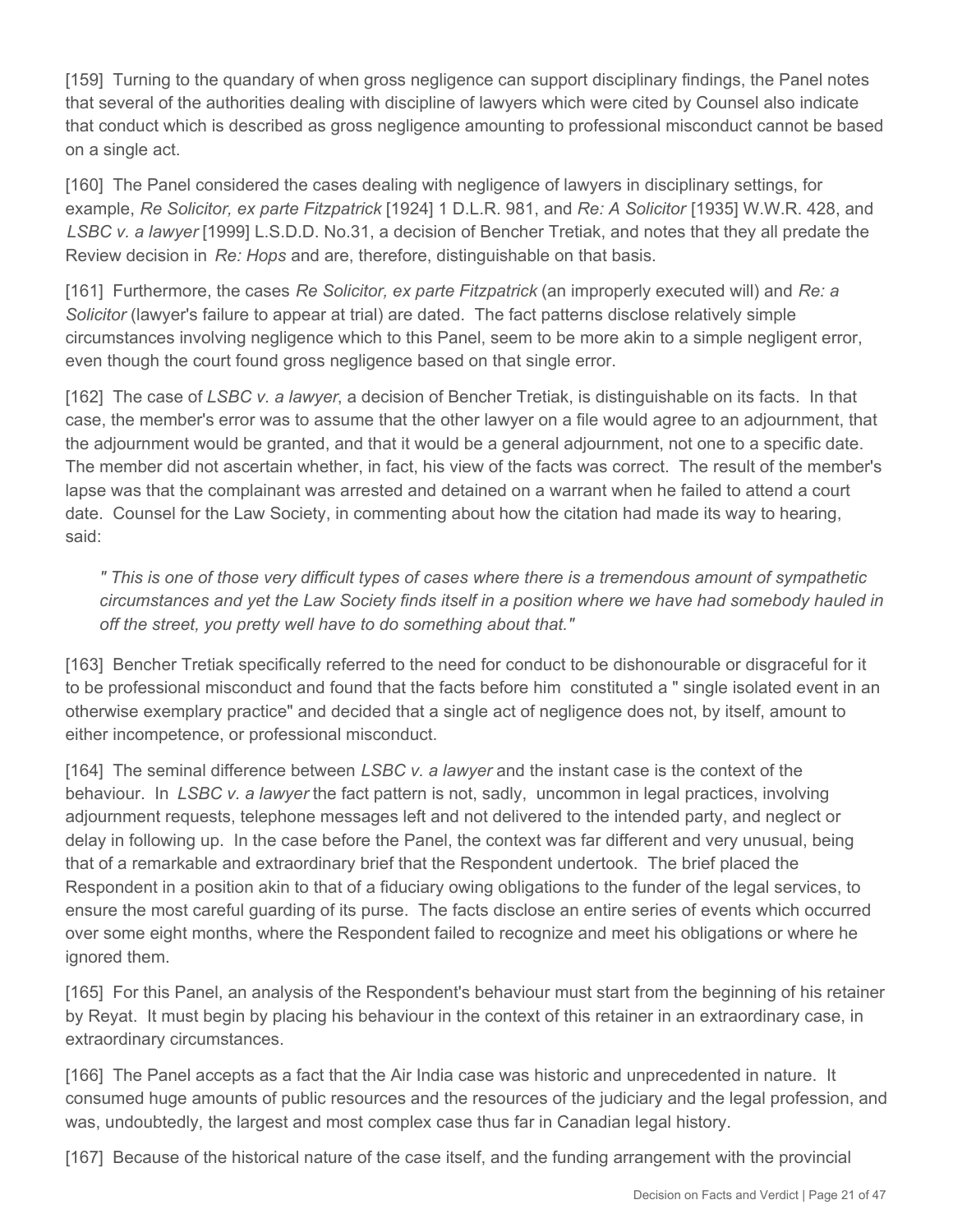government, a heavy burden was placed on counsel to be and remain accountable, transparent and vigilant in all dealings regarding that funding.

[168] The question for this Panel to determine is whether the Respondent's non-review of the accounts, allowing Reyat's children's accounts for hours that they did not work to be submitted to the government, for the purpose of obtaining public funding with respect to an extraordinary case and in a context of an unprecedented funding commitment by the government which placed the Respondent in a fiduciary relationship, amounts to gross culpable neglect which is professional misconduct.

[169] There is plenty of precedent in the annals of the Law Society illustrating fact patterns where lawyers have billed a funder, primarily Legal Services Society, for services not performed. Sometimes this occurs in situations where the lawyer was negligent, rather than intending to deceive. The Panel could not find any cases where a full analysis of the misconduct was made. It seems that the conduct is so obviously professional misconduct that a conditional admission is made. See, for example, *LSBC v. Dunn* [1995] LSDD, No. 254, *LSBC v. Payne* [1994] LSDD No. 125, *LSBC v. Mah Ming* [2000] LSDD, No. 22.

[170] The Panel finds that the real issue is not whether the behaviour complained of can be described as a single act, or a series of acts, and whether it is labelled as gross negligence or not.

[171] The test that this Panel finds is appropriate is whether the facts as made out disclose a marked departure from that conduct the Law Society expects of its members; if so, it is professional misconduct.

[172] In the circumstances, the Respondent's non-review of the accounts amounted to acting in a manner that was a marked departure from the standard expected of a competent solicitor; it is professional misconduct, because it was conduct which constituted gross culpable neglect in his duties as a lawyer, in particular, his duty to the public funder in this extraordinary case.

[173] The Respondent took on this enormous responsibility without reducing his work load, or hiring enough staff to carry the burden.

[174] The Respondent decided to hire family members. The Panel heard that this was done by other defence teams, notably the Peck team representing Bagri. While it may have been justifiable to hire family members in this unusual case, due to, among other factors, concerns about confidentiality, such an arrangement should have alerted the Respondent to the pitfalls that might be expected from such an arrangement. In these circumstances, counsel who decide to hire family members as employees on public funding of a criminal defendant need to be extremely careful in ensuring accountability for that employment. Thus the very context of the employment relationship mandated a higher level of care.

[175] Red flags began to go up almost immediately, flags that should have put the Respondent on notice that there were problems with this very special and risk filled employment arrangement. These flags were:

a) As early as October, 2001, when Didar unaccountably tendered an invoice at the rate of \$35/hr, instead of the agreed upon \$20/hr. the Respondent should have been on notice that Didar was someone to be watched.

b) The November 2001 and subsequent accounts did not identify the children by name and therefore were not transparent on their faces.

c) The Chaggar accounting incident in December, 2001. While Chaggar was not a family member, he was a long time legal adviser and friend of Reyat's. Chaggar's account involved an inflation of the hours billed. Again, this occurs in the context of an unprecedented funding arrangement placing a high level of responsibility on the Respondent to ensure veracity of all invoices tendered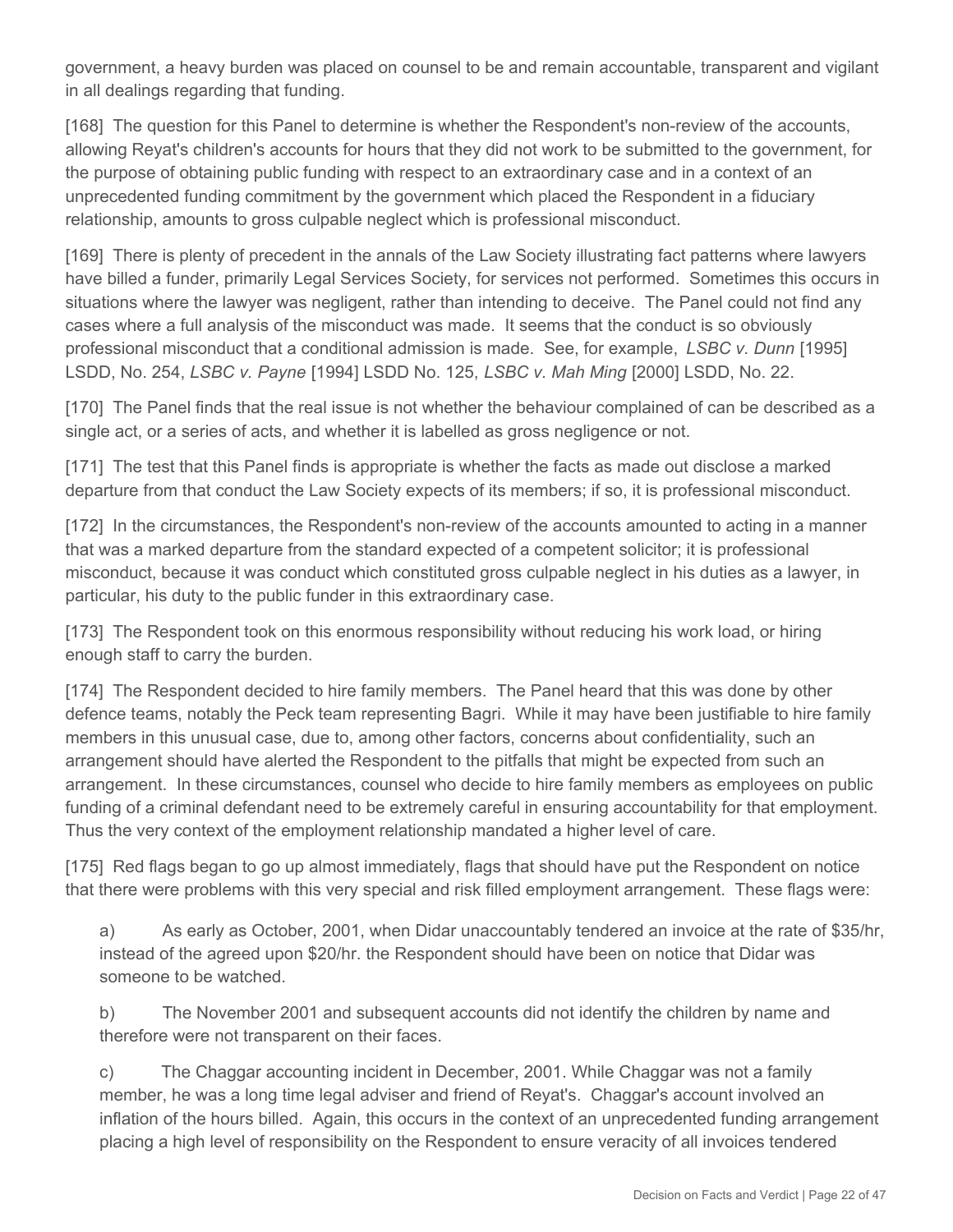under his authority.

d) The December 13th 2001 meeting between Reyat and the Respondent. The Panel finds that Reyat was clearly expecting the Respondent to provide his family with kickback type funding from the public purse, through the Funding Agreement. Reyat's proposal for DISR to employ his wife, who was subject to a compensation order to repay the government for welfare fraud makes this very clear. Therefore, it seems improbable that the Respondent would not realize this was what Reyat was proposing. Furthermore, the Respondent should have been alerted to the issue that the children might be pressured by their father to make sure they got enough money from the funding agreement to meet the \$10,000.00 goal. The Respondent should have been on notice that the two children, having very minimal office skills, would have a difficult time legitimately working almost 9 ½ hours per day, Monday to Friday especially after the work load started to decline in January. The Respondent should have appreciated that his client, Reyat, had an unethical and improper view of the role of the children as employees or service providers.

e) The Respondent says that he categorically rejected Reyat's arguments. But he then failed to put in place supervision and monitoring that would defeat Reyat's purpose as outlined in the December conversation.

f) For the Respondent to in essence guarantee to Reyat that the children could earn \$10,000.00, which would mean they would each be working well over forty hours per week, indicates even more suspect judgement when by this time the Respondent knew that the Funding Agreement was limiting the lawyers to 200 hours per month.

g) The Respondent must have identified that there was insufficient supervision in place when he asked Butcher to take over the job in December, 2001. When Butcher refused, the Respondent let it go, thus failing to address the problem of lack of supervision. Butcher told the Respondent in January, 2002 that there was less work for the children, but still their accounts were huge.

h) It cannot be overlooked that it was to the Respondent's financial advantage to keep Reyat happy. It appears to this Panel that if that meant (as Ducharme put it) paying the client for the privilege of representing him, then the Respondent was prepared to do so.

i) Even if the Respondent did not recognize his obligations after the December conversation with Reyat, the January 8, 2002 conversation with his colleagues should have brought them home to him. His response, " where did we go so wrong" cannot be anything other than an offputting and sarcastic remark. It indicates that he was acknowledging action was required, but then he completely failed to put in the safeguards called for. The Panel notes that it was in the Respondent's financial benefit to fail to do so or to delay, as such safeguards would have meant more staff having to be hired at DISR's cost, or more time being found from his own very busy schedule, thus reducing his own available billable hours.

j) In January, 2002, Jennifer Seifert approached the Respondent about the problem. He brushed her off, just as he had brushed off the concerns of his colleagues. He failed to deal with his obligations.

k) Jennifer Seifert approached him again in February, 2002. He brushed her off again. She pressed him again in March on the issue. He implied that she didn't understand his plans but that he was dealing with her concerns. Of course, as it turned out, he hadn't dealt with the problem. Again he failed to deal with his obligations.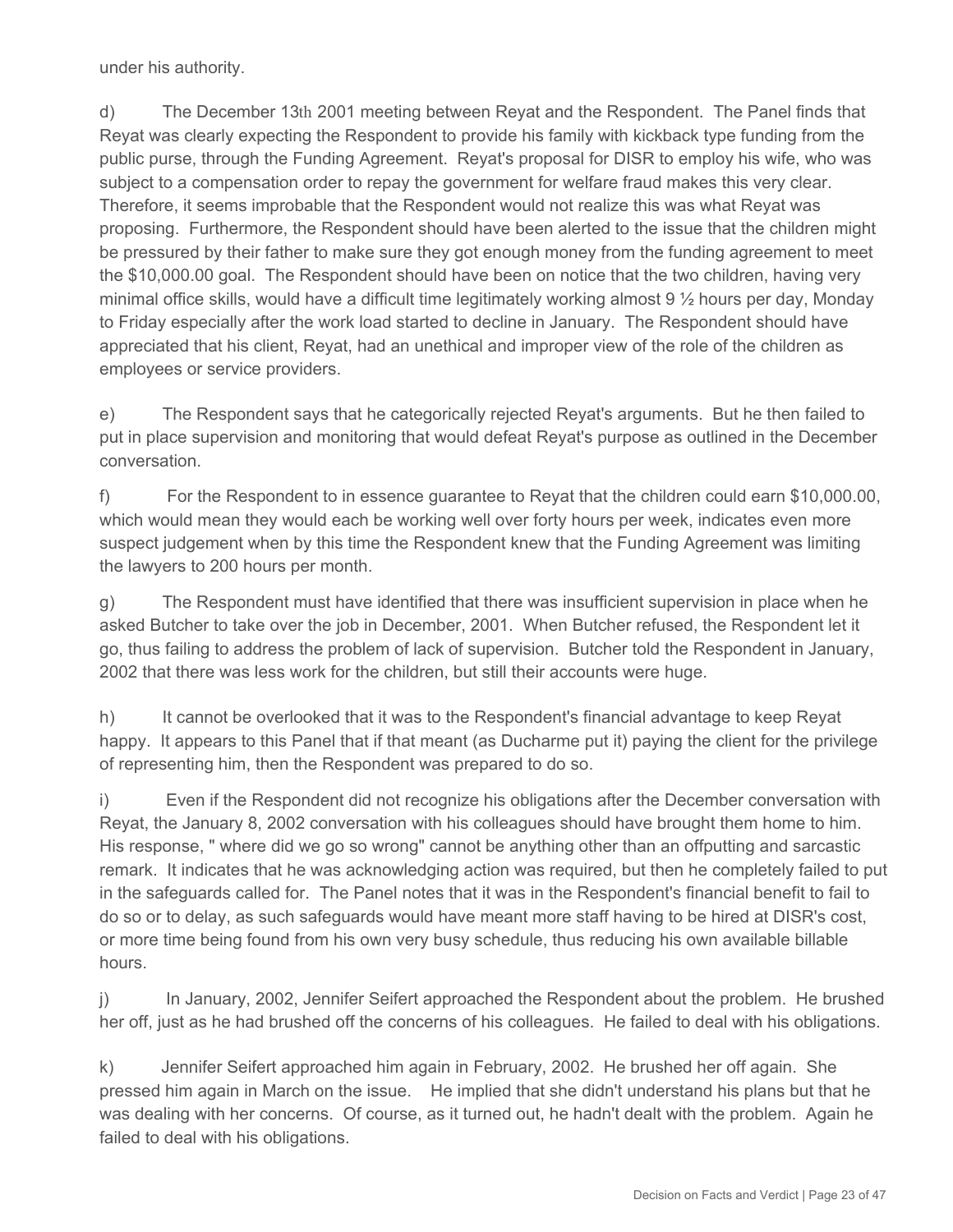l) The Respondent continued throughout early 2002 to work on other briefs, which took him away from Vancouver, and away from his duties on the Reyat brief.

m) Despite the specific warnings from Seifert, and other warning signs cited above, the Respondent spent only minutes reviewing the children's accounts for March hours which this Panel finds were fraudulent, before submitting them to the Reviewer. This amounts to wilful blindness.

n) Finally, in the conversation with Sears and McKinnon on April 18, 2002, even after he had been informed by McKinnon that there was a problem with the children's accounts, the Respondent minimized the situation and did not seem to grasp the seriousness of a fraud being perpetrated on the government funder.

[176] The Respondent's neglect amounted to blatant and cavalier disregard for the duty he owed to the funder, in an unprecedented situation which created a fiduciary duty.

[177] This amounted to reckless disregard of the Respondent's obligations, and exhibited a marked departure from the standard of conduct the Law Society expects of its members. It amounts to gross culpable neglect of his duties as a lawyer, and is professional misconduct.

## SCHEDULE A

\_\_\_\_\_\_\_\_\_\_\_\_\_\_\_\_\_\_\_\_\_\_\_\_\_\_\_\_\_\_\_

# The Law Society of British Columbia IN THE MATTER OF THE *LEGAL PROFESSION ACT* AND IN THE MATTER OF A HEARING CONCERNING

## **DAVID JOHN MARTIN**

Respondent

#### **STATEMENT OF AGREED FACTS**

#### **Background: David J. Martin**

1. The Respondent David John Martin (" Martin" ) was called to the Bar in Ontario on April 5, 1979 and practiced in the Toronto area until his call to the Bar in British Columbia on September 26, 1986. He has practiced continuously in British Columbia since that time. Martin is 52 years old.

2. Martin is an experienced criminal lawyer. At the material time, he employed up to two other lawyers through David J. Martin Personal Law Corporation doing business as Martin & Sears (" Martin & Sears" ). Martin continues to practice criminal law, employing one other lawyer, through David J. Martin Personal Law Corporation.

3. Martin has no Professional Conduct Record, as that term is defined in Rule 1 of the British Columbian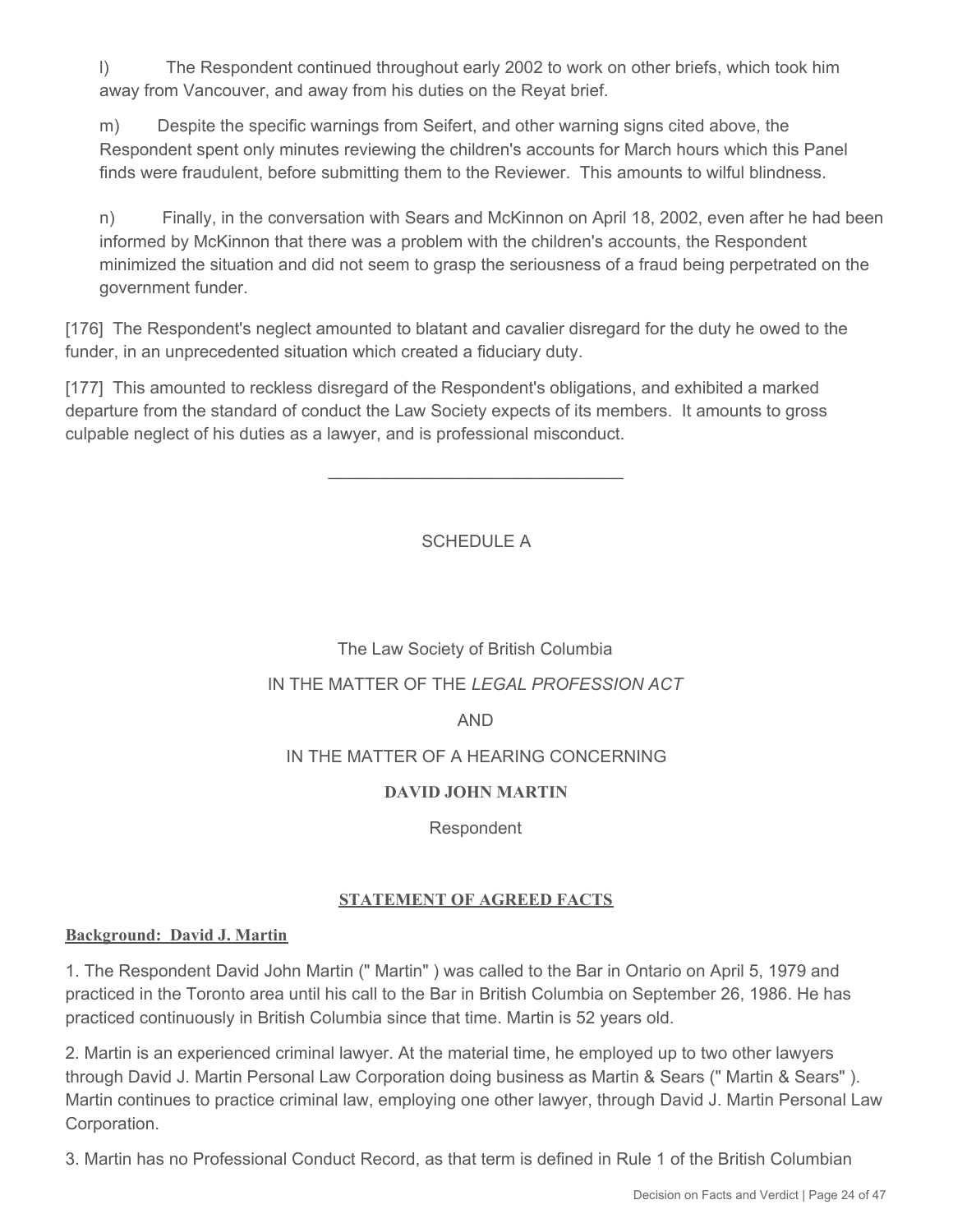*Law Society Rules,* and has no discipline history with the Law Society of Upper Canada from the time that he was called to the present.

#### **The Air India Case**

4. On June 23, 1985 two bombs exploded within an hour of one another. The first, contained in luggage that was destined for transfer to an Air-India flight, exploded in the New Tokyo International Airport in Narita, Japan (the " Narita Bombing" ). Two baggage handlers were killed. Inderjit Singh Reyat (" Reyat" ) was charged in Canada with manslaughter, unlawfully making an explosive device, and acquiring and possessing components for such a device in respect of the Narita Bombing and on May 10, 1991, Reyat was convicted of these offences and later sentenced to 10 years in prison.

5. The second bomb destroyed Air India Flight 182 (the " Air India Bombing" ) off the coast of Ireland, killing all 329 passengers and crew on board. On June 4, 2001, Reyat was charged with conspiracy to commit first degree murder in respect of the Air India and Narita Bombings. Reyat was joined on the direct indictment along with Ripudaman Singh Malik (" Malik" ) and Ajaib Singh Bagri (" Bagri" ), who were charged on October 27, 2000) (the " Air India Case" ).

6. On February 10, 2003, Reyat pleaded guilty to manslaughter with respect to the Air India Bombing and was sentenced to 5 years in prison.

7. The Air India Case was an historic case of an unprecedented nature. The product of a sixteen year, multi-national police investigation, it is widely regarded as the largest, most-complex case in Canadian criminal legal history.

#### **Reyat Defence Team**

8. Kuldip Chaggar (" Chaggar" ) initially appeared on Reyat's behalf; however he pressed Martin as early as in or about March 2001 to act as lead counsel for Reyat.

9. Ultimately, a team of ten lawyers was formed to defend Reyat (the " Reyat Defence Team" ). Senior counsel were:

- a) Martin, as leading counsel (joined July 2001);
- b) David Butcher, as co-leading counsel (" Butcher" ) (joined July 2001);
- c) Todd Ducharme (" Ducharme" ) (joined summer/fall of 2001);
- d) Peter Wilson, Q.C. (" Wilson" ) (joined August 1, 2001); and
- e) Gil McKinnon, Q.C. (" McKinnon" ) (joined February 21, 2002, replacing Chaggar).

10. These lawyers were assisted by junior counsel:

- a) Letitia Sears (" Sears" );
- b) Paula Kalsi (" Kalsi" );
- c) Chris Nowlin (" Nowlin" );
- d) Gurprit Gill (" Gill" ); and
- e) Michael Smith (" Smith" ).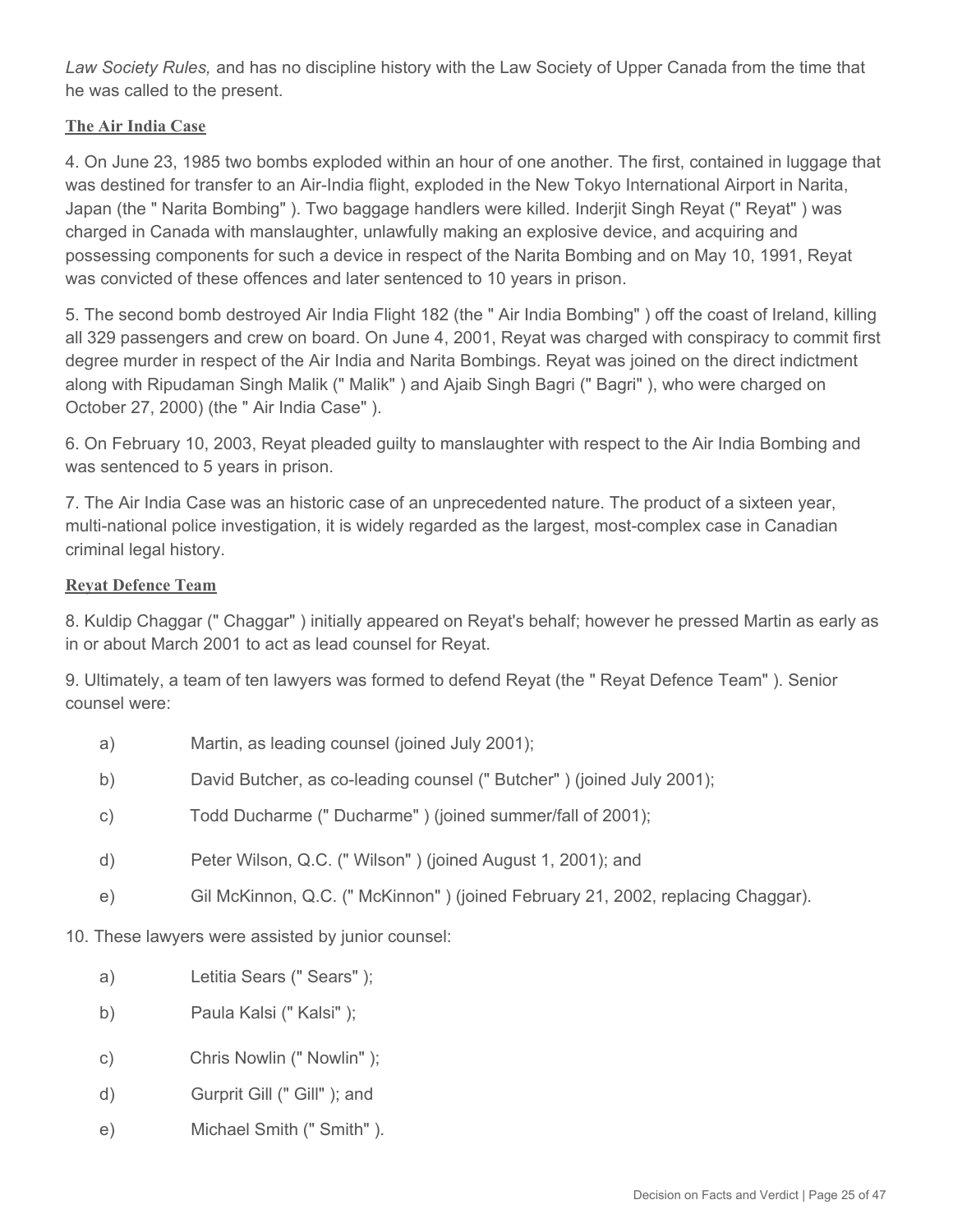11. All counsel on the Reyat Defence Team were from Vancouver except for Ducharme, who practiced in Toronto. Ducharme, who was called to the Bar in Ontario in 1988 and in British Columbia in 1997, gave up his practice to join the Reyat Defence Team.

12. On or about December 18, 2001, Chaggar was discharged from the Reyat Defence Team.

13. The Reyat Defence Team was formed into two groups: the pre-trial motions group and the trial group. Martin, assisted by Ducharme, Sears and Nowlin, would lead the pre-trial strategy and pre-trial motions, including applications for disclosure, *Charter* review, national security litigation, adjournment, severance, and, if necessary, prosecution of the special plea of *autrefois convict*. Butcher and Wilson, assisted by Gill, Kalsi and Smith, and initially Chaggar, later McKinnon, were assigned primary responsibility for trial preparation, and ultimately the conduct of the trial if pre-trial motions failed. Within the trial group, Butcher was responsible for expert evidence and factual and legal issues related to the UK consent to prosecute Reyat again in Canada. Wilson was responsible for dealing with Searchlight, and the review of the trial transcripts in respect of the Narita Bombing. Wilson was also involved in the defense investigations.

## **DISR**

14. On August 31, 2001, Martin and Butcher incorporated DISR (an acronym for " Defence of Inderjit Singh Reyat" ) Management Corporation (" DISR" ).

15. Martin was the President of DISR and Butcher was the Secretary. Martin and Butcher were the only officers and directors of the company throughout the material time. Butcher and David J. Martin Personal Law Corporation were the only shareholders of the company. Both Martin and Butcher had signing authority for DISR, though Butcher never exercised this authority.

16. DISR was the administering vehicle through which the Reyat Defence Team would contract with the provincial government. Amongst other things, DISR leased office space for the Reyat Defence Team, and hired clerical and legal assistants.

17. The office of DISR was located at #740- 1040 West Georgia Street, Vancouver, immediately adjacent to Martin's law practice, Martin & Sears at #760 - 1040 West Georgia Street.

18. Although Martin did not maintain his own office at DISR, he would attend the DISR office frequently to communicate with counsel who were present, to discuss matters with staff, and to attend counsel meetings. Almost all of the counsel meetings were held at the boardroom of the DISR office. Martin attended the DISR office on most days.

19. Martin was lead counsel of the Reyat Defence Team and administrator of DISR throughout the material time.

## **Funding of Reyat defence team by provincial government**

20. On July 2, 2001, a representative of the Attorney General of British Columbia, Judy Klima (" Klima" ), wrote to Chaggar advising that, as the proposed prosecution of Reyat involved a " clearly extraordinary case" to which legal aid tariffs were ill-suited, the Attorney General would be willing to discuss the terms of funding a defence team for Reyat, along the same lines as the funding for his co-accused Bagri. Klima described the Ministry's position as follows (at page 2):

At the essence of the Ministry's position is the need to provide the defendant with adequate funding to allow for full answer and defence while ensuring that expenditures are a responsible and accountable use of public funds. To ensure that this balance is reached in a reasonable way, the Ministry will: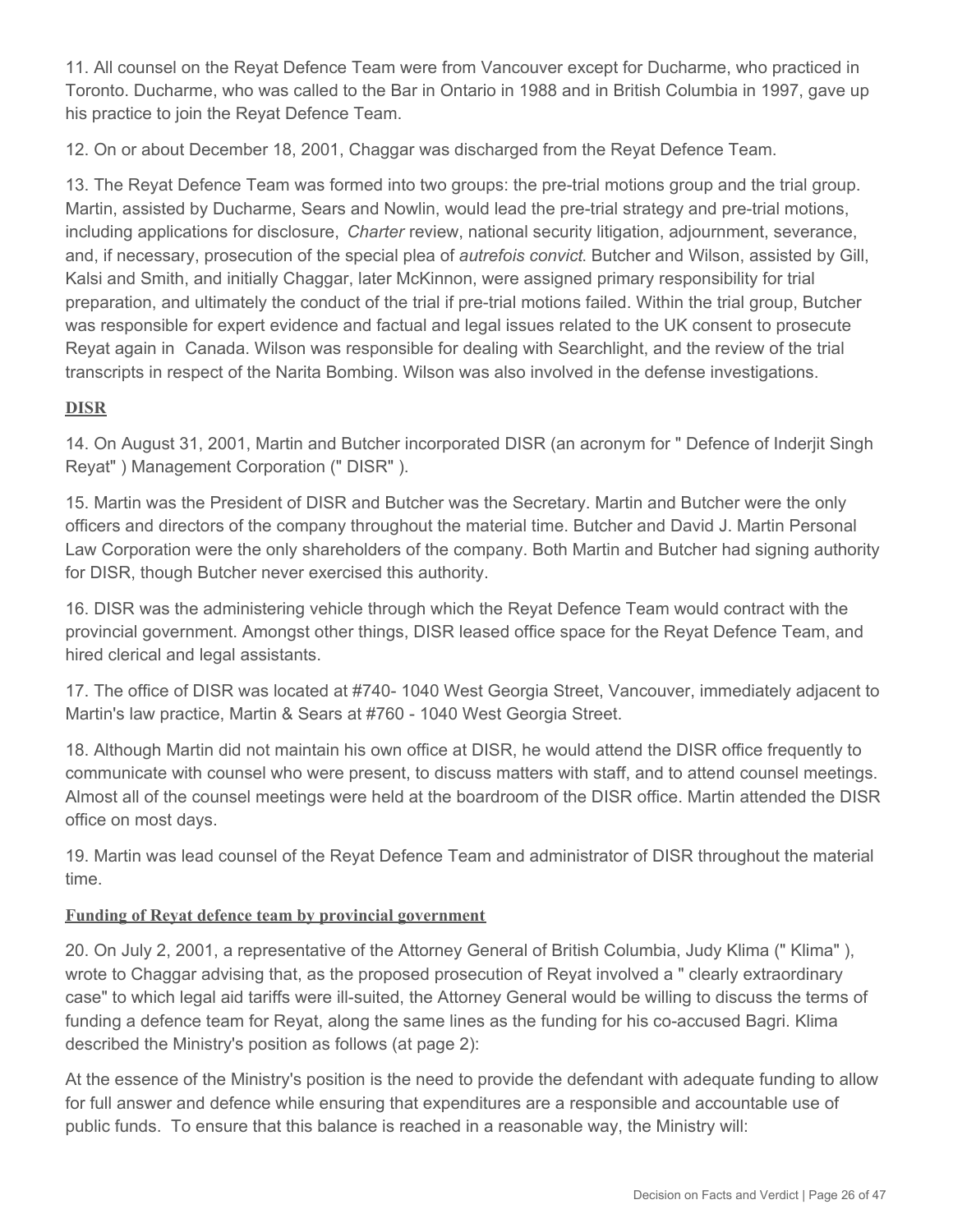- hire an independent reviewer to ensure that all billings are reasonable and necessary, and to make decisions on the payment of bills

- pay counsel less than their normal rates for private clients, and in setting rates, consider years and breadth of experience with complex criminal cases

- base all disbursements on the LSS tariff or government rates.

21. Martin negotiated the Defence Counsel Agreement. Butcher assisted him in this regard. The Defence Counsel Agreement was negotiated at the same time and along with the agreement negotiated by Richard Peck, Q.C.(" Peck" )for the Bagri defence team.

22. On September 14, 2001, Martin signed, as President of DISR, the Review Agreement and Defence Counsel Agreement. Both agreements are dated for reference June 5, 2001.

#### **Defence Counsel Agreement**

23. The Defence Counsel Agreement between the provincial government and DISR sets out the basis for the payment by the government of legal fees and disbursements for the defence of Reyat. It reads in part as follows:

ARTICLE 1 DEFINITIONS

1.01

**" Defence Lawyers and Assistants"** means the lawyers and other identified in Schedule A, as amended form time to time, who have confirmed in writing with Counsel Management [DISR] that they accept and will comply with the provisions of this Agreement and the Review Agreement;

**" Fees and Disbursements"** means those amounts determined, from time to time, pursuant to which a Certificate has been issued under the Review Agreement, in respect of any period during the Term, where such amount referred to in the Certificate represent

- (a) the number of hours worked by each of the Defence Lawyers and Assistants, and
- (b) the number of items in the column in Schedule B describing types of disbursements,

multiplied by the respective hourly rates for such work and amounts allowed for such disbursements, as the case may be, set out in Schedule A and Schedule B, as amended from time to time; ...

24. The hourly rates of the senior lawyers on the Reyat defence team as approved by the provincial government were as follows:

- a) Martin: \$255.00 per hour;
- b) Butcher: \$250.00 per hour;
- c) Wilson: \$200.00 per hour;
- d) Ducharme: \$150.00 per hour; and
- e) McKinnon: \$200.00 per hour.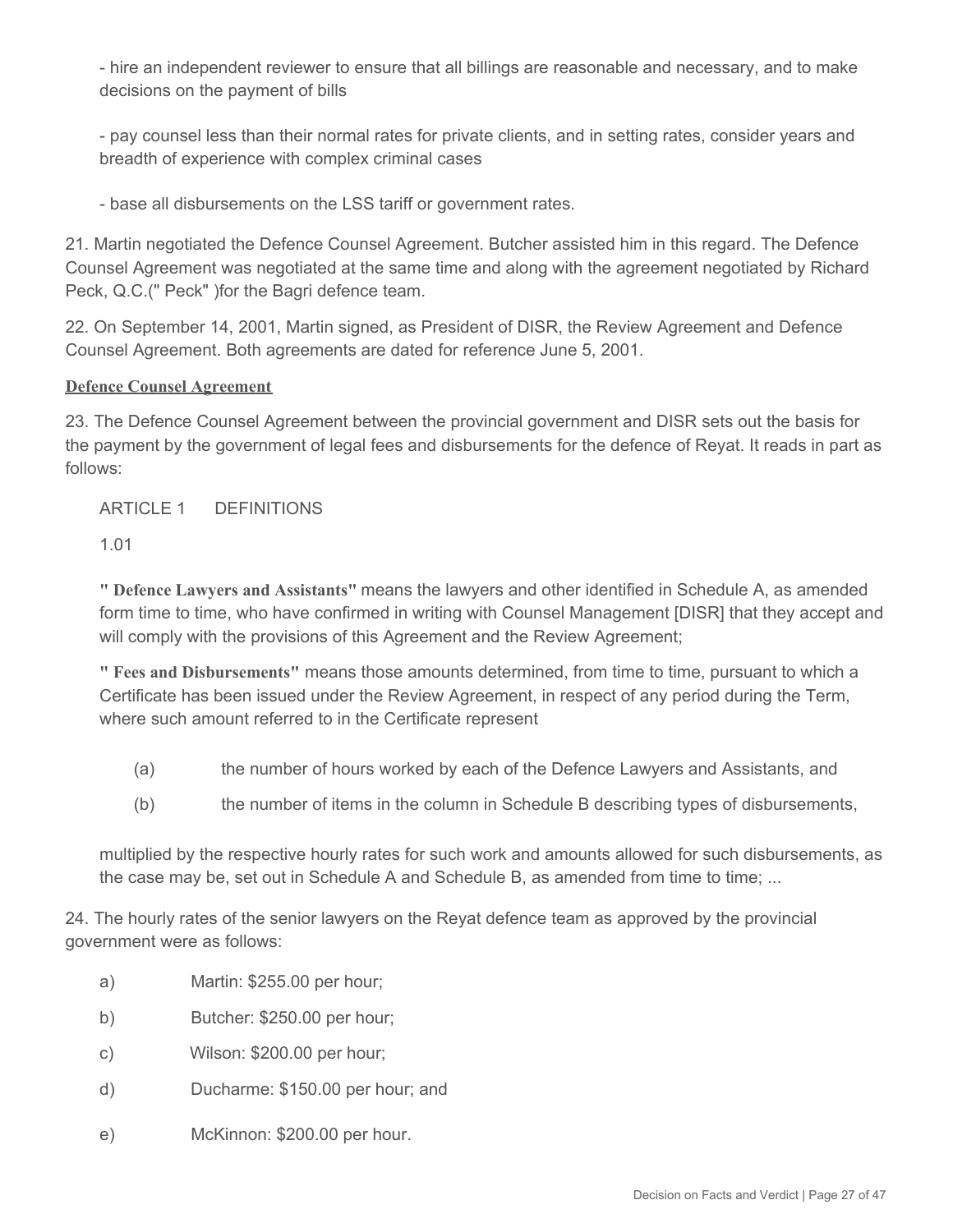#### **The Review Agreement**

25. The Review Agreement was between the provincial government, DISR, and the Reviewer Rick Sugden, Q.C. (the " Reviewer" ). This was the agreement under which the Reviewer was appointed to review for approval all accounts submitted by DISR on behalf of the Reyat Defence Team.

26. Due to confidentiality concerns arising from the Attorney General's connection to Crown Counsel, the Reviewer was to be privy to more information than would ultimately be passed on to the Attorney General. The Review Agreement provides as follows:

a) The overriding purpose is " to ensure that amounts paid to Counsel Management [DISR] on behalf of the Defence Lawyers and Assistants are a reasonable and accountable use of public funds having regard to the right of the Accused Person to make full answer and defence" (Article 2.01);

b) DISR was obliged to keep a daily record of all time spent by each lawyer and assistant, to the nearest 0.1 hour, describing in reasonable detail each activity undertaken, and all disbursements incurred or paid (Article 4.01);

c) The Reviewer was obliged to determine the amount payable in respect of number of hours worked and disbursements (Article 5.01) and was not to make this determination unless the amounts paid " are a reasonable and accountable use of public funds" and taking into account " the likelihood that a reasonable, privately funded client with the funds to do so would agree to pay the particular fees and Defence Disbursements pertaining to those matters" (Article 5.02).

27. The account approval and payment process was as follows:

a) The Reviewer would be presented with the monthly accounts of DISR and the individual law firms in an " account application binder" ;

b) The Reviewer would consider the accounts. If he was satisfied with the accounts, he would endorse the Review Certificate, a standard form document created by DISR summarizing total legal fees and disbursements for services rendered in a given month approved for the given month;

c) The Review Certificate and a heavily redacted version of the accounts were sent by the Reviewer to the provincial government;

d) The provincial government would review the certificate and redacted accounts and, if satisfied with the accounts, issue a single cheque payable to DISR; and

e) In compliance with Law Society requirements, DISR would immediately and entirely deposit the cheque into one of the lawyer's trust accounts, who would then issue cheques in respect of legal fees and disbursements billed for the given month. Janet Clothier, the bookkeeper for DISR, (" Clothier" ) deposited the government's cheque into Martin's trust account because it was most convenient for her.

28. From the commencement of the Defence Counsel Agreement, the Reyat Defence Team's accounts were personally submitted to the Reviewer monthly by Martin and, usually, Butcher.

29. Although Butcher attended most meetings with the Reviewer, Martin was the only lawyer on the Reyat Defence Team who reviewed all of the team's accounts (DISR and individual law firms). Butcher did not review the accounts of Martin & Sears or their attachments, or those of other counsel. Butcher did review the Singelton Urquhart accounts for which he was responsible. Martin's secretary Mariah Creed (" Creed" ) received and assembled the material for the Martin & Sears accounts . The account application binders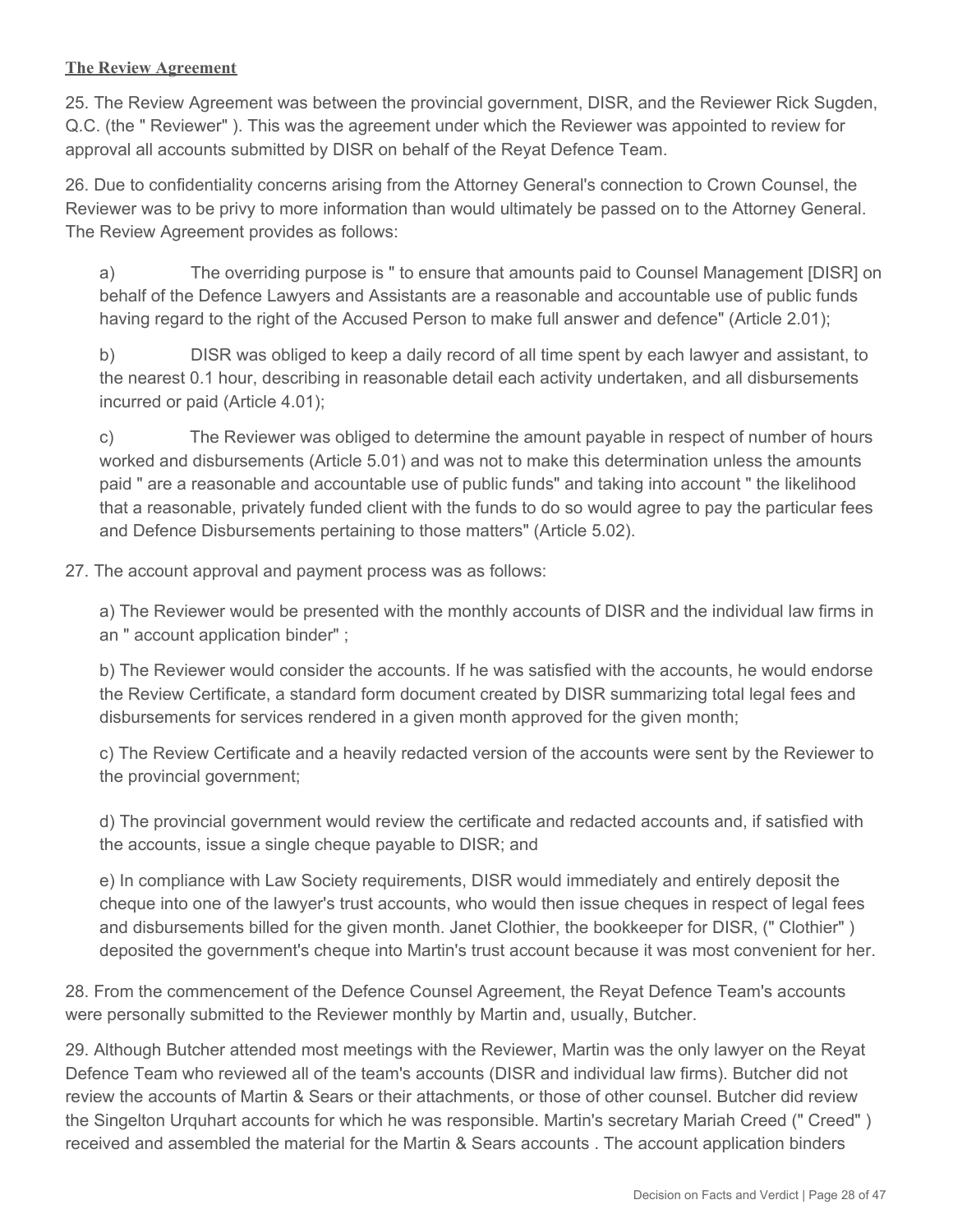were prepared and assembled by Jennifer Seifert (" Seifert" ). Martin reviewed that material shortly before meeting with the Reviewer.

30. On or about March 19, 2002, the Reviewer advised Martin and Butcher of a pre-trial, eight hour daily cap on counsel's hours.

#### **Staff at DISR**

31. Staff that worked at DISR included the following:

a) Creed worked as a legal assistant for David J. Martin Personal Law Corporation from December 1999 to present. She started working on the Reyat file in June or July of 2001, opening the DISR offices in the summer of 2001. Throughout the material time Creed worked as a full-time receptionist and legal assistant at Martin & Sears. She assembled and prepared the DISR account application binders that were provided to the Reviewer up to February 2002. After February 2002, she assembled and prepared the Martin & Sears accounts for the account application binders.

b) Clothier has been responsible for the accounting of Martin in his private practice from 2000 to present. Beginning in September 2001, she worked in the DISR office 3 days per week. Clothier provided some assistance to Creed, and later Seifert, with respect to the DISR account application binders which were ultimately submitted to the Reviewer and the provincial government on a monthly basis.

c) Seifert worked with the Reyat Defence Team from their DISR offices from January 2, 2002 as a full time legal assistant and receptionist. From February 2002 onwards, she compiled DISR's monthly account application binders. Seifert replaced Jessie Gill, who had been terminated on November 1, 2001.

## **Employment of Didar and Prit Reyat**

32. On September 7, 2001, Didar Reyat (then 26 years old), the eldest of Reyat's children (" Didar" ), began working for DISR on an oral contract as an uncertified translator interpreter and document manager. Didar's first accounts for September 2001 were rendered at \$20.00 per hour. Martin and Butcher together negotiated Didar's rate of pay thereafter at \$25.00 per hour. Martin was aware that Peck was employing Bagri's daughter and her husband, the son of unindicted co conspirator Talwinder Singh Parmar, to assist the Bagri defence team. Didar's rate was consistent with those paid by the Bagri team for similar services.

33. On November 7, 2001, Prit Reyat (then 18 years old), Reyat's daughter (" Prit" ), began working for DISR on an oral contract, largely to assist Didar with document management. Martin's recollection is that Prit's rate was established orally at \$25 per hour from the outset of her employment. Prit's accounts for November 2001 through January 2002 were billed at \$20 per hour. Martin has no recollection of, and therefore no explanation for, an increase in Prit's salary from \$20 to \$25 per hour in February 2002. Butcher does not recall ever discussing Prit's rate.

34. On November 11, 2001 Preetnam Reyat (then 17 years old), Reyat's youngest daughter (" Preetnam" ), began working for DISR on an oral contract, largely to assist Didar with document management and other clerical tasks after Jessie Gill was terminated. Preetnam's rate of pay was established orally at \$20.00 per hour. Preetnam's time was submitted only for the months of November and December 2001.

35. The reasons for the employment of Didar and Prit were as follows. The Reyat Defence Team needed people who spoke Punjabi. There were concerns about CSIS agents and informants within the Indo-Canadian community and Didar and Prit could be trusted to keep confidences. In addition, there was a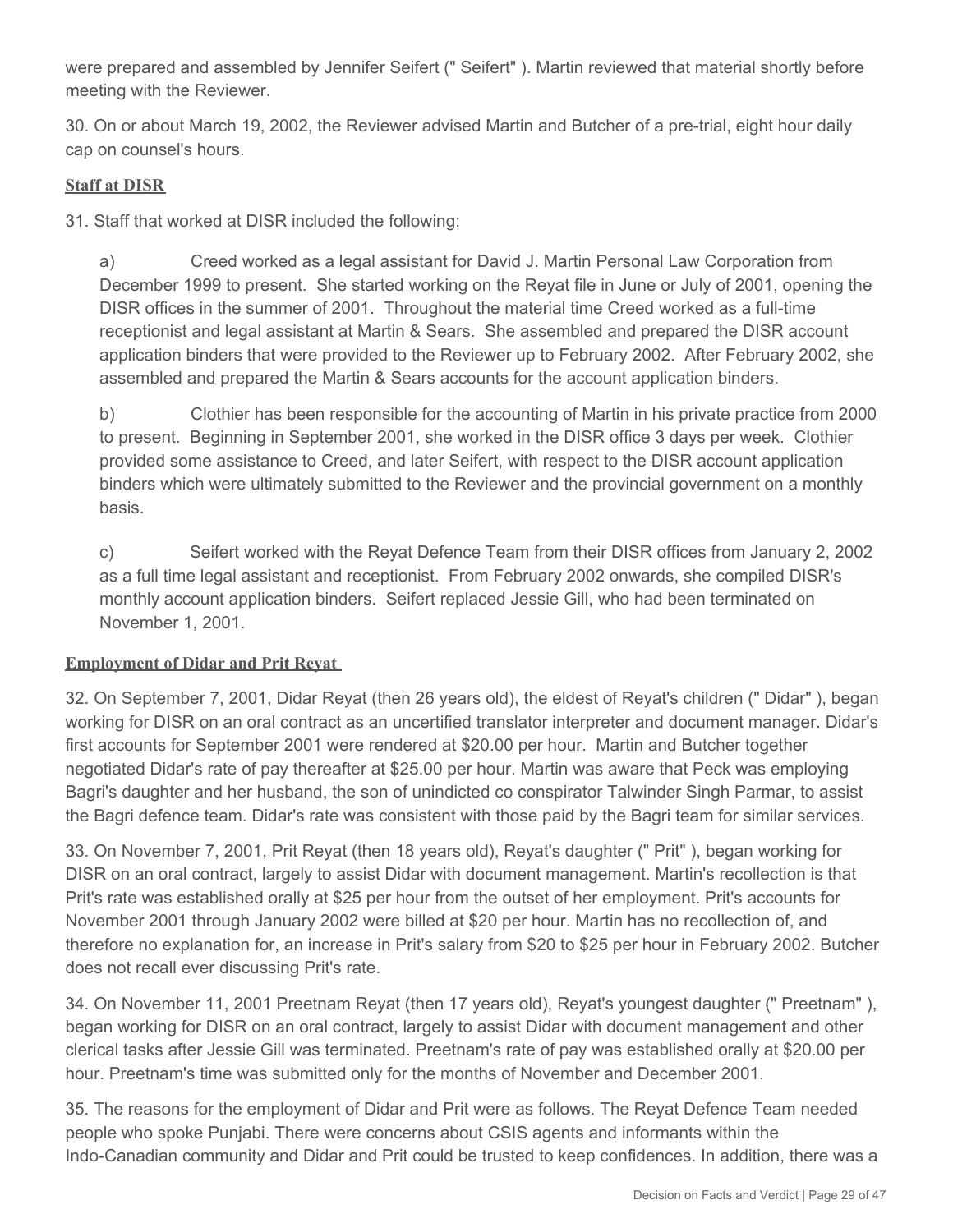tremendous amount of menial work that needed to be done in order to properly conduct the defence.

#### **The Pace of Work on the Reyat Defence Team**

36. The work environment on the Reyat Defence Team was generally hectic. From its inception, the Reyat Defence Team worked to get up to speed in what was a case of unprecedented proportions in Canadian criminal history. The Reyat Defence Team started work some 11 months behind the Bagri and Malik defence teams and Martin and his colleagues were under constant and tremendous pressure to catch up. All counsel on the team were constantly working against very difficult deadlines to prepare for an ongoing series of *voir dires* relating to matters that were both complex and involved reviewing tremendous and unprecedented volumes of material accumulated over an investigation which, to that point, had spanned some sixteen years.

37. Martin's focus in the Air India brief was on strategic issues relating to pre-trial motions and a multitude of *voir dires*. He was also trying to manage the motions schedule, a matter of some contention as between the different defence teams and the Court.

#### **Request for Document Assembly Manager**

38. On November 14, 2001, Martin wrote to Jerry McHale (" McHale" ), a representative of the Attorney General of British Columbia, requesting approval of funding for a professional document manager. The letter reads in part as follows: " We are presently using \$20 to \$25 per hour contractors who could continue to support a \$60 to \$80 per hour professional" . The professional document manager would, if hired, supervise and assist the work that Didar and Prit were doing.

39. On December 10, 2001, at a DISR management meeting, Martin noted that DISR had applied to McHale for a document manager and that he would call McHale that day to follow up on this request. Martin also advised that if McHale did not approve a document manager, then a request for same would be made to the Reviewer pursuant to the Review Agreement.

40. In or about December, 2001 or January, 2002 Butcher telephoned McHale to ask for his approval to engage a paralegal from Singelton Urquhart. McHale later telephoned him back and advised that Deputy Minister Gillian Wallace, Q.C., had refused to approve the request. At the same time, in about January 2002, Butcher noticed that while the Reyat children had been very busy with document sorting during the fall of 2001, the amount of work declined in the New Year. According to Butcher, when he pointed out to Martin that there was less work for Didar and Prit to do, Martin emphasized the financial difficulties of the Reyat family. Martin has no recollection of this January 2002 conversation with Butcher.

41. On January 15, 2002, Butcher wrote to the Reviewer requesting the approval of a paralegal from Singelton Urquhart as a professional document manager for DISR. According to Martin, he and Butcher took this letter, along with the December 2001 Reyat Defence Team accounts, to the Reviewer that same day.

42. A document manager was never approved for DISR.

#### **Discussions Between Martin and Reyat about the Reyat family's employment and financial needs between October 2001 and January 8, 2002**

43. In about October 2001, Didar's accounts were submitted at \$35 per hour and Martin brought the matter to Reyat's attention and told him that the rate of \$35 per hour was excessive. He also advised Reyat that Didar's employment was premised on his work being justifiable and that his accounts would not be redacted for the government.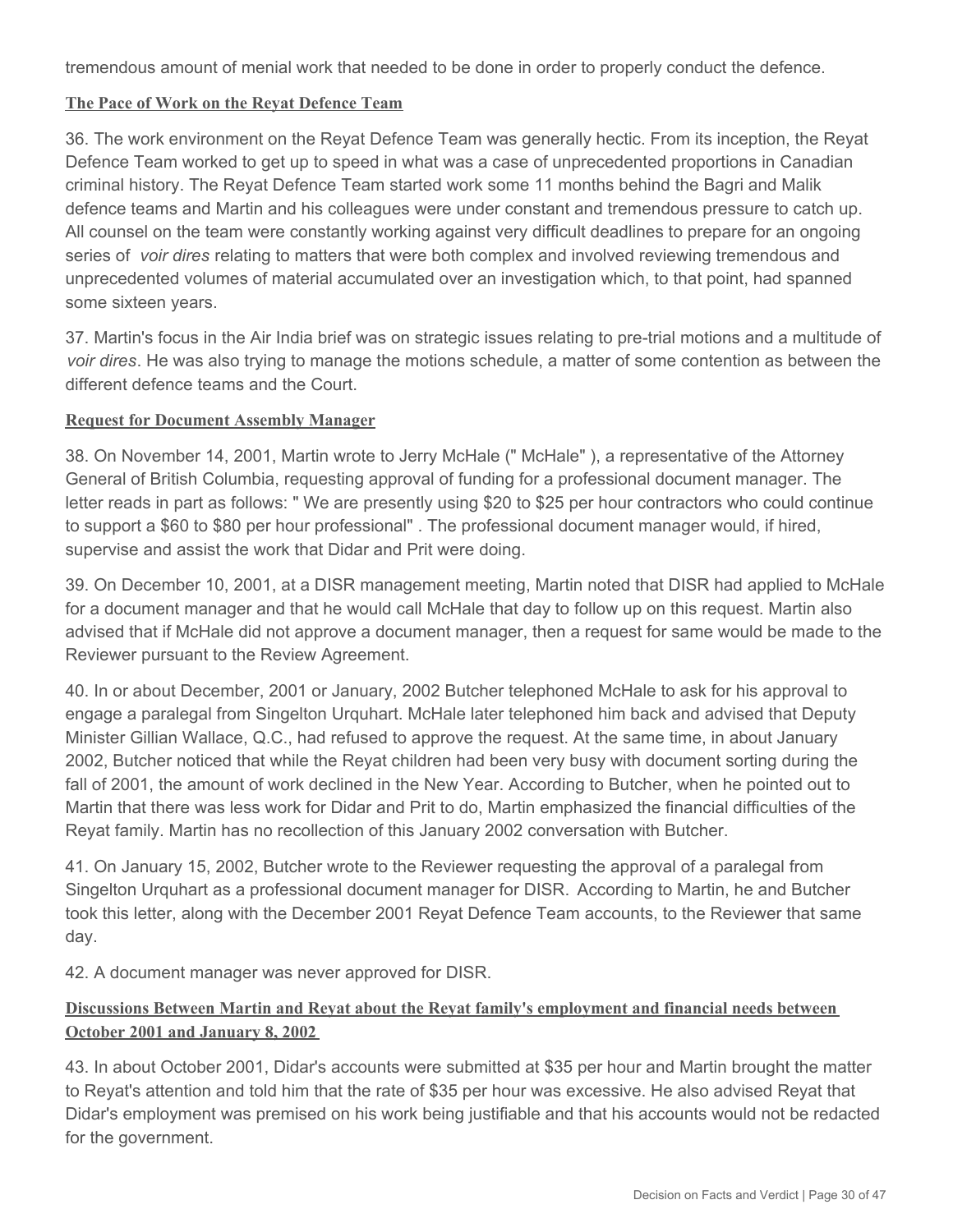44. In or about early November 2001, Martin briefly discussed the family finances with Reyat when Prit's employment was considered.

45. Martin had a discussion with Reyat prior to the January 8, 2002 meeting concerning Reyat's desire that Satnam Reyat (" Mrs. Reyat" ) be employed by DISR. During this discussion, Reyat had asserted that his family needed \$15,000 per month. Martin's reply was that, although Mrs. Reyat could not be employed unless many conditions were met, the employment of Didar and Prit should be sufficient as it was possible that they could earn up to \$10,000 per month if they each performed 200 hours of work of value in a month. As previously noted, Martin understood that Prit was being paid \$25 per hour, like Didar. Martin told Reyat that it would be excessive and unreasonable for DISR to employ Mrs. Reyat when Didar and Prit were already working there.

#### **Review of Chaggar's November 2001 Accounts**

46. On December 3, 2001, Chaggar presented his accounts for November to Martin. Chaggar's accounts detailed 256.8 hours of work. Martin refused to take the accounts to the Reviewer for approval and requested that Wilson investigate the propriety of these accounts. The results of this review were inconclusive. In the absence of evidence of impropriety, the Reviewer approved Chaggar's November account at the " base billable allowance" of 200 hours.

#### **Martin Seeks Butcher's Assistance with administrative matters**

47. In December 2001, Martin asked Butcher to assume responsibility for the billing of Didar and Prit. Butcher declined to take on this responsibility.

48. After the January 8, 2002 meeting (described below), Martin asked Butcher to assist with the management of the DISR office. Butcher was prepared to consider this task, provided he could have his own staff in the office. Martin could not obtain approval for additional staffing in the DISR offices. Butcher did retain responsibility for the issue briefs (every aspect of the case, legal and factual, for issues with respect to setting aside the UK consent to prosecute Reyat again in Canada and retainer of experts including structural engineers, chemists, forensic pathologists, and aviation accident experts), which work was undertaken by Gill and Kalsi.

49. During a formal, all-counsel meeting in January 2002, Martin specifically asked Butcher to meet with Kalsi, Gill, Didar and Prit to organize them as a group. This was in response to someone at the meeting complaining that Didar had failed to do some work.

#### **January 8, 2002 Senior Counsel Meeting**

50. In consequence of the Court's rejection of Reyat's severance application and following the discharge of Chaggar, Martin, Butcher and Wilson met in the boardroom at Martin & Sears on January 8, 2002 to discuss a variety of administrative matters. Ducharme, who was in Toronto, attended the meeting by telephone (the " January 8, 2002 Meeting" ).

51. In the course of this meeting Martin brought up a number of matters on which he sought the input of the group. He informed them that Reyat wanted DISR to employ Mrs. Reyat; Larry, a former cellmate of Reyat's who was then working with Chaggar; and Anoop Garcha (" Garcha" ), an investigator who was also a friend of Didar's.

52. In the course of the discussion relating to Larry's potential employment, Martin raised the subject of billings by Didar and Prit. Martin advised that Didar had submitted his account for November 2001 at \$35 per hour. Martin advised the group that, when questioned, Didar said his father had instructed him to raise his hourly rate. Martin advised Didar this was inappropriate and he should resubmit his accounts. At Martin's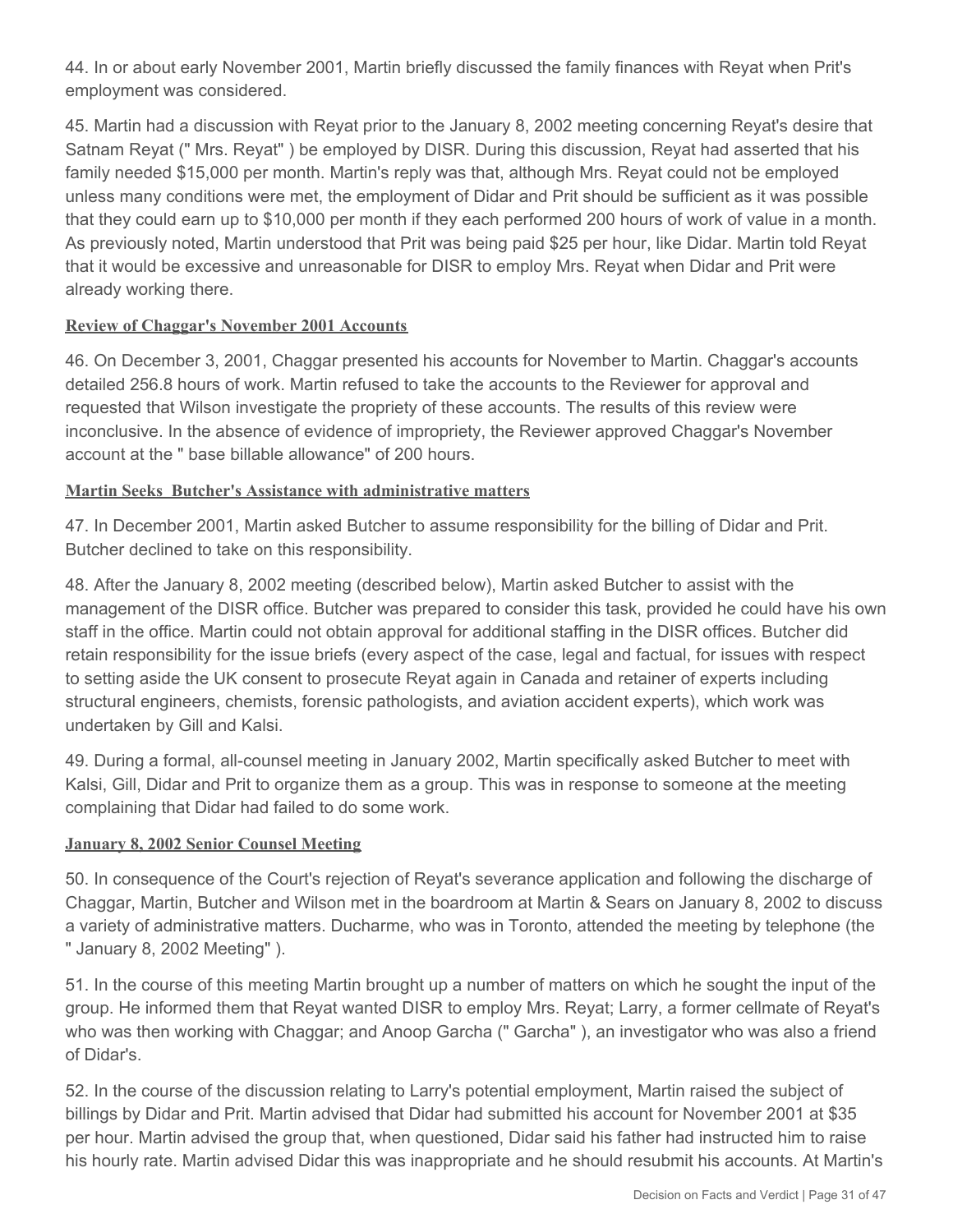instruction, Didar's account was then resubmitted at \$25 per hour.

53. Both Wilson and Ducharme expressed objection to the idea of Mrs. Reyat's employment. Martin told the group that he had decided against hiring Mrs. Reyat.

54. Ducharme recalls that Martin said he had promised Reyat that he would get the Reyat family \$10,000 per month.

55. Wilson recalls that Martin said that he had spoken to Reyat about the family's financial needs and had been told by Reyat that the family needed \$10,000/month to survive. His notes made at the time state that Martin had " apparently promised" or suggested that he told Reyat that he would see to it that the family got \$10,000/month.

56. Martin's recollection of the January 8, 2002 Meeting is that he told the other counsel present that when he discussed with Reyat the proposal from Reyat that his wife be employed, he (Martin) had asked Reyat what his family's needs were. It is in this context that Martin says that he explained to the others that he had been told by Reyat that his family needed \$10,000 per month to survive. According to Martin, he told the others that he indicated to Reyat that the employment of Didar and Prit should be sufficient to satisfy the needs of the family (i.e. if each of Didar and Prit legitimately worked and billed 200 hours per month at \$25.00 per hour they could collectively earn up to \$10,000 per month).

57. In response to Martin's comments, as perceived by Ducharme and Wilson set out above in paragraphs 54 and 55 respectively, they each made the following comments:

a) Ducharme immediately reacted by saying very adamantly " that sounds like a shakedown" . According to Ducharme, Martin then began to defend the arrangement outlining the hardships that the Reyat family had endured since Reyat's first conviction. Ducharme then said that Reyat was in no different position than any other client charged with murder and words to the effect of " Getting charged with murder doesn't mean that you are entitled to a guaranteed annual income." Ducharme also stated emphatically that " You don't pay your client for the privilege of representing them."

b) Wilson said it was beginning to look as though Reyat saw the government funding of his case as a way to spread largesse around, not only to his family, but to others he favoured such as Larry and Anoop Garcha. In Wilson's view it had the appearance of Reyat showering emoluments on the people he favoured.

58. At the end of the January 8, 2002 Meeting, Martin turned to Butcher, who had said nothing, and asked, " how did we go so wrong?" This comment from Martin is the only thing that Butcher recalls about the January 8, 2002 Meeting. Butcher says that there were any number of management meetings with various issues discussed and he has no specific recollection of the January 8, 2002 Meeting other than recalling being asked this question. Butcher, who described the tone of Martin's comment as highly sarcastic, perceived this statement as a criticism of Wilson and Ducharme not understanding the structure that had been set up with respect to the employment of Didar and Prit. According to Martin, he made this comment in response to the apparent criticism of employing any member of the Reyat family. To Martin, this comment was self-questioning as to whether the decision that he and Butcher had made to hire Didar and Prit was made without sufficient consultation with other counsel, such that the decision was now being revisited and creating discord.

59. There then followed a brief discussion about the propriety of the decision to hire Didar and Prit. The consensus of the meeting was that Didar and Prit had a valuable contribution to make to the Reyat Defence Team.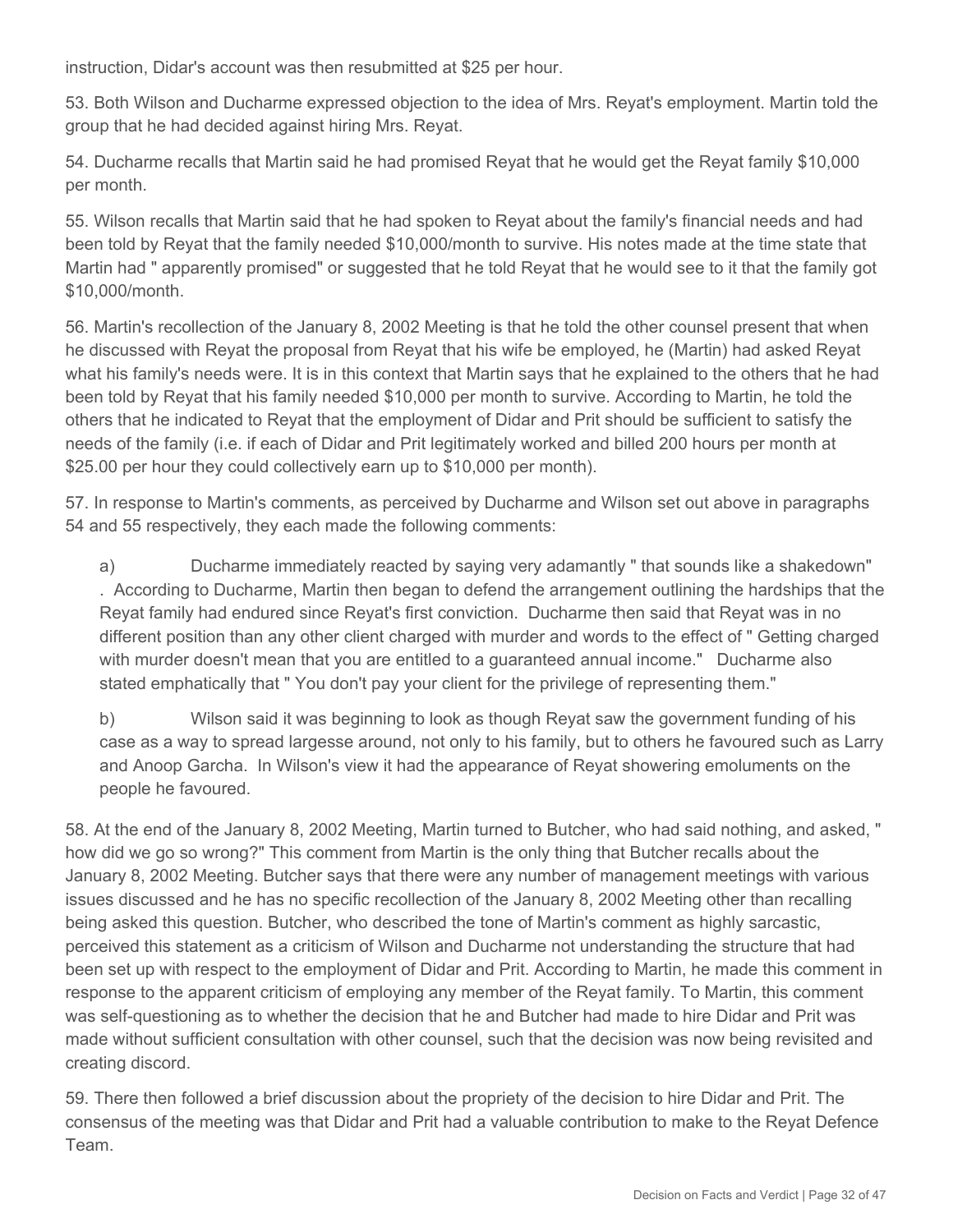60. During the January 8, 2002 Meeting there was no suggestion at any time that the employment of Didar and Prit be terminated. Wilson records, as part of his notes relating to this meeting, that Didar was doing useful work for DISR in translating documents, assisting his father, whose English is not perfect, with understanding the file, reading the file, navigating around the file on the computer, and generally doing a fair amount of office work for which someone, in any event, would have to be hired. Wilson also records that Prit was also doing work at the office, mostly menial, involving filing, sorting through materials as they came in, date stamping materials, and photocopying.

## 61. Neither Larry nor Mrs. Reyat were ever hired by DISR.

62. On or about March 8, 2002, after a discussion with Martin and Butcher, Wilson hired Garcha to conduct certain defence investigations. This was done by Wilson with great reluctance and only to demonstrate Garcha's incompetence to Reyat. Wilson sent a memorandum of instruction to Garcha dated March 8, 2002 setting out three points for him to investigate: locating two individuals and motor vehicle department records of Reyat's vehicles and trailers owned by him in 1985. Garcha never responded to Wilson in respect of any of the points.

#### **February 2002 Discussions between Martin and Reyat re: Didar's employment**

63. On one or more occasions in February 2002 Reyat pointed out to Martin that Didar was not fully employed because he lacked clear direction with respect to matters on which Reyat felt Didar should be working. Reyat was of the view that certain defence investigations were not being pursued with sufficient urgency. Martin promised to look into and correct the matter. On February 21, 2002, Reyat spoke to Wilson insisting that the defence infvestigations start immediately. On March 4, 2002 Wilson wrote to Martin with respect to Wilson's February 28, 2002 discussion with Reyat regarding the investigations, including on which investigation items Didar would assist. According to Wilson, Didar's involvement in the investigations was limited to the following: (1) providing Wilson with further information with respect to some of the 31 items that Reyat wanted investigated; (2) acting as a contact person for Garcha; and (3) he was to drive Mrs. Reyat to Duncan to attempt to identify a certain person referred to as " Mr. X" .

#### **The Accounts of Didar and Prit**

64. The first account of Didar for the month of September 2001 was included as a disbursement of DISR. Didar's second account for October 2001 is attached as a disbursement to the account of Martin & Sears and was clearly signed by Didar under the typed name " Didar S. Reyat" . All remaining accounts of Didar and Prit were attached as disbursements to the accounts of Martin & Sears. Only the October 2001 account reflects Didar's name and signature. Prit's name or signature does not appear on any accounts. Didar and Prit are designated by their initials in the body of all accounts as was the case with their October 2001 account.

65. In October 2001, Didar approached Clothier seeking advice about incorporating and getting a GST number. Clothier suggested that he wait until January, after the current year end. She further advised Didar that the cheapest way to incorporate would be to use a numbered company.

66. The accounts of Didar and Prit for February and March 2002 were addressed to " Martin & Sears Barristers, 740-1040 West Georgia Street, Vancouver BC [the offices of DISR]" from " 642985 Inc. DBA DSR Translating and Data Management (" DSR Translating" ) (collectively, the " Accounts" ).

67. The account binders for February and March 2002, presented to the Reviewer for approval, contained the following:

a) A report to the Reviewer signed by Martin summarizing work undertaken by the Reyat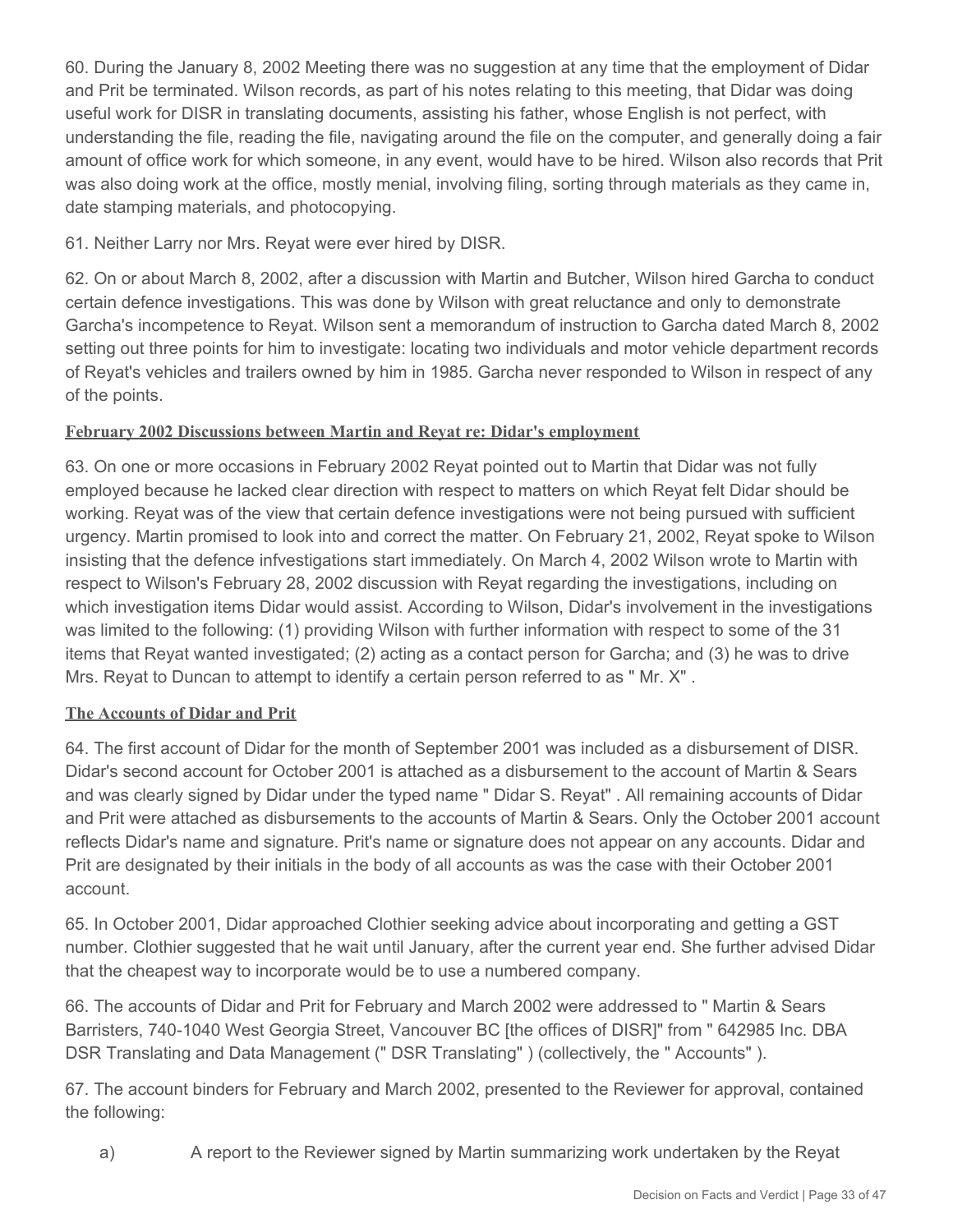Defence Team in the month for which approval of the accounts was sought and anticipated work in the coming months.

b) Documentary material illustrating work that the Reyat Defence Team either had done or was intending to do in the coming months.

c) Review Certificate to be dated and endorsed by the Reviewer.

d) Copies of all statements of accounts of the defence lawyers including copies of all receipts, or logs, for all defence disbursements. Following the Review Certificate, the February and March 2002 Reyat Defence Team accounts were attached in the following order:

i) Accounts of Martin & Sears Barristers signed by Martin with a detailed description of legal services provided by Martin, Sears and Nowlin followed by copies of invoices reflecting disbursements incurred by the firm. The Accounts are included as disbursements incurred by Martin & Sears.

ii) Accounts of Singleton Urquhart signed by Butcher with a detailed description of legal services provided by Butcher and Gill followed by copies of invoices reflecting disbursements incurred by the firm.

iii) Accounts of Wilson, including one half of the accounts of Kalsi and copies of invoices reflecting disbursements;

iv) Accounts of Gil McKinnon with disbursements (March only);

v) Accounts of Ducharme, including one half of the accounts of Kalsi.

vi) Accounts of Smith (March only).

vii) Accounts of DISR, signed by Clothier, for disbursements incurred to date by DISR (e.g. paper supplies, Searchlight data management, computer consulting etc.), attaching relevant invoices.

68. The Accounts were dated, created and submitted to the Reviewer as follows:

a) The February 2002 accounts:

i) DSR Translating's February 2002 account is dated March 1, 2002;

ii) Martin & Sears account is dated March 4, 2002 and signed by Martin;

 iii) On March 18, 2002, Didar gave Creed a disc containing Didar and Prit's February 2002 accounts. At approximately 4:11 pm, Creed saved this document into Martin's computer system and printed it out that same day;

 iv) On March 19, 2002 at 4:30 p.m., Martin and Butcher attended upon the Reviewer with the account application binder;

 v) On March 27, 2002, the Reviewer endorsed the Review Certificate in respect of the February accounts; and

 vi) On April 26, 2002, the government's cheque to DISR for \$297,653.04 was deposited in DISR's bank account. The money was immediately transferred into Martin's trust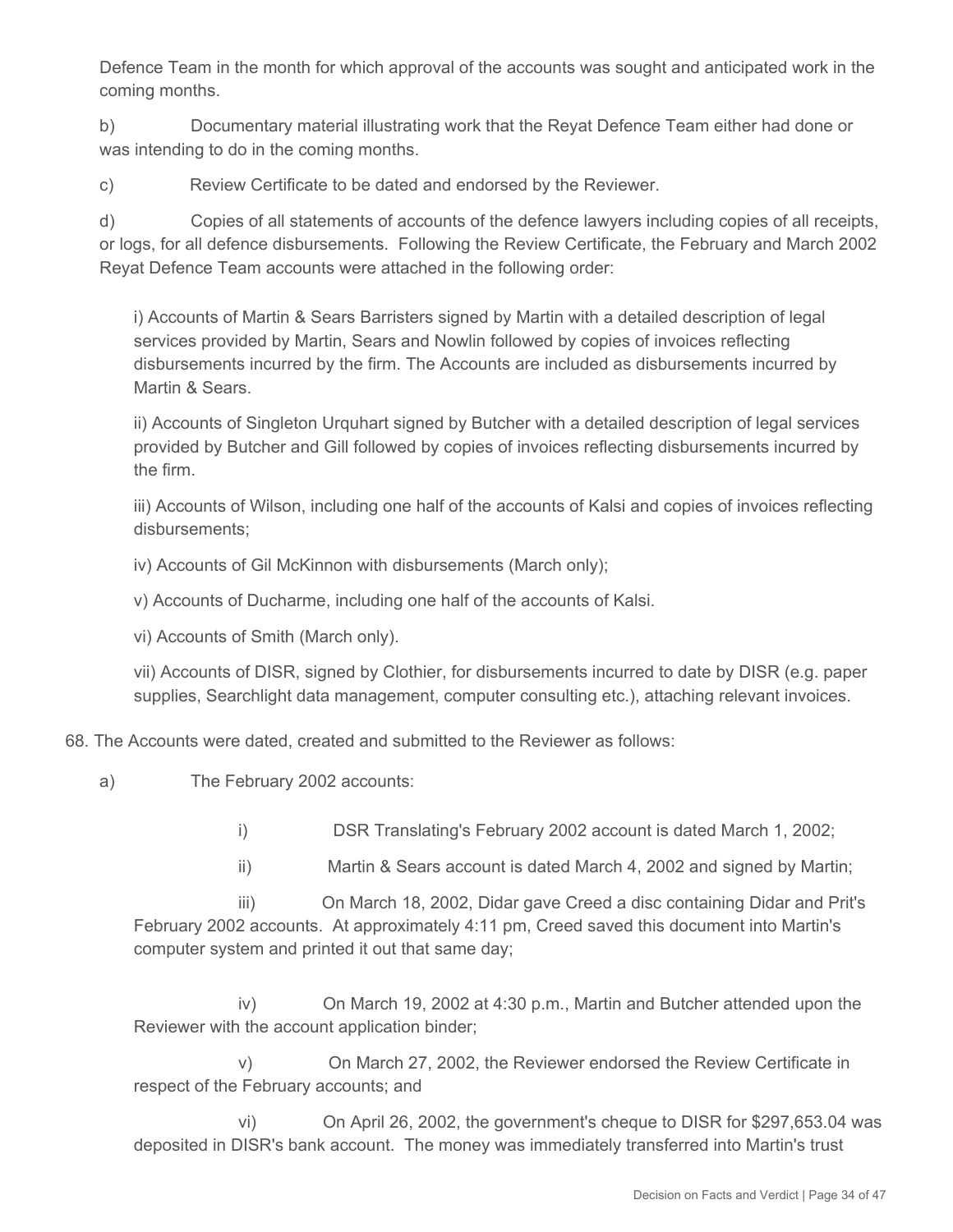account in accordance with Law Society requirements The money paid in respect of Didar and Prit's February account was held in Martin's trust account and was not disbursed to them.

b) The March 2002 accounts:

- i) DSR Translating's March 2002 account is dated April 1, 2002;
- ii) Martin & Sears account is dated April 2, 2002 and signed by Martin;

 iii) According to Seifert, during the week of April 1, 2002, Didar submitted an account for he and Prit. As a result of a conversation between Creed and Seifert with respect to this account, Didar was requested to submit a revised account. The revised account claimed less hours for March then the first account submitted by Didar. The hours claimed in the revised account were substantially less than the first account submitted by Didar, however the hours still seemed exaggerated to Seifert. Seifert cannot say whether or not she told Martin about Didar submitting a revised account.

 iv) On April 8, 2002, Didar gave Creed a disc containing Didar and Prit's revised March 2002 accounts. At approximately 11:50 am, Creed saved this document into Martin's computer system and printed it out that same day;

 v) On April 9, 2002 at 4:00 p.m., Martin and Butcher presented the account application binder in respect of the March 2002 accounts to the Reviewer;

 vi) On April 12, 2002 the Reviewer endorsed the Review Certificate in respect of the February accounts; and

 vii) On or about September 17, 2002, the government's cheque to Martin & Sears and DISR in respect of the March accounts was deposited into DISR's bank account. This cheque was net of all moneys billed by Didar and Prit for February and March 2002. The money was immediately transferred into Martin's trust account in accordance with Law Society requirements.

69. On their face, the Accounts show as follows:

- a) The February Accounts:
	- i) Total \$10,175 before tax.
	- ii) Didar bills 224 hours at \$25.00 per hour.
	- iii) Prit bills 183 hours at \$25.00 per hour.
- b) The March Accounts:
	- i) Total \$9,650 before tax.
	- ii) Didar bills 215 hours at \$25.00 per hour.
	- iii) Prit bills 171 hours at \$25.00 per hour.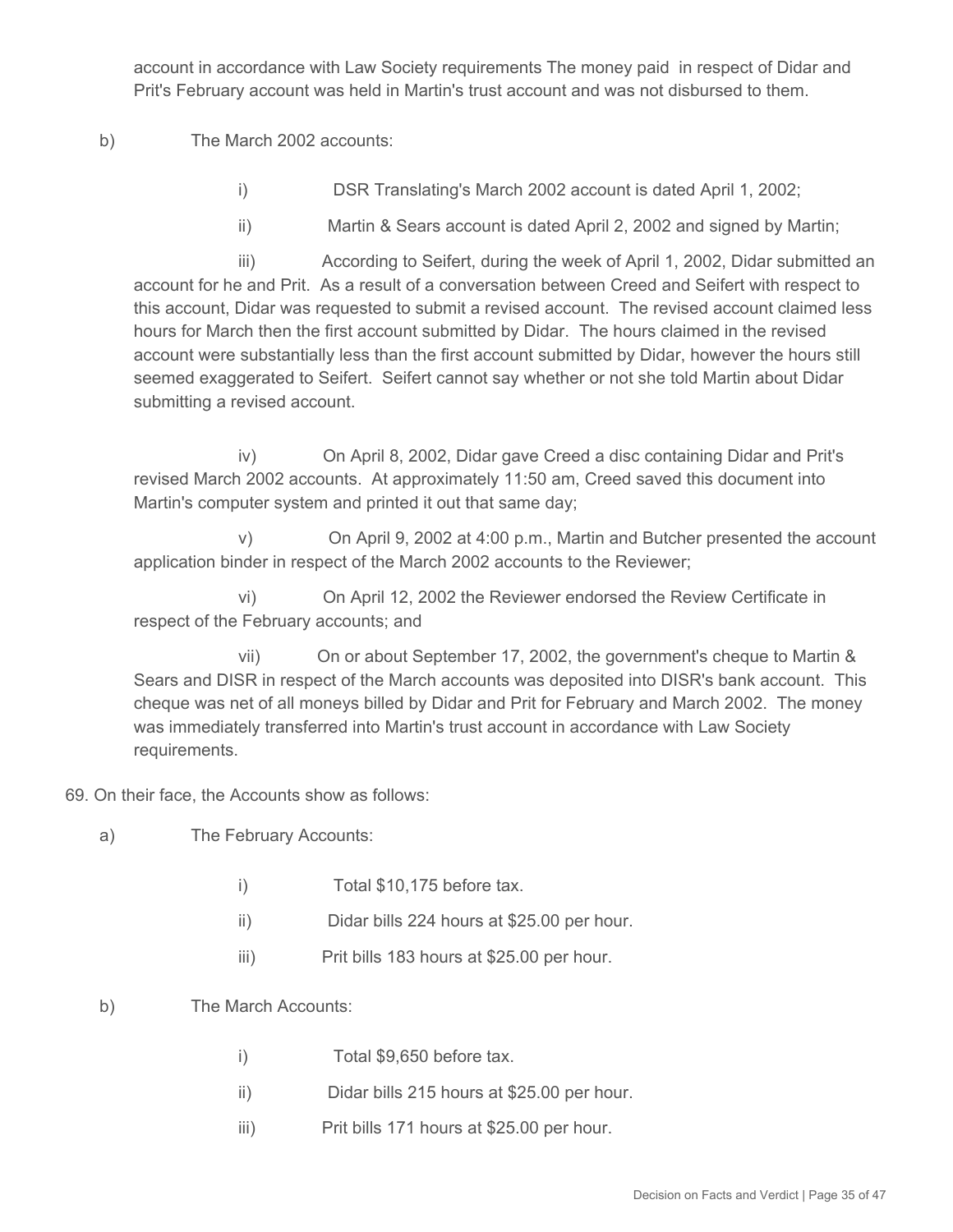c) The total hours billed on the Accounts are broken down into the following services (the majority of the hours are comprised of (1) and (2)):

(1) Translation & Transcribing Fee

(2) Document Management Fee

(3) Technical Support Fee.

d) The daily billings by Didar and Prit are identified by hours each day next to which there are descriptions of activities.

e) The Accounts are unsigned.

f) The address for DSR Translating is 6789 - 124a Street, Surrey , BC, Canada, V3W 3Y6 is the Reyat family's residence.

#### **Didar and Prit's Hours Relative to Other Counsel**

70. From September through March, Didar and Prit billed the following hours [Former Wood para 32]:

| <b>Month</b>                 | <b>Didar's Hours</b> |       | <b>Prit's Hours</b> | <b>Amount</b> |
|------------------------------|----------------------|-------|---------------------|---------------|
|                              | <b>Billed</b>        |       |                     |               |
| June to September<br>\$3,000 |                      | 150   | N/A                 |               |
| October<br>\$5,275           |                      | 211   | N/A                 |               |
| November<br>\$10,392.50*     |                      | 236.5 | 168                 |               |
| December<br>\$7,920.00**     |                      | 182   | 145.5               |               |
| January<br>\$8,417.50        |                      | 205.5 | 164                 |               |
| February<br>\$10,887.25      |                      | 224   | 183                 |               |
| March<br>\$10,325.50         |                      | 215   | 171                 |               |

\* Included in this figure is Preetnam's billings of 56 hours

\*\* Included in this figure is Preetnam's billings of 23 hours

71. Didar billed more hours in February, 224 hours, than anyone else on the Reyat Defence Team that month. By virtue of the Defence Counsel Agreement, lawyers were limited to 200 hours per month. Didar and Prit were the only other hourly billers on the Reyat Defence Team. In February Prit's billings, 183 hours, were the third highest on the Reyat Defence team (Gill billed 186.40 hours).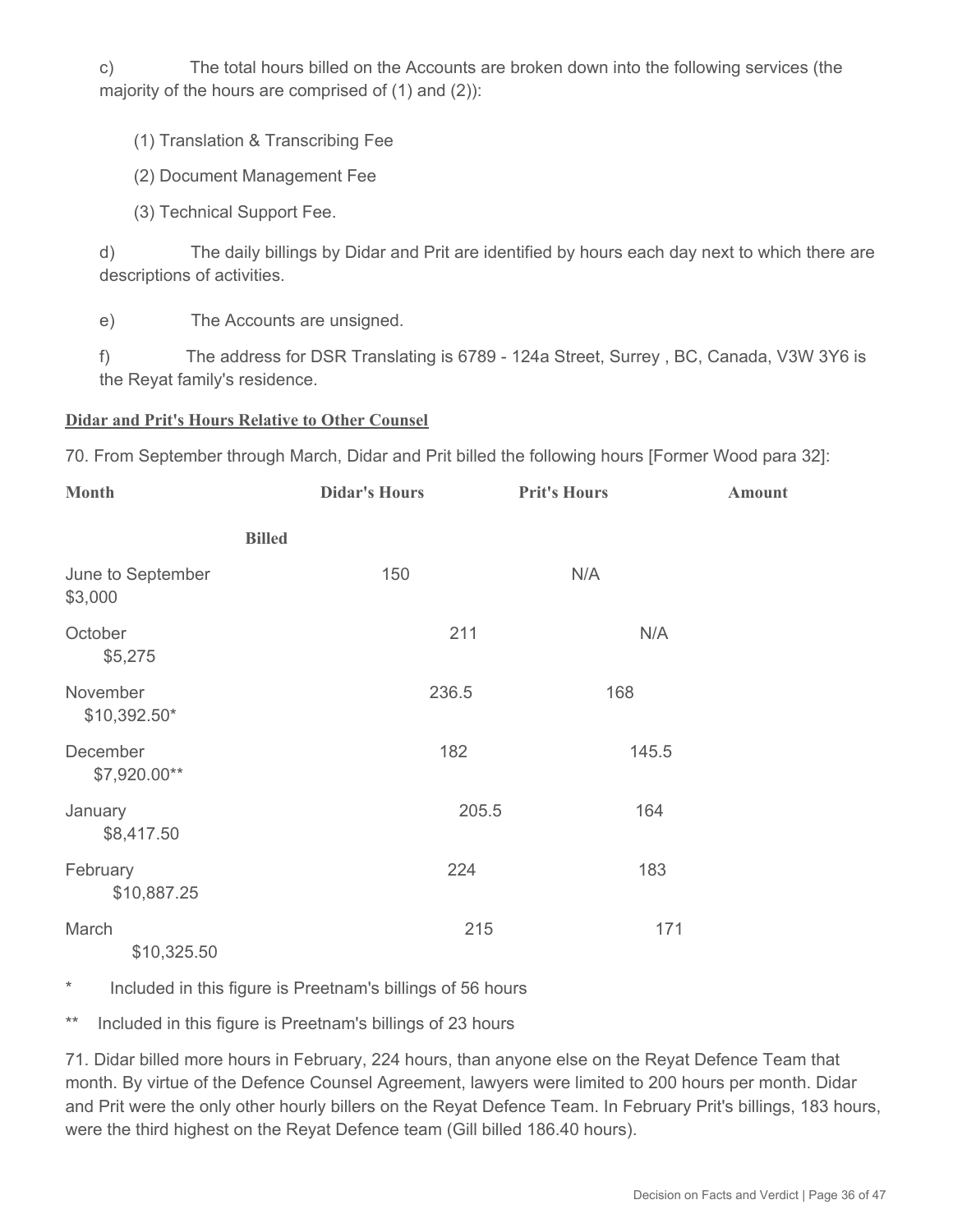72. For the February 2002 accounts, the hours claimed by Didar, Prit and counsel on the Reyat Defence Team, from highest to lowest, was as follows:

| a)           | Didar:    | 224;       |         |
|--------------|-----------|------------|---------|
| b)           | Gill:     | 186.40;    |         |
| $\circ$ )    | Prit:     | 183;       |         |
| d)           | Ducharme: | 174.20;    |         |
| e)           | Butcher:  | 143.50;    |         |
| f)           | Martin:   |            | 140.50; |
| g)           | Kalsi:    | 155.70;    |         |
| h)           | Sears:    | 102.50     |         |
| $\mathsf{i}$ | Wilson:   | 100.30;    |         |
| j)           | Smith:    | 39;        |         |
| $\mathsf{k}$ | McKinnon: | 35.50; and |         |
| $\vert$ )    | Nowlin:   | 25.90.     |         |

73. In March, Didar's billing, 215 hours, was the second highest on the Reyat Defence Team that month. McKinnon billed 257.85 hours. Of these, 35.5 were worked in February and 222.35 were worked in March. Prit's billings for the month of March, 171 hours, were the sixth highest on the Reyat Defence Team.

74. For the March 2002 accounts, the hours claimed by Didar, Prit and counsel on the Reyat Defence Team, from highest to lowest, was as follows:

| a)        | McKinnon: | 222.35; |         |
|-----------|-----------|---------|---------|
| b)        | Didar:    | 215;    |         |
| $\circ$ ) | Wilson:   | 192.20; |         |
| d)        | Gill:     | 183.50; |         |
| e)        | Kalsi:    | 175.10; |         |
| f)        | Prit:     | 171;    |         |
| g)        | Nowlin:   | 162.70; |         |
| h)        | Smith:    | 158.30; |         |
| i)        | Ducharme: | 143.80; |         |
| j)        | Butcher:  | 140.3;  |         |
| k)        | Martin:   |         | 97; and |
| $\vert$ ) | Sears:    | 23.50.  |         |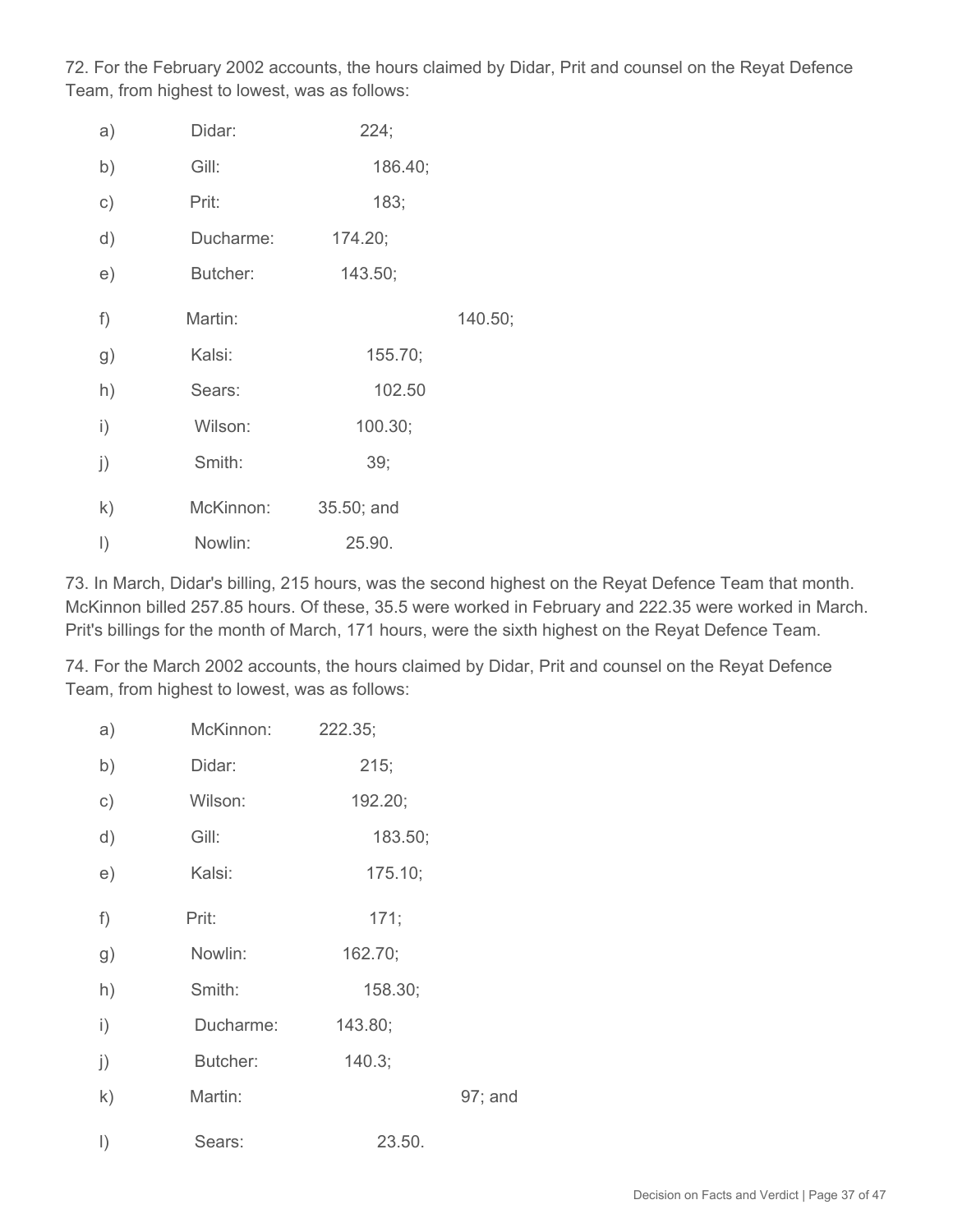#### **Timing and Presentation of the Accounts**

75. In early 2002, Martin's administrative concerns were focussed on substantial disbursements payable to Searchlight and his continuing efforts to reach a joint defence and expert sharing agreement with counsel for the other defence teams.

76. Martin was extremely busy in March and April 2002. He was occupied on matters other than the Reyat defence in March and was not around the DISR offices in March and April as much as he had been in February 2002. This is evidenced by Martin's docketed hours for March, which are as follows:

| Date           | <b>Total Billable Hours Reyat Hours</b><br><b>Docketed</b> | <b>Docketed</b> | <b>Other Client Hours</b><br><b>Docketed</b> |
|----------------|------------------------------------------------------------|-----------------|----------------------------------------------|
| March 1, 2002  | 10.00                                                      | 5.00            | 5.00                                         |
| March 4, 2002  | 11.00                                                      | 7.50            | 3.50                                         |
| March 5, 2002  | 13.00                                                      | 4.00            | 9.00                                         |
| March 6, 2002  | 10.00                                                      | 6.50            | 3.50                                         |
| March 7, 2002  | 10.00                                                      | 5.00            | 5.00                                         |
| March 8, 2002  | 10.00                                                      | 2.00            | 8.00                                         |
| March 10, 2002 | 6.00                                                       | 4.00            | 2.00                                         |
| March 11, 2002 | 15.00                                                      | 8.00            | 7.00                                         |
| March 12, 2002 | 9.75                                                       | 0.00            | 9.75                                         |
| March 13, 2002 | 9.00                                                       | 5.50            | 3.50                                         |
| March 14, 2002 | 12.00                                                      | 10.00           | 2.00                                         |
| March 15, 2002 | 11.00                                                      | 5.25            | 5.75                                         |
| March 18, 2002 | 12.75                                                      | 8.00            | 4.75                                         |
| March 19, 2002 | 9.75                                                       | 4.75            | 5.00                                         |
| March 20, 2002 | 11.75                                                      | 3.00            | 8.75                                         |
| March 21, 2002 | 8.50                                                       | 7.50            | 1.00                                         |
| March 22, 2002 | 10.75                                                      | 7.50            | 3.25                                         |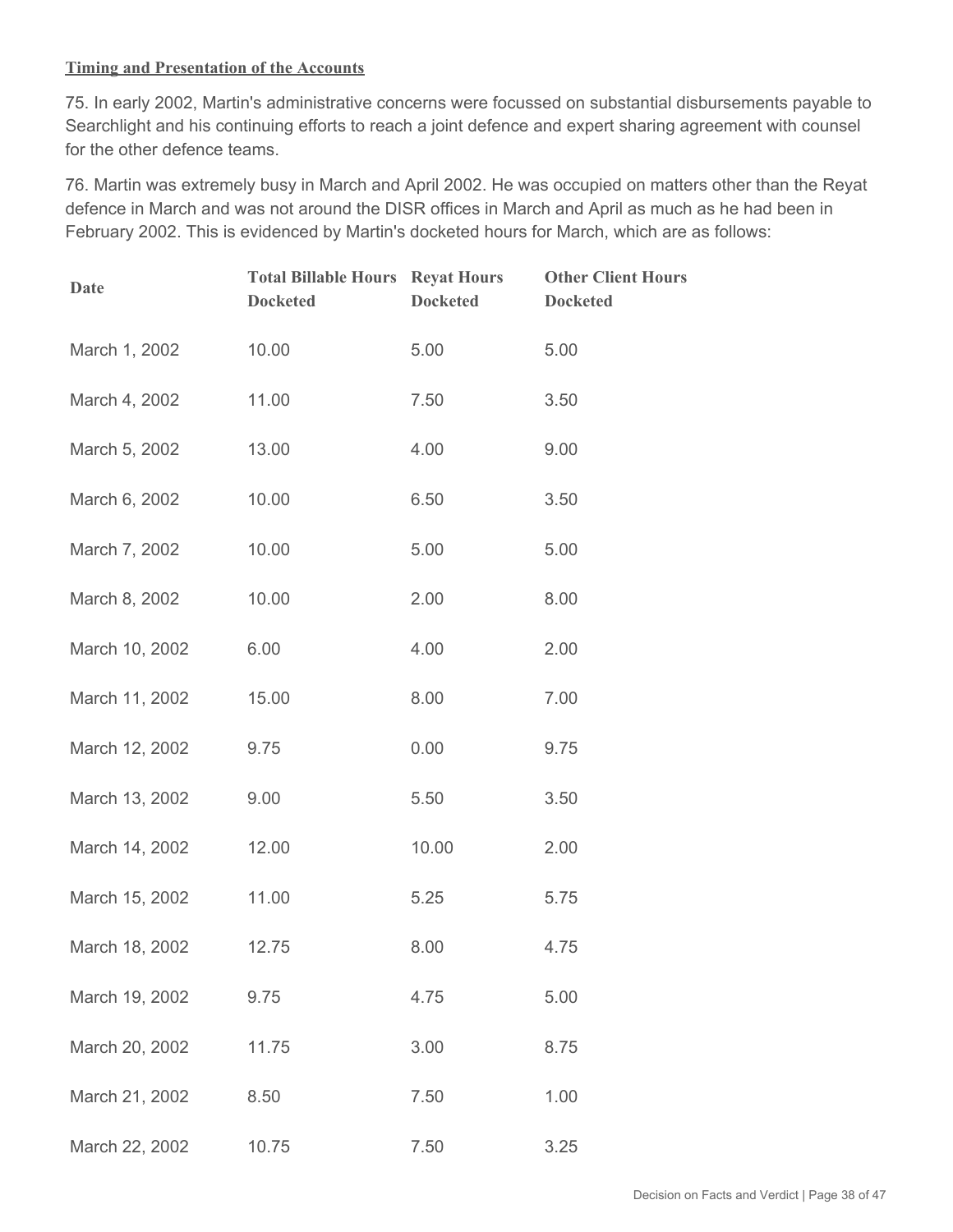|  | March 23, 2002 | 3.00 | 3.00 | 0.00 |
|--|----------------|------|------|------|
|--|----------------|------|------|------|

**183.25 96.50 86.75**

77. Martin submitted the February accounts to the Reviewer on March 19, 2002. His office received Didar and Prit's accounts late in the afternoon of March 18, 2002. On March 18, 2002, Martin billed 12.75 hours on two client files. On March 19, 2002, Martin billed 9.75 hours on two client files, including separate appearances in Provincial Court in Delta, BC, in the morning, and before Josephson J. in Supreme Court in Vancouver in the afternoon. He attended before the Reviewer immediately after court that day, between 4:30pm and 5:00pm to seek approval of the February accounts.

78. At the end of March 2002, Martin had intended to take a brief 8-day holiday during his children's spring break from school. That holiday had to be cancelled, however, when Martin's son suffered an ischemic event, a dangerous dropping of the blood pressure in the brain that can be a pre-cursor to stroke. Martin spent the last week of March with his son in the hospital and tending to other attendant family responsibilities.

79. Upon his return to the office on April 1, 2002, Martin resumed working at a pace equivalent to that which had prevailed in March. This is evidenced by Martin's docketed hours for April, until the 19 th, which are as follows:

| Date           | <b>Total Billable Hours Reyat Hours</b><br><b>Docketed</b> | <b>Docketed</b> | <b>Others Client Hours</b><br><b>Docketed</b> |
|----------------|------------------------------------------------------------|-----------------|-----------------------------------------------|
| April 1, 2002  | 12.00                                                      | 10.50           | 1.50                                          |
| April 2, 2002  | 13.50                                                      | 7.75            | 5.75                                          |
| April 3, 2002  | 13.00                                                      | 8.50            | 4.50                                          |
| April 4, 2002  | 10.00                                                      | 3.00            | 7.00                                          |
| April 5, 2002  | 9.00                                                       | 4.75            | 4.25                                          |
| April 7, 2002  | 9.75                                                       | 7.75            | 2.00                                          |
| April 8, 2002  | 8.75                                                       | 8.75            | 0.00                                          |
| April 9, 2002  | 11.00                                                      | 8.50            | 2.50                                          |
| April 10, 2002 | 13.00                                                      | 2.00            | 11.00                                         |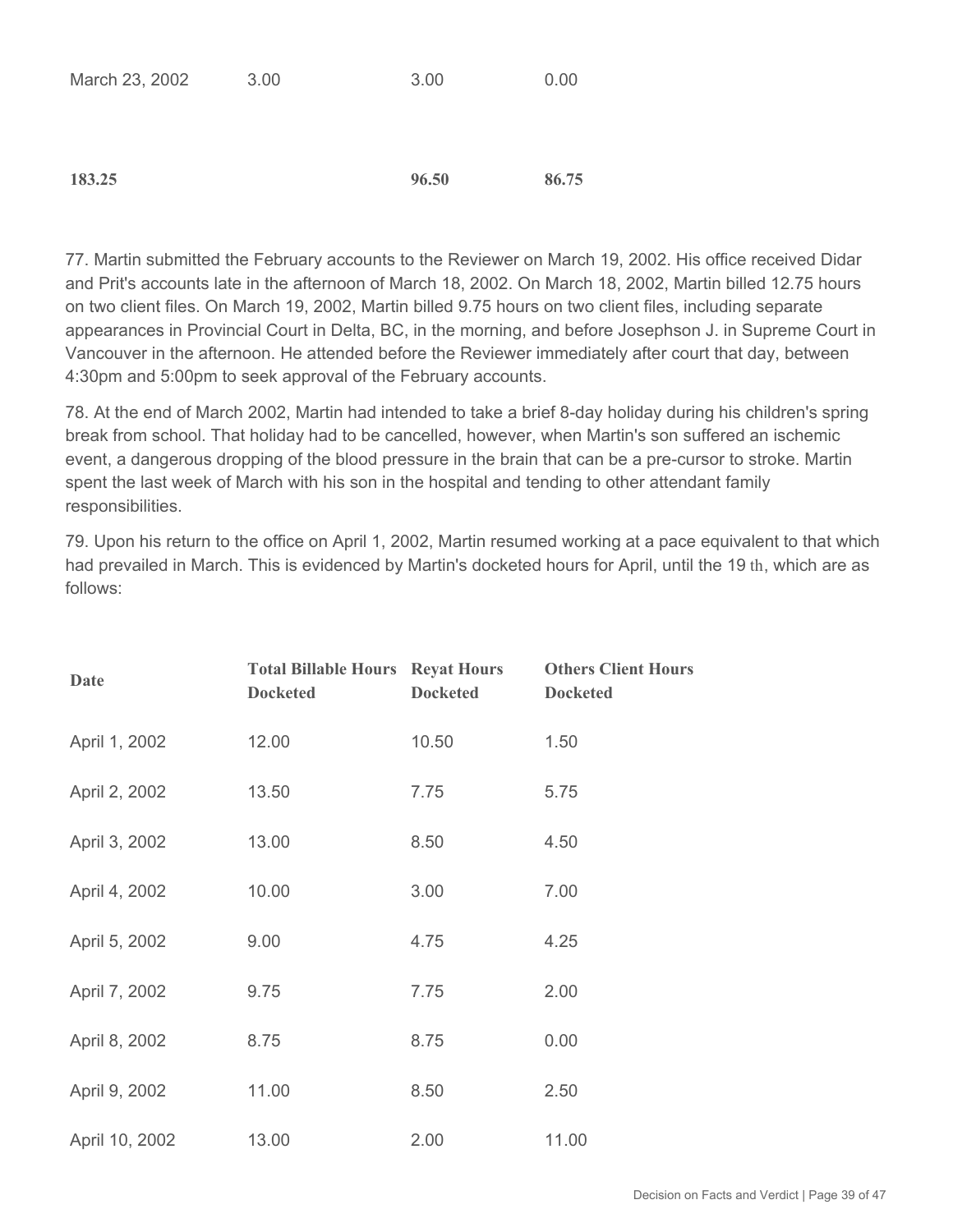| 169.75         |       | 80.50 | 89.25 |
|----------------|-------|-------|-------|
|                |       |       |       |
| April 19, 2002 | 1.75  | 1.50  | 0.25  |
| April 18, 2002 | 11.00 | 0.00  | 11.00 |
| April 17, 2002 | 13.00 | 6.00  | 7.00  |
| April 16, 2002 | 10.50 | 3.00  | 7.50  |
| April 15, 2002 | 8.00  | 6.50  | 1.50  |
| April 12, 2002 | 10.50 | 1.00  | 9.50  |
| April 11, 2002 | 15.00 | 1.00  | 14.00 |

80. Martin submitted the March accounts to the Reviewer on April 9, 2002. His office received Didar and Prit's accounts around noon on April 8, 2002. That day, Martin was in Court during the afternoon, following which he attended a meeting with Crown counsel until 6:00pm. He billed 8.75 hours on the Air India brief. On April 9, Martin appeared in Court both morning and afternoon. Martin billed 5.75 hours on the Air India brief before beginning to draft his report to the Reviewer at 2:00pm. He submitted the March accounts to the Reviewer at 4:00pm.

81. On a few occasions between February and April 2002 Martin advised McKinnon that he expected all of the DISR accounts to be audited by the government at the end of the trial of the matter and he wanted to be sure that there would be no problem with them.

82. Sometime after April 19, 2002, Martin told Butcher that he had only spent 3.5 minutes reviewing the package of materials he submitted to the Reviewer for payment of the March accounts.

83. Martin does not have a clear recollection of the time when he reviewed the February and March accounts. However, he is able to say, given the pressures of his work and court commitments, the time he spent reviewing these accounts would be no more than half an hour, probably less. Martin is certain that he did review the February and March accounts and he also says that he applied a presumption of good faith to all hours docketed by the Reyat Defence Team, including those submitted by Didar and Prit. Paragraphs 77 and 80 above set out the detail of Martin's schedule on the relevant dates.

#### **Tasks assigned to Didar and Prit**

84. Martin knew that some of Didar and Prit's responsibilities could result in them frequently working outside of the office. Much of this work, if performed, would have taken place at the Vancouver Pre-trial Centre where Didar and Prit were responsible for assisting Reyat with translation and disclosure review. Only Martin, Wilson and Kalsi knew that Didar was transcribing certain tapes at home. The rest of the Reyat Defence Team and support staff were not privy to this project. Wilson first learned of the tapes from Reyat on January 3, 2002. The Reyat family had the tapes for some time. The first tape was from April 17, 1994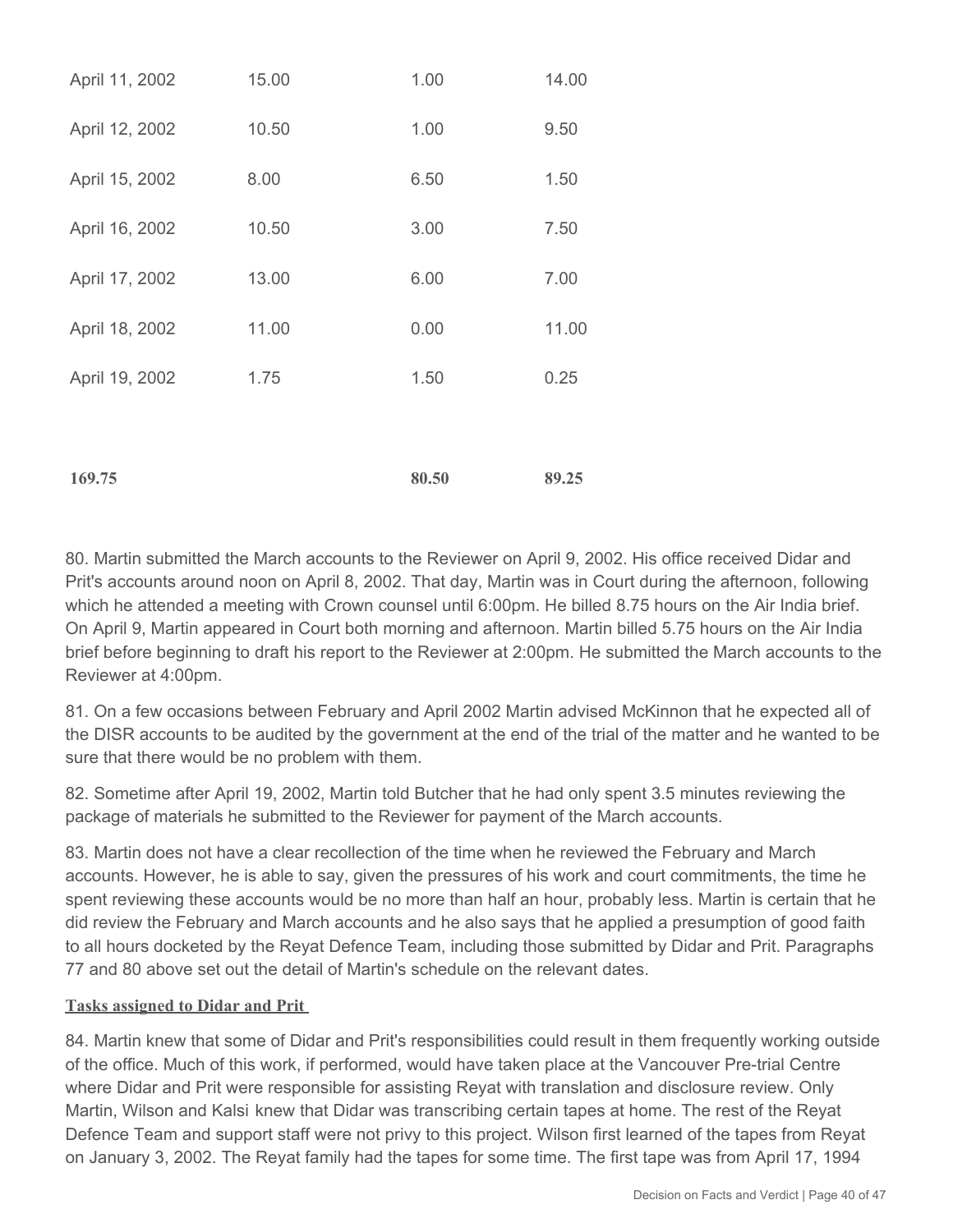and the second tape was from April 17, 1995. Didar transcribed the first 2 out of a total of 4 tapes. The transcription of the first tape was 53 pages long and the transcription of the second tape was 90 pages long (both double spaced "  $Q\& A$ " format with a  $\frac{1}{4}$  page header on each page). Wilson gave the last two tapes to his secretary to transcribe at some point in January 2002 because he felt his secretary could complete the transcription more quickly and effectively then Didar.

85. In late February and early March, certain defence investigations were getting underway. Reyat had a list of 31 points for investigation and was impatient that they proceed expeditiously.

86. According to Martin, he knew that there was legitimately a large volume of work on which it was the responsibility of Didar and Prit to work with respect to disclosure, document review and translation. This was confirmed to Martin by the DISR News Bulletins (the " Bulletins" ), a weekly document initiated by McKinnon, briefly describing the ongoing activities and tasks of the Reyat Defence Team.

87. The Bulletins confirmed for Martin work that he understood to be included in the responsibilities of Didar and Prit. The Bulletins provide as follows:

a) **Collection of Media Coverage:** The March 8, 2002 Bulletin notes that Didar is compiling newspaper coverage of the Air India Case. According to Martin, this project was critical to a number of issues central to the defence: the *autrefois* motion; the challenge to the jury array for cause; and the credibility and reliability of key Crown witnesses. This was the first item on Reyat's list of areas of investigation and Didar's potential involvement is noted in Wilson's memorandum dated February 28, 2002. Work related to this project appeared to Martin to be reflected in Didar's accounts for March 5, 6, 12, 15 & 19.

b) **Organization of Crown Disclosure:** The March 8, 2002 Bulletin also notes the disclosure and receipt of 74 volumes of extract files. Some of the work related to this disclosure (i.e. stamping, copying and assembling these documents) was within the responsibilities of Didar and Prit. Included in this disclosure were 19 volumes which were of particular interest to the defence and the Reyat family and which Martin understood Didar was reviewing with his father. The responsibilities of Didar and Prit in respect of this disclosure, as described in this paragraph, appeared to Martin to be reflected in Didar's accounts for March 9, 11, 13, 14, 16, 23 & 24 .

c) **Review and translation of Crown Disclosure:** Martin understood that this new disclosure placed a burden on Didar and Prit for review and translation. It prompted him, on March 6, 2002, to write to Robert Wright, Q.C. requesting his assistance in obtaining special dispensation to allow Reyat's youngest daughter, Preetam, to attend at the Vancouver Pretrial Centre " in order to assist Mr. Reyat in the review of documents and translation of materials from the disclosure that he is attempting to review." At the time, Preetam was only 17 years old. Pretrial Centre policy dictated that no persons under 18 were allowed entry. Martin asked that an exception be made to allow Preetam to assist Reyat because the team was " in a time of very intense disclosure review." On March 26, 2002, after receiving independent legal advice, B. Tole, A/District Director, Vancouver Pretrial Services, Ministry of Corrections, granted Martin's visitation request, advising as follows: " Family members have been permitted to act in a formal capacity in the case preparation for this very unique trial. This has been done to assist in satisfying a criminal justice need for a fair and impartial trial by allowing family members to augment a defence team so as not to under resource defence efforts."

d) **Translation of Punjabi editorials:** The March 20, 2002 Bulletin outlines the difficulties that counsel were having in grappling with late disclosure of information relating to the Punjabi language editorials from the Indo-Canadian Times. Martin understood that Didar was actively involved in assisting counsels' response to this late disclosure by reviewing the translations of these editorials on an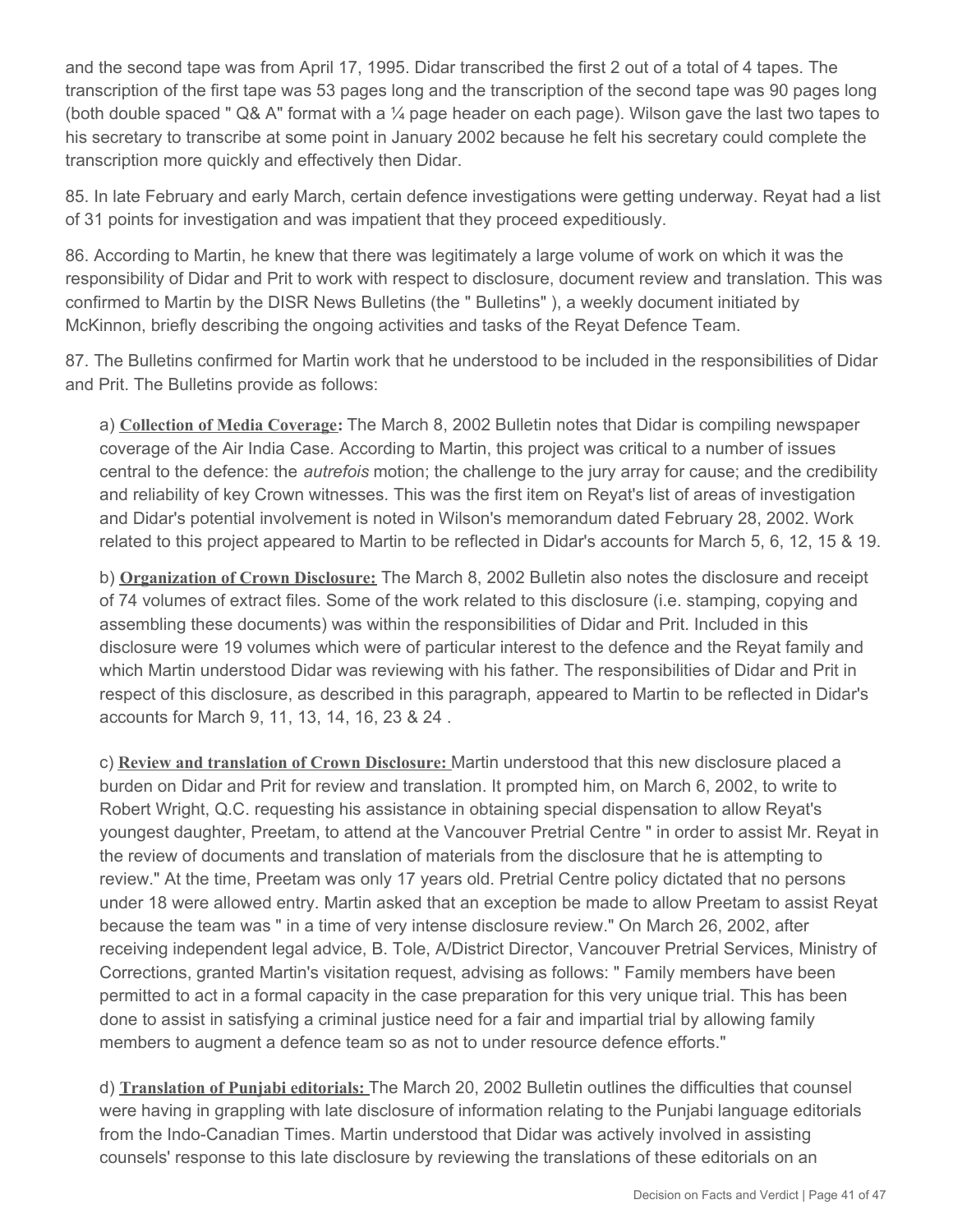emergency basis, which appeared to Martin to be reflected in Didar's accounts for March 17 & 20, 2002.

#### **McKinnon's observations of Didar & Prit in the DISR Offices**

88. In February 2002, Martin asked McKinnon to move into the DISR offices when working on the Reyat brief and " keep an eye on things" and advise Martin on matters such as work assignments and administration.

89. On March 5, 2002, McKinnon started working in the DISR offices. Either that day, or the next, McKinnon asked Seifert to explain the procedure for keeping track of everyone's hours and billings. Seifert said it was an honour system whereby everyone submitted their billings at the end of the month. McKinnon then asked Seifert about Didar and Prit's accounts. Seifert questioned the accuracy of Didar and Prit's accounts with respect to the hours they claimed. She also told McKinnon that Didar and Prit did not work when they were in the office, particularly Didar, and that no one felt comfortable supervising them. McKinnon asked to see their accounts. Seifert said that she would get them for him, but she did not. McKinnon did not follow up on it that month.

90. During March 2002, McKinnon was attentive to Didar and Prit's work in the office. The following occurred:

a) He saw that Didar was around a lot but did not appear to be doing very much work. He felt that Didar was not accountable to anyone. Didar sometimes had friends in the office, sitting around his desk. Didar would often carry McKinnon's bags to court and watch proceedings. On two or three occasions, McKinnon saw Didar stamping documents, but never for more than one or two hours.

b) Seifert complained to McKinnon that Didar got a lot of personal calls at the office. Seifert also told McKinnon that she was concerned about the security of the confidential information with Didar's friends coming into the office, particularly after hours. McKinnon did not pass these complaints on to Martin.

c) McKinnon received complaints that Prit did not notify the office if she would not be at work as expected, that she was not very productive and lacked initiative and that she did her homework during office hours *.* McKinnon expressed to Martin general work quality concerns with respect to Prit, however he did not express to Martin these specific concerns.

d) McKinnon was distressed by the lack of assistance that Didar and Prit provided to Seifert, particularly in preparing motions for the court. McKinnon expressed this concern to Martin who replied, " I know" . According to McKinnon, he expressed this type of work performance concern to Martin and received this response from Martin twice before the April 16, 2002 Meeting.

91. Some time prior to April 16, 2002, McKinnon began to perceive that that there was a problem in that people deferred to Didar and Prit because they were the client's children. Seifert also told McKinnon that Didar was using office supplied CDs to download music from the Internet during office hours. Mckinnon did not mention these concerns to anyone prior to the April 16, 2002 meeting.

#### **Seifert and Clothier Speak to Martin about Didar and Prit**

92. Seifert and Clothier spoke to Martin with respect to Didar and Prit's accounts and work habits as follows: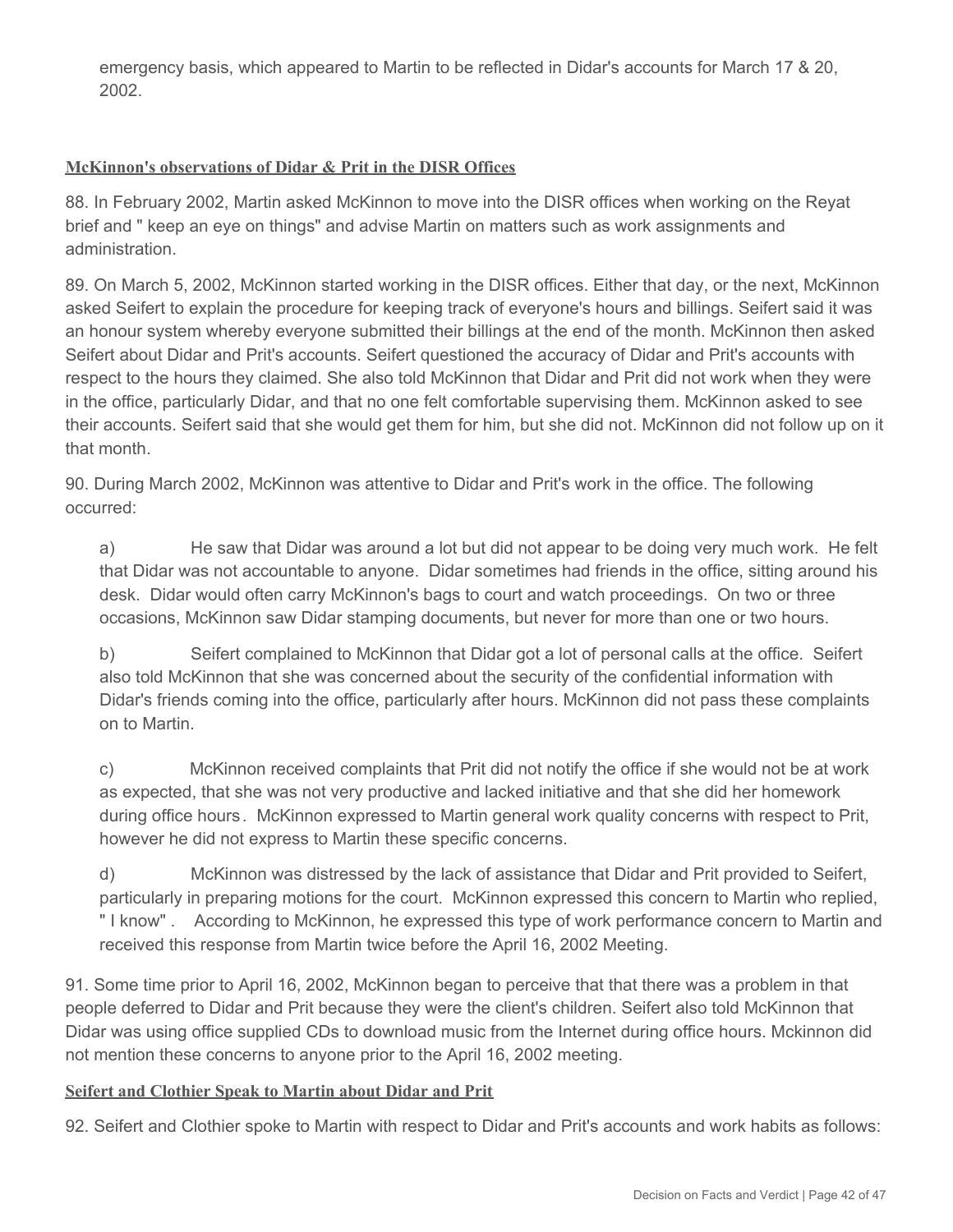a) Seifert had three conversations with Martin between mid-February 2002 and, according to Seifert, on or about April 8, 2002 with respect to Didar and Prit and Seifert will be called to testify with respect to these conversations.

b) According to Clothier, she asked Martin why Prit's rate had been increased from \$20 to \$25 per hour. This rate increase was reflected in the February 2002 accounts of DSR. According to Clothier, Martin told her that it was because Prit was involved in more translating work than before. Martin does not recall a conversation with Clothier in respect of Prit's rate increase.

#### **Martin's Conversation with Wilson on April 2, 2002**

93. On April 2, 2002**,** in the course of a discussion about the use of DISR funds, Martin expressed concerns to Wilson with respect to **"** the growing size of Didar's accounts" . At the time that Martin made this statement, he would not yet have seen Didar's March account. Wilson responded by asking whether Didar was still being paid at the same hourly rate. Wilson did not review any of DSR Translating's Accounts.

94. Didar's February account recorded 224 hours, up from 205.5 hours the previous month. The Defence Counsel Agreement put a cap of 200 hours per month on lawyers' accounts and, while no such cap was mandated for clerical or administrative staff, that limit created a benchmark in Martin's mind when reviewing Didar's accounts.

#### **Concerns of Clothier and Seifert with respect to Didar and Prit in March 2002**

95. In March 2002, Clothier started to wonder what role Didar and Prit were still playing in terms of their employment at the DISR office. According to Clothier, although their reported hours seemed to be much the same, she noticed a marked difference in their work pattern in March in contrast to the earlier months. When Clothier was reviewing the March accounts, after they were submitted to the Reviewer on April 9, 2002, she recalls feeling serious concern over the validity of the February and March accounts submitted by Didar and Prit.

96. Seifert recorded the number of hours she observed Didar and Prit in the DISR offices during the week of March 25, 2002.

#### **Seifert and Clothier Speak to Martin about Didar and Prit in April 2002**

97. Seifert and Clothier spoke to Martin with respect to Didar and Prit's accounts and work habits in April 2002 as follows:

a) On April 15 or 17, 2002 (Clothier is uncertain as to which day she spoke to Martin), after she had looked at the March accounts, Clothier spoke to Martin about concerns she had about Didar and Prit's February and March accounts. Clothier does not recall the exact timeline of Martin's responses to her, however she does remember feeling that her concerns were heard by Martin and she was satisfied that he was moving quickly to get to the bottom of it. Clothier recalls that at some point Martin told her that (1) McKinnon had been instructed to investigate the matter; (2) the Attorney General's office had been warned that there may be a problem; and (3) he asked Clothier to hold payment from the government cheque, once she received it, until the investigation was over.

b) In response to a conversation with Jennifer Seifert, which, according to Seifert, took place on or about April 8, 2002, Martin told her that he had a plan, and that he had not forgotten about her earlier comments. He said words to the effect that it was on his list of action items, and that he did not let everyone in on his specific planning. According to Martin, this comment refers to a document that Martin authored on April 9, 2002, headed " Projects" . This document contains a revised project list,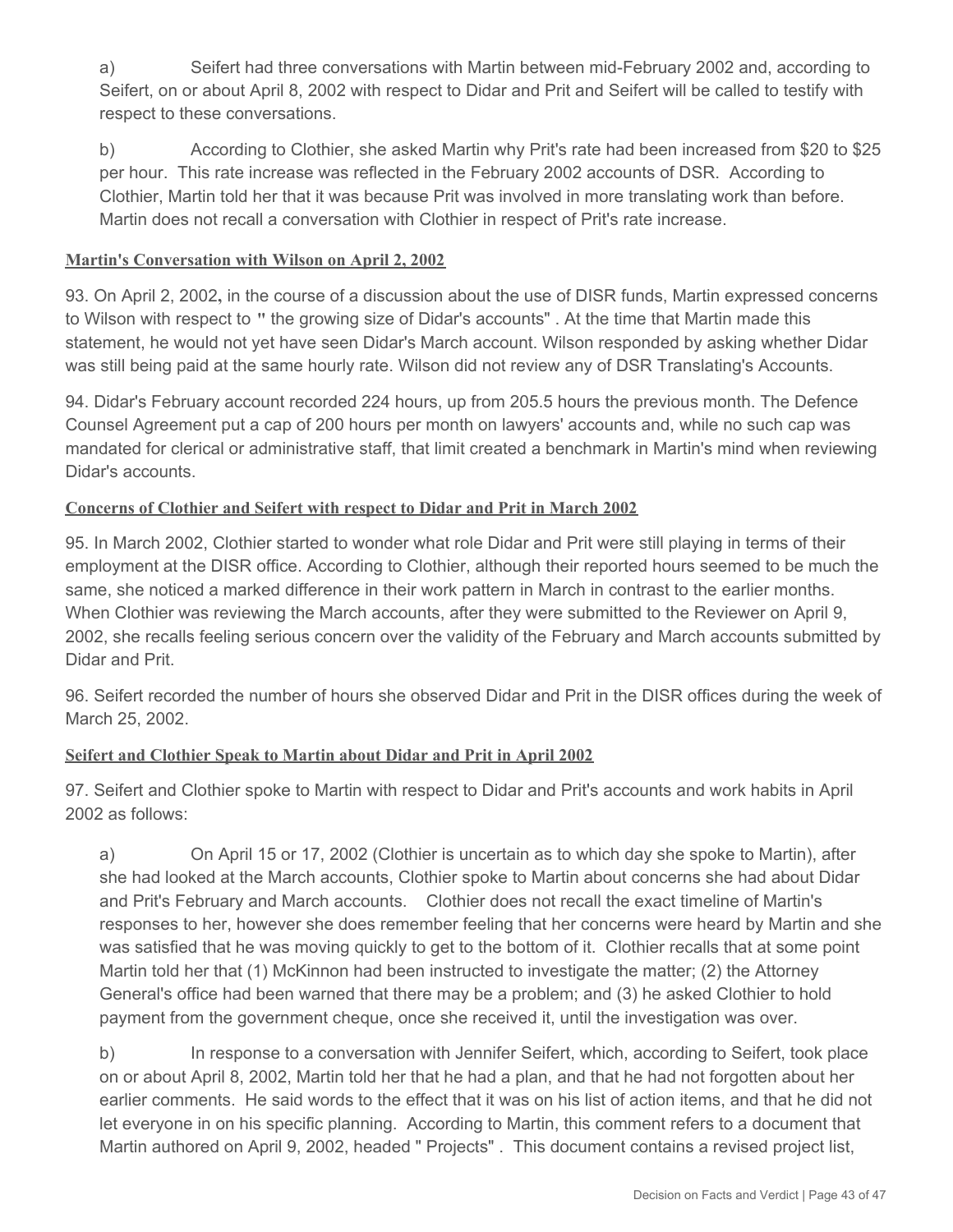complete with the assignment of counsel to each project, together with a planning/hearing management process. According to Martin, this initiative which required each project group to submit detailed work plans with estimated preparation timelines, was part of an effort by Martin to tighten up the management structure of the entire Reyat Defence Team.

#### **The April 16, 2002 Meeting**

98. On April 16, 2002, the Steering Committee, composed of Martin, Wilson, Ducharme, Butcher, McKinnon and Sears, met to discuss substantive matters about Reyat's defence and administrative matters (the " April 16, 2002 Meeting" ). At this meeting, McKinnon raised a number of concerns that he had about the propriety of employing Didar and Prit and their work habits, including:

- (a) Didar and Prit did not appear to be accountable to anyone;
- (b) Seifert complained about Didar and Prit's work;
- (c) McKinnon felt that the optics of employing Didar and Prit were bad from the public's point of view;
- (d) McKinnon felt that the employment of Didar and Prit did not pass the " smell test" ;
- (e) Mister Justice Josephson reacted to nepotism on the Malik team; and
- (f) Didar used office-supplied CDs to download music from the Internet.

99. In response to the concerns that McKinnon raised about Didar and Prit's work habits, as described in subparagraphs (a), (b) and (f) above, Martin suggested that Didar and Prit's accounts be reviewed.

100. At one point during the April 16, 2002 Meeting, Ducharme and Wilson told Martin that at the January 8, 2002 Meeting he proposed to them that the Reyat Defence Team effectively guarantee \$10,000/month to cover the Reyat family's financial needs. Martin emphatically rejected the notion that he had ever discussed figures in those terms at the January 8, 2002 Meeting.

101. After a lengthy discussion that was, at times, unpleasant and heated, the attendees were polled on the question of having Didar and Prit continue to work for the Reyat Defence Team. Sears, Butcher and McKinnon favoured firing the Reyat children while Wilson, Ducharme and Martin wanted to keep them on with proper supervision as long as there was work for them to do. The latter group felt it would be unfair to terminate their work abruptly after they had come to rely on this employment over the course of the past 8 months.

#### **McKinnon Reviews the Accounts**

102. On April 17, 2002, McKinnon followed up on Martin's suggestion of the previous day and McKinnon asked Martin if he could review Didar and Prit's accounts. Martin immediately authorized McKinnon to do so and made the necessary arrangements for McKinnon to view the accounts.

103. On April 18, 2002, McKinnon reviewed the accounts of DSR Translating from September 2001 to March, 2002 along with monthly calendars that Seifert prepared. The monthly calendars noted the hours claimed by Didar and Prit on the corresponding calendar dates.

104. There were three points about the March 2002 accounts which immediately raised McKinnon's suspicions:

a) The accounts claimed significantly more hours than McKinnon (along with Gill and Seifert) observed Didar and Prit to be present in the DISR office;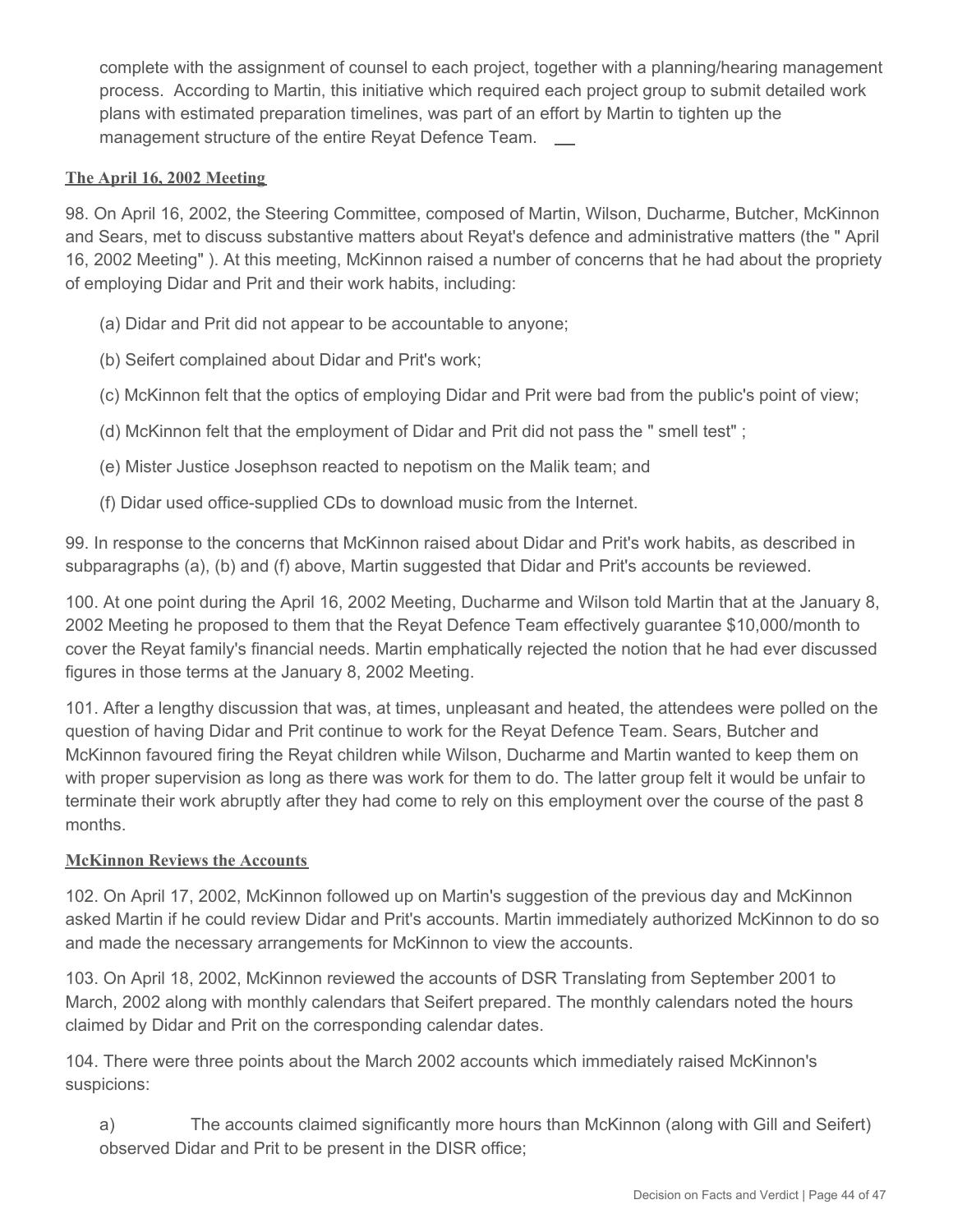b) The descriptions of work did not correspond to McKinnon's and Seifert's observations of the work that Didar and Prit performed in the DISR office;

c) The accounts were submitted in the name of DSR Translating; there were no names or signatures of the individuals completing the work, only initials, except for the October, 2001 account which included Didar's name and signature; and, in the later accounts, Didar and Prit described their father as " the client"

105. On the afternoon of April 18, 2002, McKinnon telephoned Wilson and advised him that there was a problem with the Accounts and that everyone should meet the following morning. On a second call to Wilson, McKinnon expressed his view that some of the accounts of DSR Translating appeared fraudulent.

106. In the early evening of April 18, 2002, McKinnon advised Martin on the telephone that he had discovered a problem in the accounts of Didar and Prit. Around 5:15 p.m. McKinnon was in Sears' office telling her that there was a " major problem" in the accounts. He asked her to tell Martin of the scheduled meeting for the following morning and the nature of the problem. At that time Martin phoned in from Seattle. On speaker-phone McKinnon said he had discovered a problem in the accounts of Didar and Prit. Martin asked McKinnon if he had reviewed it with Didar and McKinnon said " no" , as he wanted to discuss it with the Steering Committee the following morning before taking the next step. McKinnon told him the meeting would be at Butcher's office. Martin questioned the location and was reminded of the previous day's discussion that sensitive meetings should be held at Butcher's office. Martin then said something like, " Well, what's the next step, call in the police?" Martin said he didn't understand the big fuss as the amount of the Reyat accounts were 2-3% of the overall monthly accounts. There was silence and then Sears said " Because its public funds, David" . Martin then asked Sears for a report on other matters in his office and McKinnon left, saying he would be in the office early the following morning if Martin wanted to discuss the accounts before going to the meeting.

## **April 19, 2002**

107. On the morning of April 19, 2002, the Steering Committee met at Singleton Urquhart. At this meeting, McKinnon announced the suspicions raised by his review of the Accounts. At first Martin said that he would meet with Didar, and he would then meet with the client and telephone the Reviewer. Wilson suggested that McKinnon should be with him when he met Didar. As counsel were leaving the meeting, Martin suggested that since " the buck stops on his desk" maybe it should be Wilson and McKinnon meeting with Didar and Reyat. It was agreed that McKinnon should return to the office and interview Didar, and that counsel would meet later that day

108. Upon their return to the DISR offices, McKinnon asked Didar to come into his office. Within minutes Didar entered with Martin, who advised Didar that McKinnon wanted to go over some aspects of the Accounts. Martin said he did not think it was necessary for him to stay, with which McKinnon agreed, and then Martin left.

109. The April 19, 2002 conversation between McKinnon and Didar was as follows:

a) On April 19, 2002 (11:00 am -12:50 pm) McKinnon met with Didar to discuss he and his sister Prit's accounts to Martin & Sears. McKinnon told Didar that a review of their accounts raised some concerns about the hours they had claimed. McKinnon said he was familiar with their hours for March, as he had been in the office that month, and he didn't think the hours were accurate. Didar readily admitted that their hours for February and March 2002 were inflated.

b) Didar said that in November, 2001 Reyat had showed the family debts to Martin and said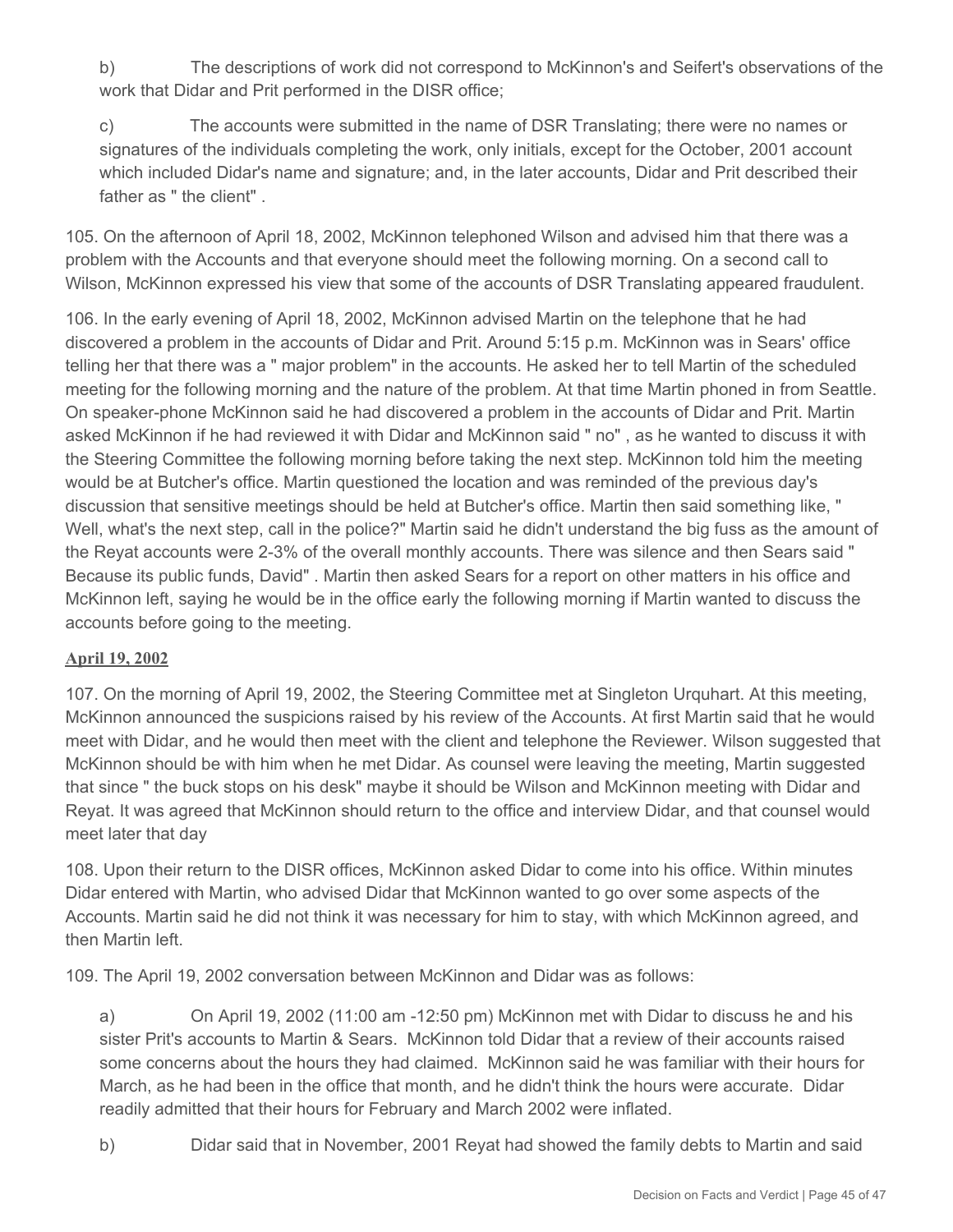that the Reyat family needed \$10,000 per month. Didar indicated that his father understood from that discussion that the family could receive that amount through Didar and Prit's work. Didar said that his father told him he should be billing \$10,000 per month.

c) Didar said that he showed his father the accounts of December 2001 [\$7920] and January 2002 [\$8417.50]. Didar said these two accounts were fairly accurate. Didar said that his father pressured him to get the [subsequent] accounts up to \$10,000 per month. To do that, Didar said he increased Prit's hourly wage [\$20 to \$25] and inflated both of their hours to reach \$10,000 per month [February 2002: \$10,887.25 and March 2002: \$10, 325.50].

d) Didar said that he and his sister each had worked about 80-100 hours in March 2002 rather than the hours they claimed [Account Didar: 215 hours and Prit: 171 hours]. He estimated that about 50% of their claimed hours for February and March 2002 were inflated.

e) Didar stated that he never told Martin that he (Didar) was inflating the hours.

110. Didar has the following view of his April 19, 2002 conversation with McKinnon, as set out in paragraph 109 above:

a) With respect to paragraph 109(a), McKinnon did not know the full extent of the hours he and Prit were working in the DISR office because McKinnon was not there all of the time, and McKinnon did not know the extent of the hours that he and Prit were working outside of the office. Didar agrees that he told McKinnon that the hours for he and Prit for February and March were inflated but he says that he never gave McKinnon a number as to the extent of the inflated hours.

b) With respect to paragraph 109(b), Didar says that paragraph is essentially correct.

c) With respect to paragraph 109(c), Didar says that paragraph is essentially correct. He also says that he cannot recall who gave him permission to increase Prit's hourly rate from \$20 to \$25 in February 2002, or whether he obtained permission to increase Prit's hourly rate. Didar cannot recall speaking to Martin about increasing Prit's hourly rate. Didar says that he and Prit worked longer hours in February 2002 and March 2002 than they did in December 2001 and January 2002 but with respect to the work in February 2002 and March 2002, Didar also inflated the accounts.

d) With respect to paragraph 109(d) and McKinnon's statement that Didar said that he and his sister each had worked 80-100 hours in March 2002 rather than the hours they claimed (account for Didar: 215 hours and Prit: 171 hours), Didar cannot recall making that statement to McKinnon but he does not deny that he made that statement to McKinnon. With respect to McKinnon's statement that Didar estimated that about 50% of the hours that were claimed for February and March 2002 were inflated, Didar denies making that statement to McKinnon.

e) Didar agrees with McKinnon that Didar said to McKinnon that he (Didar) never told Martin that he (Didar) was inflating the hours.

111. The Accounts were in fact fraudulent in that the hours claimed by DSR Translating were higher than the hours actually worked by Didar and Prit.

112. At approximately 1:30 p.m., Martin, McKinnon, Butcher, Ducharme and Wilson met again at Singleton Urquhart, at which time, McKinnon debriefed the group on his interview with Didar. After this meeting, Martin left for Europe for a client meeting and a brief vacation.